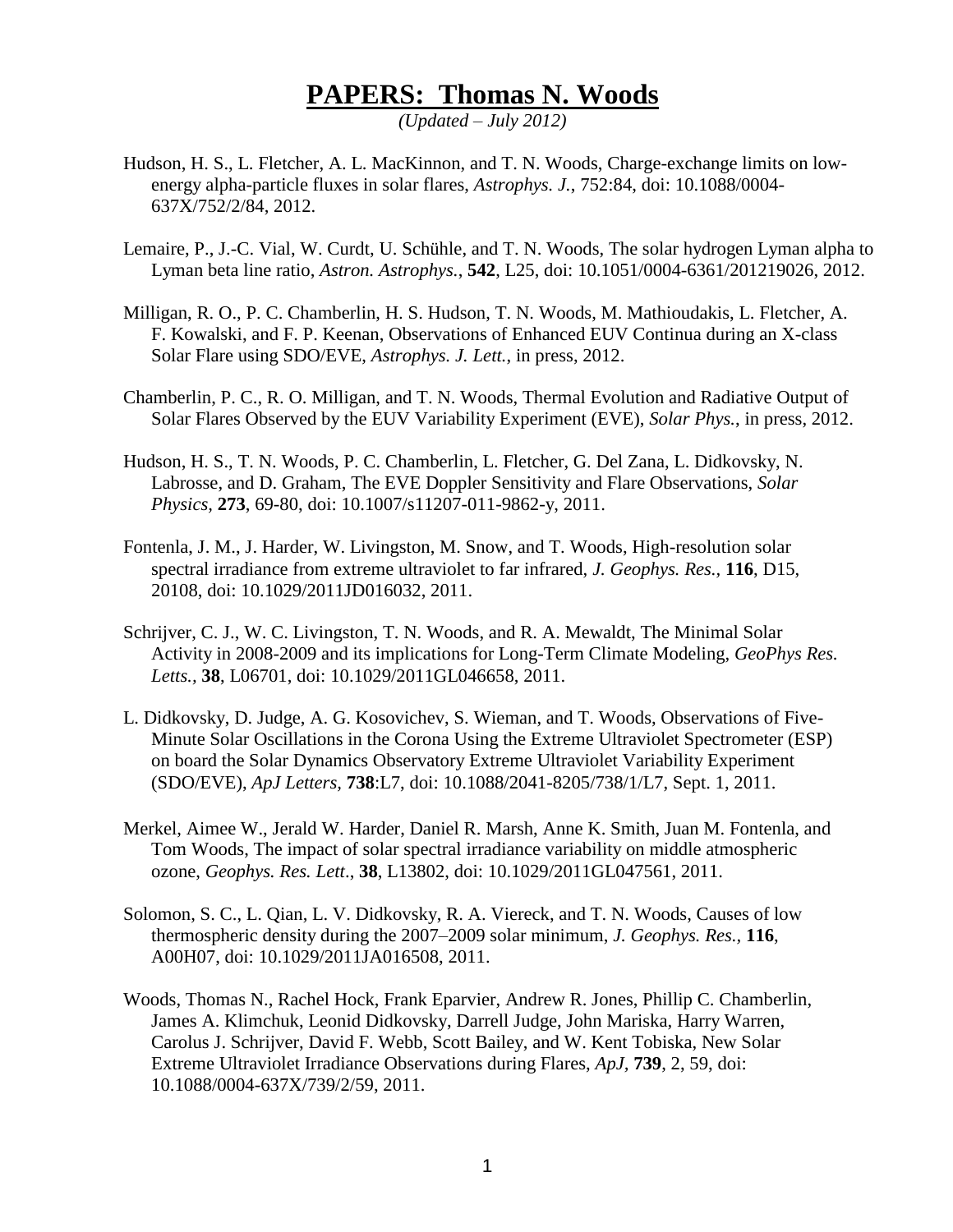- Lean, J. L., T. N. Woods, F. G. Eparvier, R. R. Meier, D. J. Strickland, J. T. Correira, and J. S. Evans, Solar extreme ultraviolet irradiance: Present, past and future, *J. Geophys. Res*., **116**, A01102, doi: 10.1029/2010JA015901, 2011.
- Solomon, S. C., T. N. Woods, L. V. Didkovsky, J. T. Emmert, and L. Qian, Anomalously low solar extreme-ultraviolet irradiance and thermospheric density during solar minimum, *Geophys. Res. Lett*., **37**, doi: 10.1029/2010GL044468, 2010.
- Snow, M., W. E. McClintock, and T. N. Woods, Solar spectral irradiance variability in the ultraviolet from SORCE and UARS SOLSTICE, *Adv. Space Res.,* **46**, 296-302, doi: 10.1016/j.asr.2010.03.027, 2010.
- Lu, G., M. G. Mlynczak, T. Woods, and R. G. Roble, On the relationship of Joule heating and nitric oxide radiative cooling in the thermosphere, *J. Geophys. Res*., **115**, A05306, doi: 10.1029/2009JA014662, 2010.
- Del Zanna, G., V. Andretta, P. C. Chamberlin, T. N. Woods, and W. T. Thompson, The EUV spectrum of the Sun: long-term variations of the SOHO CDS NIS spectral responsivities, *Astron. & Astrophys*., **518**, doi: 10.1051/0004-6361/200912904, 2010.
- Woods, T. N., "Irradiance Variations During This Solar Cycle Minimum", in *SOHO-23: Understanding a Peculiar Solar Minimum*, ed. S. Cranmer, T. Hoeksema, and J. Kohl, *ASP Conference Series*, **428**, 68, 2010.
- Lean, J. L. and T. N. Woods, Solar Total and Spectral Irradiance Measurements and Models: A Users Guide, in *Evolving Solar Physics and the Climates of Earth and Space,* ed. K. Schrijver and G. Siscoe, Cambridge Univ. Press, 2010.
- Harder, J. W., G. Thuillier, E. C. Richard, S. W. Brown, K. R. Lykke, M. Snow, W. E. McClintock, J. M. Fontenla, T. N. Woods, and P. Pilewskie, The SORCE SIM Solar Spectrum: Comparison with Recent Observations, *Solar Physics*, **263**, 3-24, doi: 10.1007s11207-010-9555-y, 2010.
- Evans, J. S. D. J. Strickland, W. K. Woo, D. R. McMullin, S. P. Plunkett, R. A. Viereck, S. M. Hill, T. N. Woods, and F. G. Eparvier, Early Observations by the GOES-13 Solar Extreme Ultraviolet Sensor (EUVS), *Solar Physics*, *272*, 71-115, doi: 10.1007/s11207-009-9491-x, 2010.
- Woods, T. N., F. G. Eparvier, R. Hock, A. R. Jones, D. Woodraska, D. Judge, L. Didkovsky, J. Lean, J. Mariska, H. Warren, D. McMullin, P. Chamberlin, G. Berthiaume, S. Bailey, T. Fuller-Rowell, J. Sojka, W. K. Tobiska, and R. Viereck, The EUV Variability Experiment (EVE) on the Solar Dynamics Observatory (SDO): Overview of Science Objectives, Instrument Design, Data Products, and Model Developments, *Solar Phys*., doi 10.1007/s11207-009-9487-6, 2010.
- Hock, R. A., P. C. Chamberlin, T. N. Woods, D. Crotser, F. G. Eparvier, M. Furst, D. L. Woodraska, and E. C. Woods, EUV Variability Experiment (EVE) Multiple EUV Grating Spectrographs (MEGS) Radiometric Calibrations and Results, *Solar Phys*., doi 10.1007/s11207-010-9520-9, 2010.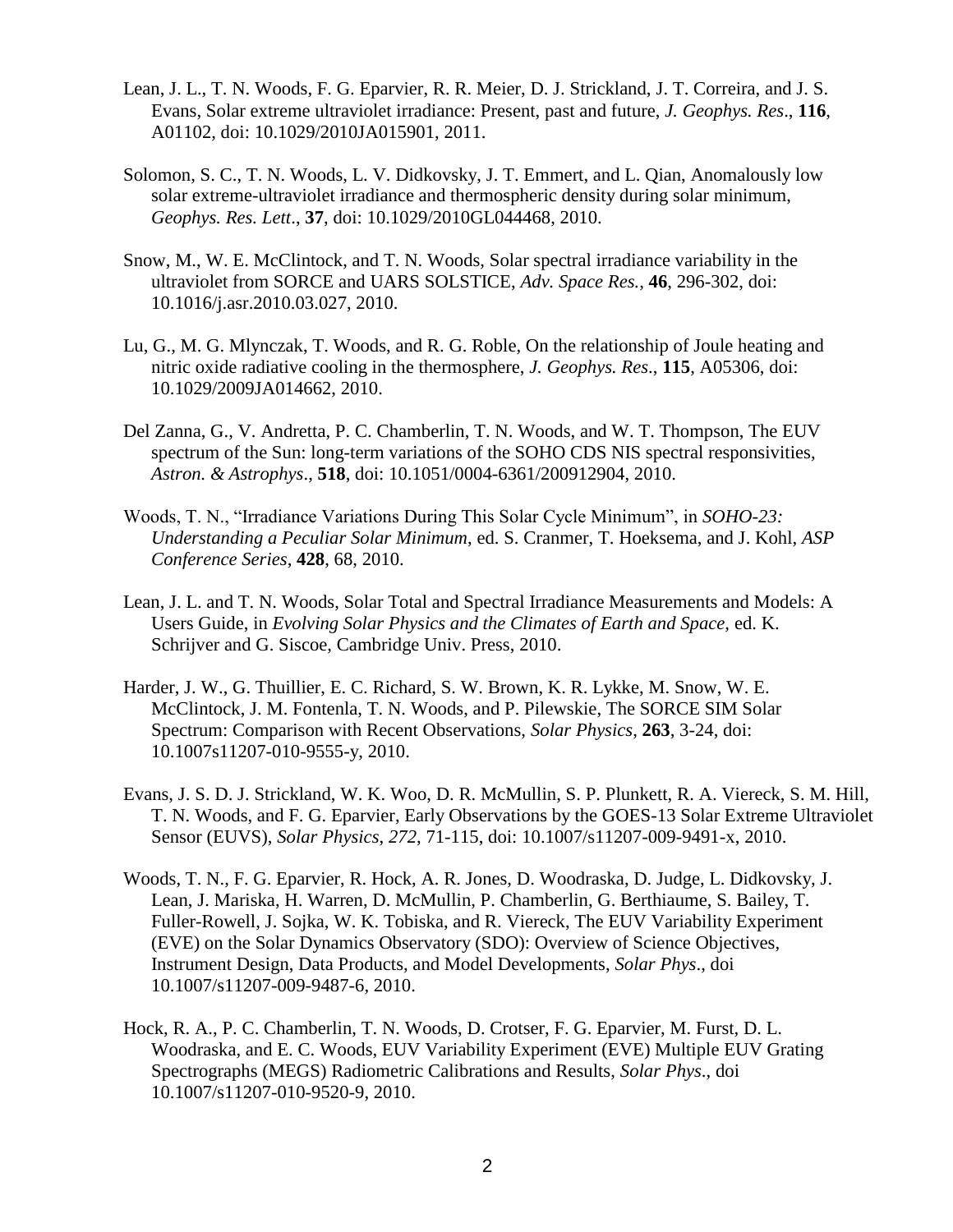- Didkovsky, L., D. Judge, S. Wieman, T. Woods, and A. Jones, Exteme ultraviolet SpectroPhotometer (ESP): Algorithms and Calibrations, *Solar Phys*., doi 10.1007/s11207- 009-9485-8, 2010.
- Rodgers, E. M., S. M. Bailey, H. P. Warren, T. N. Woods, and F. G. Eparvier, Nitric Oxide Density Enhancements due to Solar Flares, *Adv. Space Res*., **45**, 1, 28-38, doi: 10.1016/j.asr.2009.08.014, 2010.
- Chamberlin, P. C., T. N. Woods, F. G. Eparvier, and A. R. Jones, Next Generation X-Ray Sensor (XRS) for GOES-R Satellite Series, *SPIE Proc*., 7438-23, 2009.
- Eparvier,, F. G., A. R. Jones, P. C. Chamberlin, T. N. Woods, W. E.McClintock, and M. Snow, The Extreme Ultraviolet Sensor (EUVS) for GOES-R, *SPIE Proc*., 7438-19, 2009.
- Woods, T. N. and P. C. Chamberlin, Comparison of solar soft X-ray irradiance from broadband photometers to a high spectral resolution rocket observation, *Adv. Space Res*., **43**, 349-354, 2009.
- Baker, D. N. and T. N. Woods, Small satellites and the new climate observation plans, *Space News*, **20**, 27, 19, 2009.
- Peterson, W. K., E.N. Stavros, P.G. Richards, P.C. Chamberlin, T.N. Woods, S.M. Bailey, and S.C. Solomon, Photoelectrons as a tool to evaluate spectral variations in solar EUV irradiance over solar cycle time scales, *J. Geophys. Res*, **114**, A10304, doi:10.1029/2009JA014362, 2009.
- Dudok de Wit, T., M. Kretzchmar, J. Liensten, and T. Woods, Finding the best proxies for the solar UV irradiance, *Geophys. Res. Lett*., **36**, L10107, 2009.
- Harder, J. W., J. M. Fontenla, P, Pilewskie, E. C. Richard, and T. N. Woods, Trends in Solar Spectral Irradiance Variability in the Visible and Infrared, *Geophys. Res. Lett*., **36**, L07801, doi:10.1029/2008GL036797, 2009.
- Chamberlin, P. C., T. N. Woods, D. A. Crotser, F. G. Eparvier, R. A. Hock, and D. L. Woodraska, New, Higher Resolution Solar Extreme Ultraviolet (EUV) Irradiance Results for Solar Cycle Minimum Conditions on April 14, 2008, *Geophys. Res. Lett*., **36**, L05102, doi:10.1029/2008GL037145, 2009.
- Woods, T. N., P. C. Chamberlin, J. W. Harder, R. A. Hock, M. Snow, F. G. Eparvier, J. Fontenla, W. E. McClintock, and E. C. Richard, Solar Irradiance Reference Spectra (SIRS) for the 2008 Whole Heliosphere Interval (WHI), *Geophys. Res. Lett*., **36**, L01101, doi:101029/2008GL036373, 2009.
- Eastes, R. W., W. McClintock, M. Codrescu, A. Aksnes, D. Anderson, L. Andersson, D. Baker, A. G. Burns, S. A. Budzien, R. E. Daniell, K. Dymond, F. Eparvier, J. Harvey, T. Immel, A. Krywonos, M. Lankton, J. Lumpe, G. Prölss, A. D. Richmond, D. Rusch, O. Siegmund, S. C. Solomon, D. Strickland, and T. Woods, Global-scale Observations of the Limb and Disk (GOLD): New observing capabilities for the ionosphere-thermosphere, *Chapman Conference Monograph*, in press, 2008.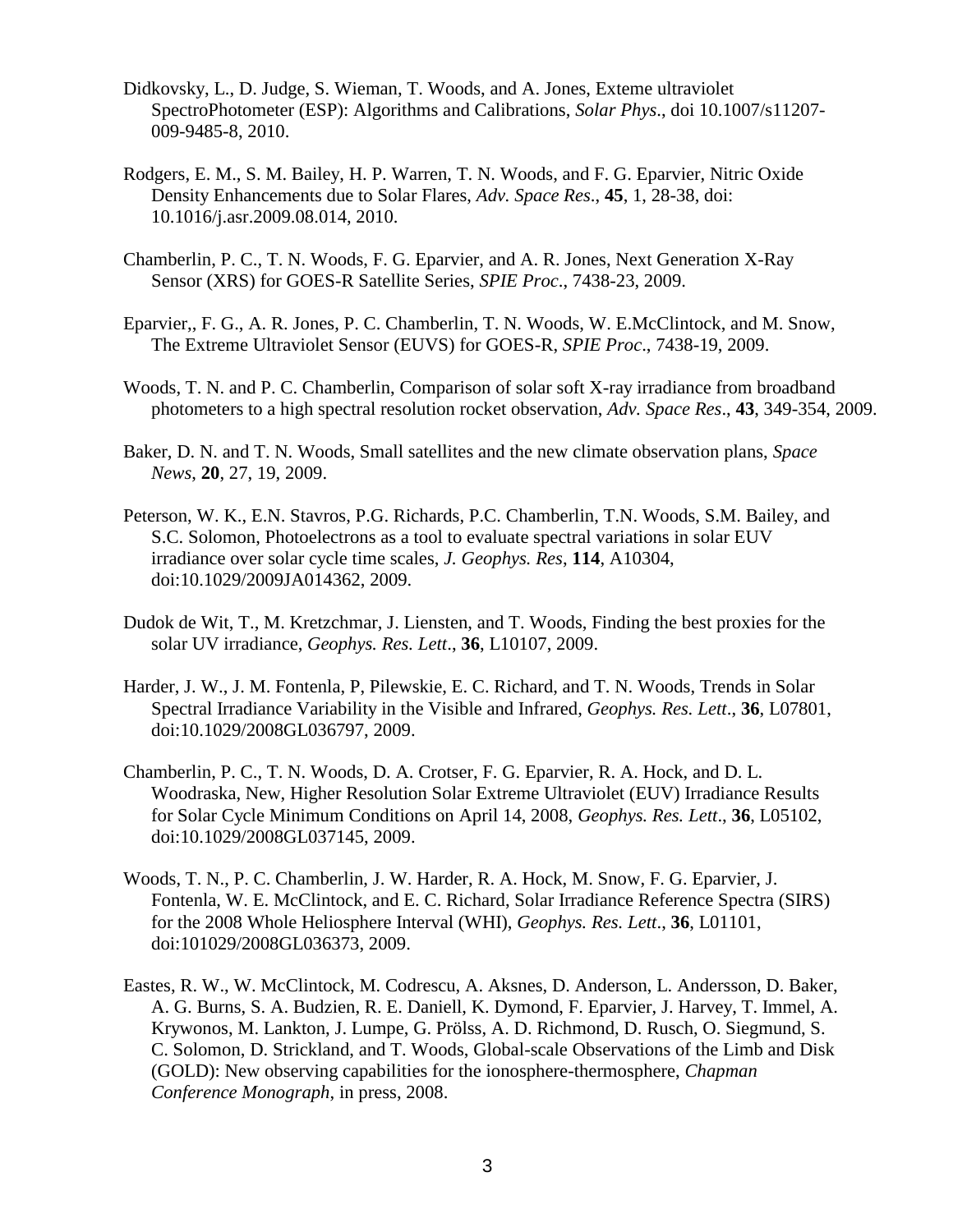- Peterson, W. K., P. C. Chamberlin, T. N. Woods, and P. G. Richards, Temporal and spectral variations of the photoelectron flux and solar irradiance during an X class solar flare, *Geophys. Res. Lett*., **35**, L12102, doi:10.1029/2008GL033746, 2008.
- Chamberlin, P. C., T. N. Woods, and F. G. Eparvier, Flare Irradiance Spectral Model (FISM): Flare component algorithms and results, *Space Weather* J., **6**, S05001, doi:10.1029/2007SW000372, 2008.
- Woods, T. N., P. C. Chamberlin, W. K. Peterson, R. R. Meier, P. G. Richards, D. J. Strickland, G. Lu, L. Qian, S. C. Solomon, B. A. Iijima, A. J. Mannucci, and B. T. Tsurutani, XUV Photometer System (XPS): Improved irradiance algorithm using CHIANTI spectral models, *Solar Physics*, **249**, doi 10.1007/s11207-008-9196-6, 2008.
- Mlynczak, M. G., F. J. Martin-Torres, C. J. Mertens, B. T. Marshall, E. R. Thompson, J. U. Kozyra, E. E. Remsberg, L. L. Gordley, J. M. Russell, and T. Woods, Solar-terrestrial coupling evidenced by periodic behavior in geomagnetic indexes and the infrared energy budget of the thermosphere, *Geophys. Res. Lett.*, **35**, L05805, doi:10.1029/2007GL032620, 2008.
- Paulson, D. B., W. D. Pesnell, L. D. Deming, M. Snow, T. S. Metcalfe, T. Woods, and B. Hesman, Chromospheric lines as diagnostics of stellar oscillations, in *Proc. Of the ESO/Lisbon/Aveiro Conf. held in Aveirgo, Portugal, 11-15 Sept. 2006*, eds. N. C. Santos, L. Pasquini, A. C. M. Correia, and M. Romanielleo, Springer, Garching, Germany, pp. 311- 312, 2008.
- Woods, T. N., and J. Lean, Anticipating the next decade of Sun-Earth system variations, *Eos*, **88** (44), 457-458 2007.
- Mlynczak, M. G., F. J. Martin-Torres, B. T. Marshall, E. R. Thompson, J. Williams, T. Turpin, D. P. Kratz, J. M. Russell, T. Woods, and L. L. Gordley, Evidence for a solar cycle influence on the infrared energy budget and radiative cooling of the thermosphere, *J. Geophys. Res.*, **112**, A12302, doi:10.1029/2006JA012194, 2007.
- Snow, M., G. Holsclaw, W. E. McClintock, and T. Woods, Absolute ultraviolet irradiance of the Moon from SORCE SOLSTICE, *SPIE Proceedings*, **6677**, 66770D, doi: 10.1117/12.732498, 2007.
- Chamberlin, P. C., R. A. Hock, D. A. Crotser, F. G. Eparvier, M. Furst, M. A. Triplett, D. Woodraska, and T. N. Woods, EUV Variability Experiment (EVE) Multiple EUV Grating Spectrographs (MEGS) radiometric calibrations and results, *SPIE Proceedings*, **6689**, 66890N, doi: 10.1117/12.734116, 2007.
- Triplett, M. A., D. A. Crotser, T. N. Woods, F. G. Eparvier, P. C. Chamberlin, G. D. Berthiaume, D. M. Weitz, and R. E. Vest, SDO EVE CCD and thin foil filter characterization and selection, *SPIE Proceedings*, **6689**, 66890O, doi: 10.1117/12.732596, 2007.
- Crotser, D. A., T. N. Woods, F. G. Eparvier, M. A. Triplett, and D. L. Woodraska, SDO-EVE EUV spectrograph optical design and performance, *SPIE Proceedings*, **6689**, 66890M, doi: 10.1117/12.732592, 2007.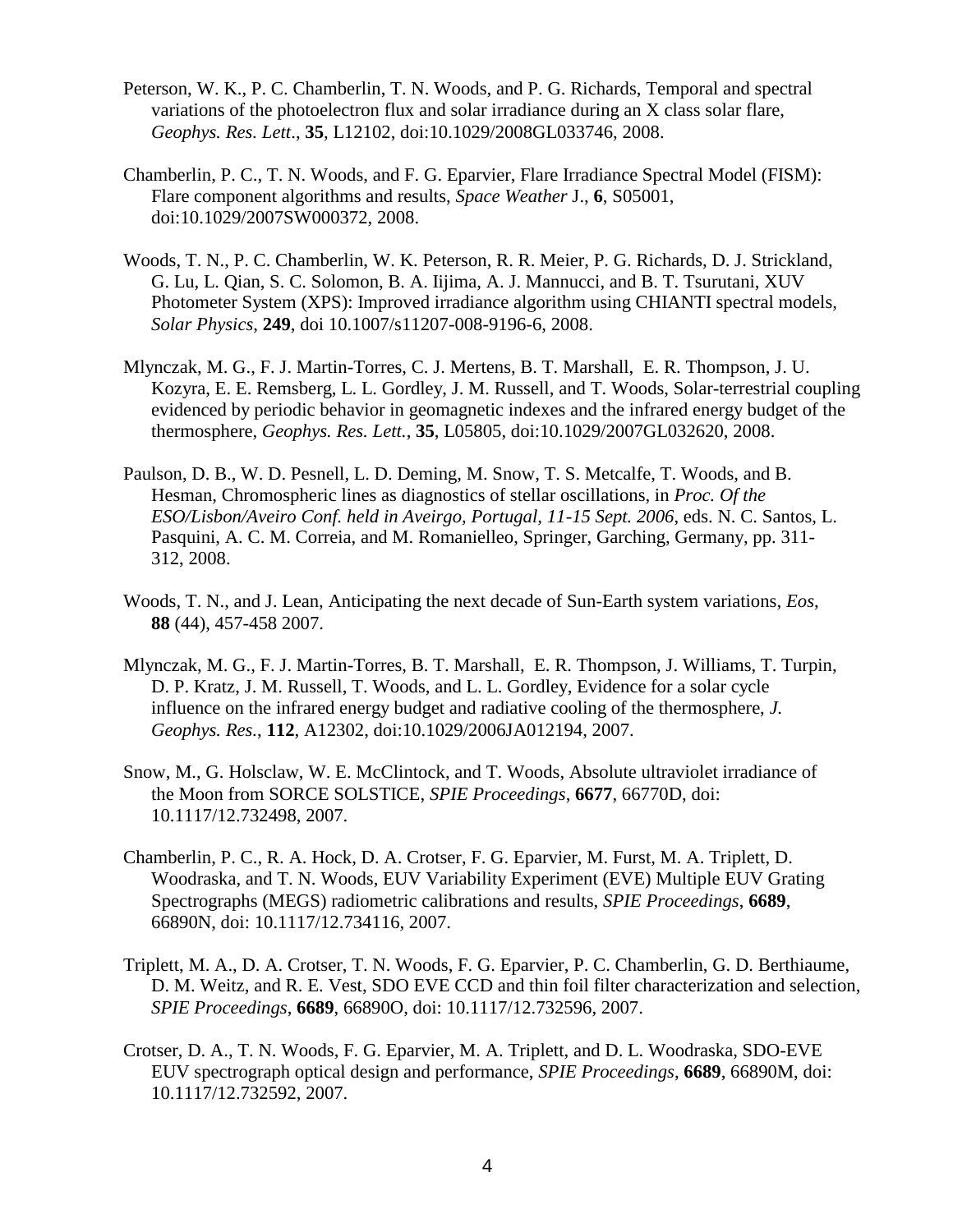- Didkovsky, L., D. Judge, S. Wieman, T. Woods, P. Chamberlin, A. Jones, F. Eparvier, M. Triplett, D. Woodraska, D. McMullin, M. Furst, and R. Vest, SDO EVE ESP radiometric calibration and results, *SPIE Proceedings*, **6689**, 66890P, doi: 10.1117/12.732868, 2007.
- Westhoff, R. C., M. K. Rose, J. A. Gregory, G. D.Berthiaume, J. F. Seely, T. N. Woods, and G. Ucker, Radiation-Hard, Charge-Coupled Devices for the Extreme Ultraviolet Variability Experiment, *SPIE Proceedings*, **6686**, 668604, doi: 10.1117/12.734371, 2007.
- Guo, J., W. Wan, J. M. Forbes, E. Sutton, R. S. Nerem, T. N. Woods, S. Bruinsma, and L. Liu, Effects of solar variability on thermosphere density from CHAMP accelerometer data, *J. Geophys. Res*., **112**, A10308, doi: 10.1029/2007JA012409, 2007.
- Strickland, D. J., J. L. Lean, R. E. Daniell, Jr., H. K. Knight, W. K. Woo, R. R. Meier, P. R. Straus, T. N. Woods, F. G. Eparvier, D. R. McMullin, A. B. Christensen, D. Morrison, and L. J. Paxton, Constraining and validating the Oct/Nov 2003 X-Class EUV flare Enhancements with observations of FUV dayglow and E-region electron densities, *J. Geophys. Res*., **112**, A06313, doi: 10.1029/2006JA012074, 2007.
- Woods, T. N., Recent advances in observations and modeling of solar ultraviolet and x-ray spectral irradiance, *Adv. Space Res.*, **42**, 895-902, doi:10.1016/j.asr.2007.09.026*,* 2008.
- Chamberlin, P., T. N. Woods, and F. G. Eparvier, New flare model using recent measurements of the solar ultraviolet irradiance*, Adv. Space Res*., **42**, doi:10.1016/j.asr.2007.09.009, 2008.
- Peterson, W. K., T. N. Woods, P. C. Chamberlin, and P. Richards, Photoelectron flux variations observed from the FAST satellite, *Adv. Space Res,* **42**, 947-956, doi:10.1016/j.asr.2007.08.038, 2008.
- Woodraska, D. L., T. N. Woods, and F. G. Eparvier, Comparisons of satellite drag with Solar EUV Experiment (SEE) measurements, *J. Spacecraft and Rockets*, **44**, 1204-1209, doi: 10.2514/1.28639, 2007.
- Chamberlin, P. C., T. N. Woods, and F. G. Eparvier, Flare Irradiance Spectral Model (FISM): Daily component algorithms and results, *Space Weather* J., **5**, S07005, doi:10.1029/2007SW000316, 2007.
- Woods, T. N., F. G. Eparvier, A. Jones, D. Judge, J. Lean, J. Mariska, D. McMullin, H. Warren, G. Berthiaume, and S. Bailey, The EUV Variability Experiment (EVE) on the Solar Dynamics Observatory (SDO): Science plan and instrument overview, *Proceedings SOHO-17: 10 Years of SOHO and Beyond*, Giardini Naxos, Sicily, Italy, edited by H. Lacoste and L. Ouwehand, **ESA SP-617**, p. 165, 2006.
- Chamberlin, P. C., T. N. Woods, and F. G. Eparvier, Flare Irradiance Spectral Model (FISM) use for space weather applications, *International Living With a Star (ILWS) Workshop Proceedings*, Goa, India, edited by N. Gopalswamy and A. Bhattacharyya, **ISBN 81-87099- 40-2**, p. 153, 2006.
- Woods, T. N., J. L. Lean, and F. G. Eparvier, The EUV Variability Experiment (EVE): Science plans and instrument overview, *International Living With a Star (ILWS) Proceedings*, Goa, India, edited by N. Gopalswamy and A. Bhattacharyya, **ISBN 81-87099-40-2**, p. 145, 2006.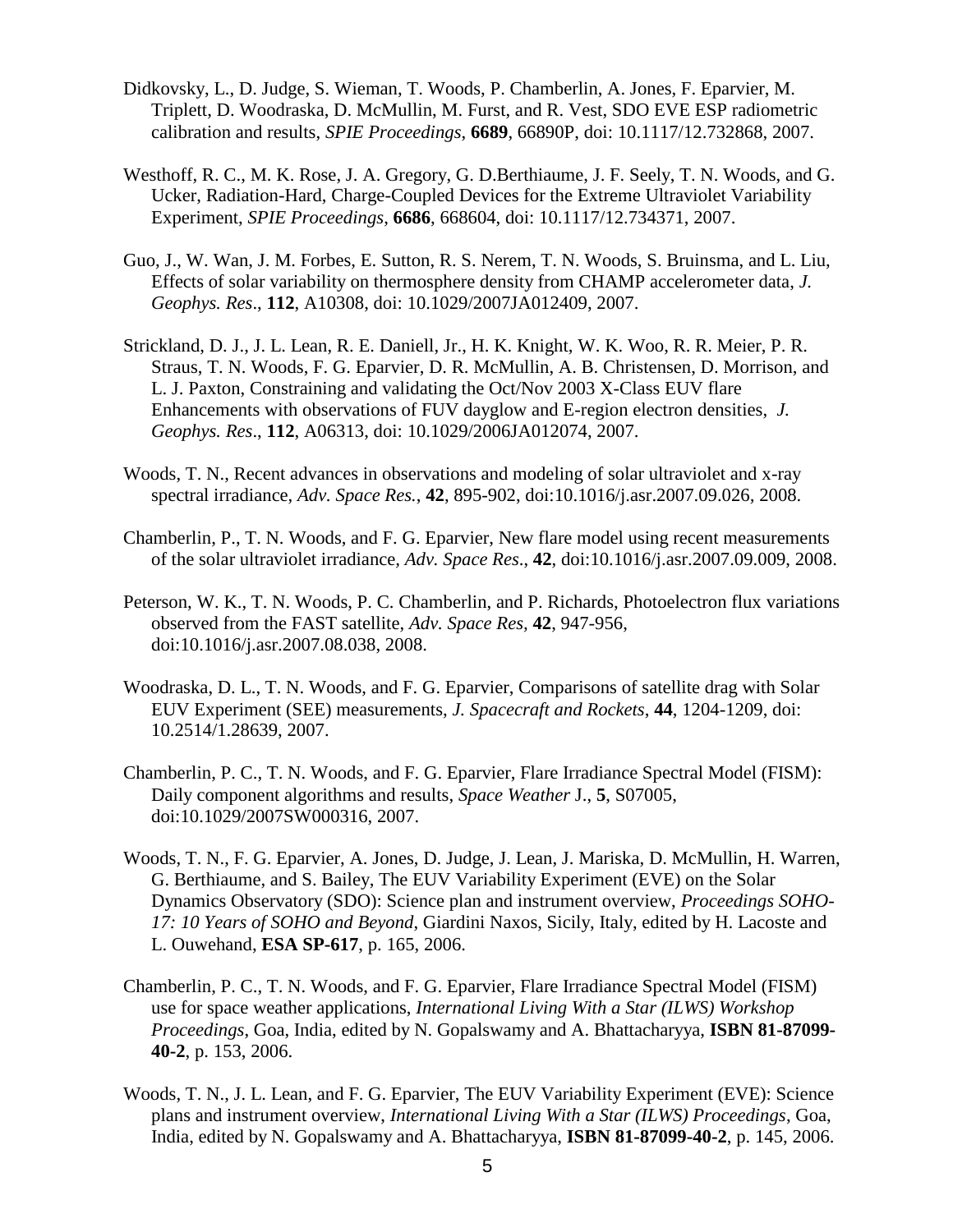- Sutton, E. K., J. M. Forbes, R. S. Nerem, and T. N. Woods, Neutral density response to the solar flares on October and November 2003, *Geophys. Res. Lett*., **33**, L22101, doi: 10.1029/2006GL027737, 2006.
- Woods, T. N., G. Kopp, and P. C. Chamberlin, Contributions of the solar ultraviolet irradiance to the total solar irradiance during large flares, *J. Geophys. Res*., **111**, A10S14, doi: 10.1029/2005JA011507, 2006.
- Chamberlin, P. C., T. N. Woods, and F. G. Eparvier, Rocket Extreme ultraviolet Grating spectrometer (EGS): Calibrations and results of the solar irradiance on February 8, 2002, *Opt. Eng*., **45 (6)**, 063605, 2006.
- Rodgers, E. M., S. M. Bailey, H. P. Warren, T. N. Woods, and F. G. Eparvier, Soft X-ray irradiances during a solar flare observed by TIMED-SEE, *J. Geophys. Res*., **111**, A10S13, doi: 10.1029/2005JA011505, 2006.
- Wang, X., R. Eastes, S. Weichecki Vergara, S. Bailey, C. Valladares, and T. Woods, On the short term relationship between solar soft X-ray flux and equatorial Total Electron Content (TEC), *J. Geophys. Res*., **111**, A10S15, doi: 10.1029/2005JA011488, 2006.
- Harder, J., J. Fontenla, O. White, G. Rottman, and T. Woods, Solar spectral irradiance variability comparisons of the SORCE SIM instrument with monitors of solar activity and spectral synthesis, Memorie della Societa Astronomica Italiana, in press, 2006.
- Woods, T. N., G. Rottman, and R. Vest, XUV Photometer System (XPS): Overview and calibrations, *Solar Physics*, **230**, 345-374, 2005.
- Woods, T. N., and G. Rottman, XUV Photometer System (XPS): Solar variations during the SORCE mission, *Solar Physics*, **230**, 375-387, 2005.
- McClintock, W. E., G. J. Rottman, and T. N. Woods, Solar Stellar Irradiance Comparison Experiment II (SOLSTICE II): Instrument concept and design, *Solar Physics*, **230**, 225-258, 2005.
- McClintock, W. E., M. Snow, and T. N. Woods, Solar Stellar Irradiance Comparison Experiment II (SOLSTICE II): Pre-launch and on-orbit calibrations, *Solar Physics*, **230**, 259-294, 2005.
- Sparn, T. P., G. Rottman, T. N. Woods, B. D. Boyle, R. Kohnert, S. Ryan, and R. Davis, The SORCE spacecraft and operations, *Solar Physics,* **203,** 71-89, 2005.
- Snow, M., W. E. McClintock, G. J. Rottman, and T. N. Woods, Solar Stellar Irradiance Comparison Experiment II (SOLSTICE II): Examination of solar-stellar comparison technique, *Solar Physics*, **230**, 295-324, 2005.
- Snow, M., W. E. McClintock, T. N. Woods, O. R. White, J. W. Harder, and G. J. Rottman, The Magnesium II index from SORCE, *Solar Physics*, **230**, 325-344, 2005.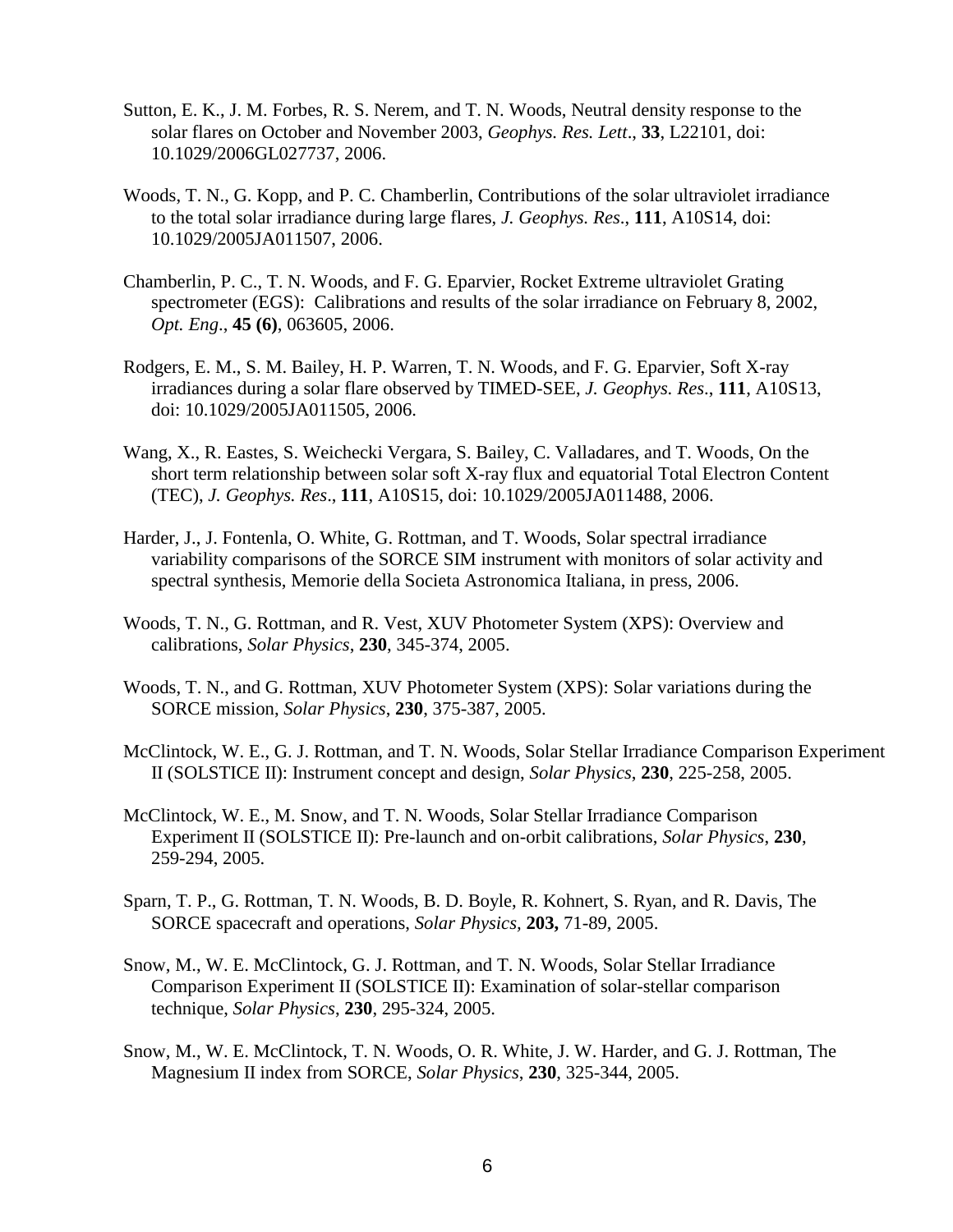- Harder, J., G. Lawrence, J. Fontenla, G. Rottman, and T. Woods, The Spectral Irradiance Monitor (SIM): Scientific requirements, instrument design, and operation modes, *Solar Phys*., **230**, 141-167, 2005.
- Harder, J., J. Fontenla, G. Lawrence, T. Woods, and G. Rottman, The Spectral Irradiance Monitor (SIM): Measurement equations and calibration, *Solar Phys*., **230**, 169-203, 2005.
- Rottman, G., J. Harder, J. Fontenla, T. Woods, O. R. White, and G. M. Lawrence, The Spectral Irradiance Monitor (SIM): Early observations, *Solar Physics*, **230**, 205-224, 2005.
- Tsurutani, B. T., D. L. Judge, F. L. Guarnieri, P. Gangopadhyay, A. R. Jones, J. Nuttall, G. A. Zambon, L. Didkovsky, A. J. Mannucci, B. Iijima, R. R. Meier, T. J. Immel, T. N. Woods, S. Prasad, J. Huba, S. C. Solomon, P. Straus, and R. Viereck, The October 28, 2003 extreme EUV solar flare and resultant extreme ionspheric effects: Comparison to other Halloween events and the Bastille Day event, *Geophys. Res. Lett*., **32**, L03S09, doi: 10.1029/2004GL021475, 2005.
- Richards, P. G., T. N. Woods, and W. K. Peterson, HEUVAC: a new high resolution solar EUV proxy model, *Adv. Space Res.*, **37**, doi: 10.1016/j.asr.2005.06.031, 315-322, 2006.
- Woods, T. N. and F. G. Eparvier, Solar ultraviolet variability during the TIMED mission, *Adv. Space Res.*, **37,** doi: 10.1016/j.asr.2004.10.006, 219-224, 2006.
- Schmidtke, G., F. G. Eparvier, S. Solomon, W. K. Tobiska, and T. N. Woods, Introduction to the TIGER (Thermospheric/Ionospheric Geospheric Research) Program, *Adv. Space Res.*, **37**, doi: 10.1016/j.asr.2005.02.088, 194-198, 2006.
- Rottman, G., T. Woods, and W. McClintock, SORCE Solar UV Irradiance Results, *Adv. Space Res.*, **37,** 201-208, doi: 10.1016/j.asr.2005.02.072, 201-208, 2006.
- Bailey, S., T. Woods, E. Rodgers, S. Solomon, and F. Eparvier, Observations of the solar soft X-ray irradiance by the Student Nitric Oxide Explorer (SNOE), *Adv. Space Res.*, **37**, doi: 10.1016/j.asr.2005.07.039, 209-218, 2006.
- Woods, T. N., F. G. Eparvier, S. M. Bailey, P. C. Chamberlin, J. Lean, G. J. Rottman, S. C. Solomon, W. K. Tobiska, and D. L. Woodraska, The Solar EUV Experiment (SEE): Mission overview and first results, *J. Geophys. Res*., **110,** A01312, doi: 10.1029/2004JA010765, 2005.
- Chamberlin, P. C., T. N. Woods, and F. G. Eparvier, Rocket Extreme ultraviolet Grating Spectrograph (EGS): calibrations and results of the solar irradiance on February 8, 2002, *SPIE Proceedings,* **5538,** 31-42, 2004.
- Eparvier, F. G., T. N. Woods, D. A. Crotser, G. J. Ucker, R. A. Kohnert, A. Jones, D. L. Judge, D. McMullin, and G. D. Berthiaume, The EUV Variability Experiment (EVE) aboard the NASA Solar Dynamics Observatory (SDO), *SPIE Proceedings*, **5660,** 48-55, 2004.
- Woodraska, D. L., T. N. Woods, and F. G. Eparvier, In-flight calibration and performance of the Solar Extreme ultraviolet Experiment (SEE) aboard the TIMED satellite, *SPIE Proceedings,* **5660,** 36-47, 2004.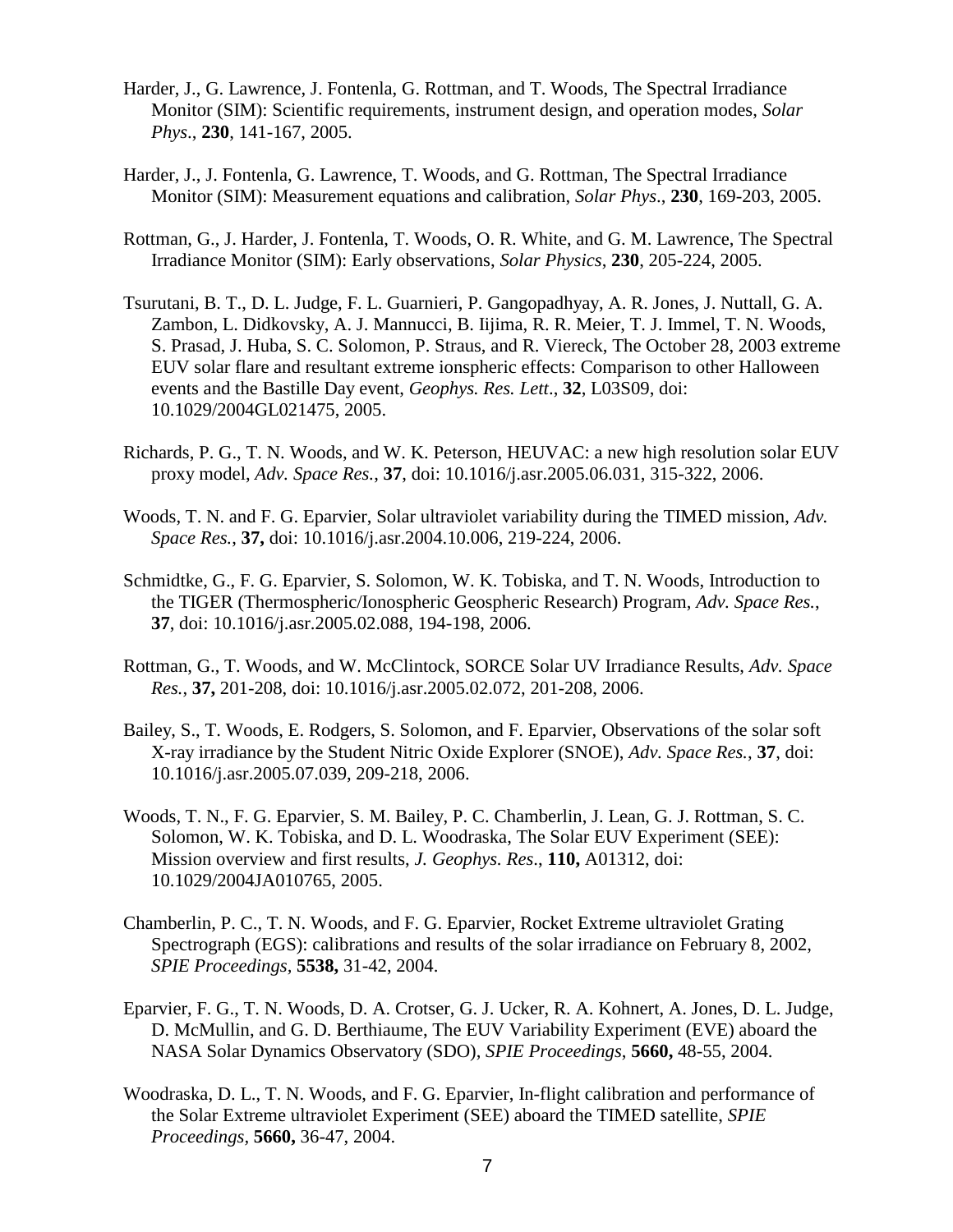- Crotser, D. A., T. N. Woods, F. G. Eparvier, G. Ucker, R. A. Kohnert, G. D. Berthiaume, and D. M. Weitz, SDO-EVE Multiple EUV Grating Spectrograph (MEGS) optical design, *SPIE Proceedings*, **5563,** 182-194, 2004.
- Woods, T. N., F. G. Eparvier, J. Fontenla, J. Harder, G. Kopp, W. E. McClintock, G. Rottman, B. Smiley, and M. Snow, Solar irradiance variability during the October 2003 solar storm period, *Geophys. Res. Lett*., **31,** L10802, doi:10.1029/2004GL019571, 2004.
- Eastes, R., S. Bailey, B. Bowman, F. Marcos, J. Wise, and T. Woods, The correspondence between thermospheric neutral densities and broadband measurements of the total solar soft X-ray flux, *Geophys. Res. Lett*., **31,** L19804, doi: 10.1029/2004GL020801, 2004.
- Rottman, G. and T. Woods, SORCE solar UV irradiance results, *Adv. Space Res.*, in press, 2004.
- Fontenla, J. M., J. Harder, G. Rottman, T. Woods, G. M. Lawrence, and S. Davis, The signature of solar activity in the infrared spectral irradiance, *Ap. J. Lett*., *605*, L85-L88, 2004.
- Viereck, R. A., L. E. Floyd, P. C. Crane, T. N. Woods, B. G. Knapp, G. Rottman, M. Weber, L. C. Puga, G. de Toma, and M. T. DeLand, A composite Mg II index from 1978 to 2003, *Space Weather, 2*, S10005, doi: 10.1029/2004SW000084, 2004.
- Thuillier, G., L. Floyd, T. N. Woods, R. Cebula, E. Hilsenrath, M. Hersé, and D. Labs, Solar irradiance reference spectra for two solar active levels, *Adv. Space Res*., *34*, 256-261, 2004.
- Woods, T., L. W. Acton, S. Bailey, F. Eparvier, H. Garcia, D. Judge, J. Lean, D. McMullin, G. Schmidtke, S. C. Solomon, W. K. Tobiska, and H. P. Warren, Solar extreme ultraviolet and x-ray irradiance variations, in *Solar Variability and Its Effect on Climate,* eds. J. Pap, C. Fröhlich, H. Hudson, J. Kuhn, J. McCormack, G. North, W. Sprig, and S. T. Wu, Geophys. Monograph Series, *141*, Wash. DC, pp. 127-140, 2004.
- Thuillier, G., T. N. Woods, L. E. Floyd, R. Cebula, M. Hersé, and D. Labs, Reference solar spectra during solar cycle 22, in *Solar Variability and Its Effect on Climate,* eds. J. Pap, C. Fröhlich, H. Hudson, J. Kuhn, J. McCormack, G. North, W. Sprig, and S. T. Wu, Geophys. Monograph Series, *141*, Wash. DC, pp. 171-194, 2004.
- Mena-Werth, J., W. Borucki, and T. Woods, Contributions of ultraviolet irradiance variations to changes in the Sun's total irradiance and estimation of the visual irradiance variations, *Science*, submitted, 2004.
- Eparvier, F.G., and T.N. Woods, Solar EUV spectral irradiance: measurements and variability, in *Proceedings of the International Solar Cycle Studies Symposium on 'Solar Variability as an Input to the Earth's Environment'*, Tantranska Lomnica, Slovakia, *ESA SP-535*, pp. 209- 216, September, 2003.
- Eparvier, F. G., T. N. Woods, D.L. Woodraska, S.M. Bailey, and S.C. Solomon, Spectral irradiance measurements from the TIMED Solar EUV Experiment, *Advances in Space Research*, in press, 2004.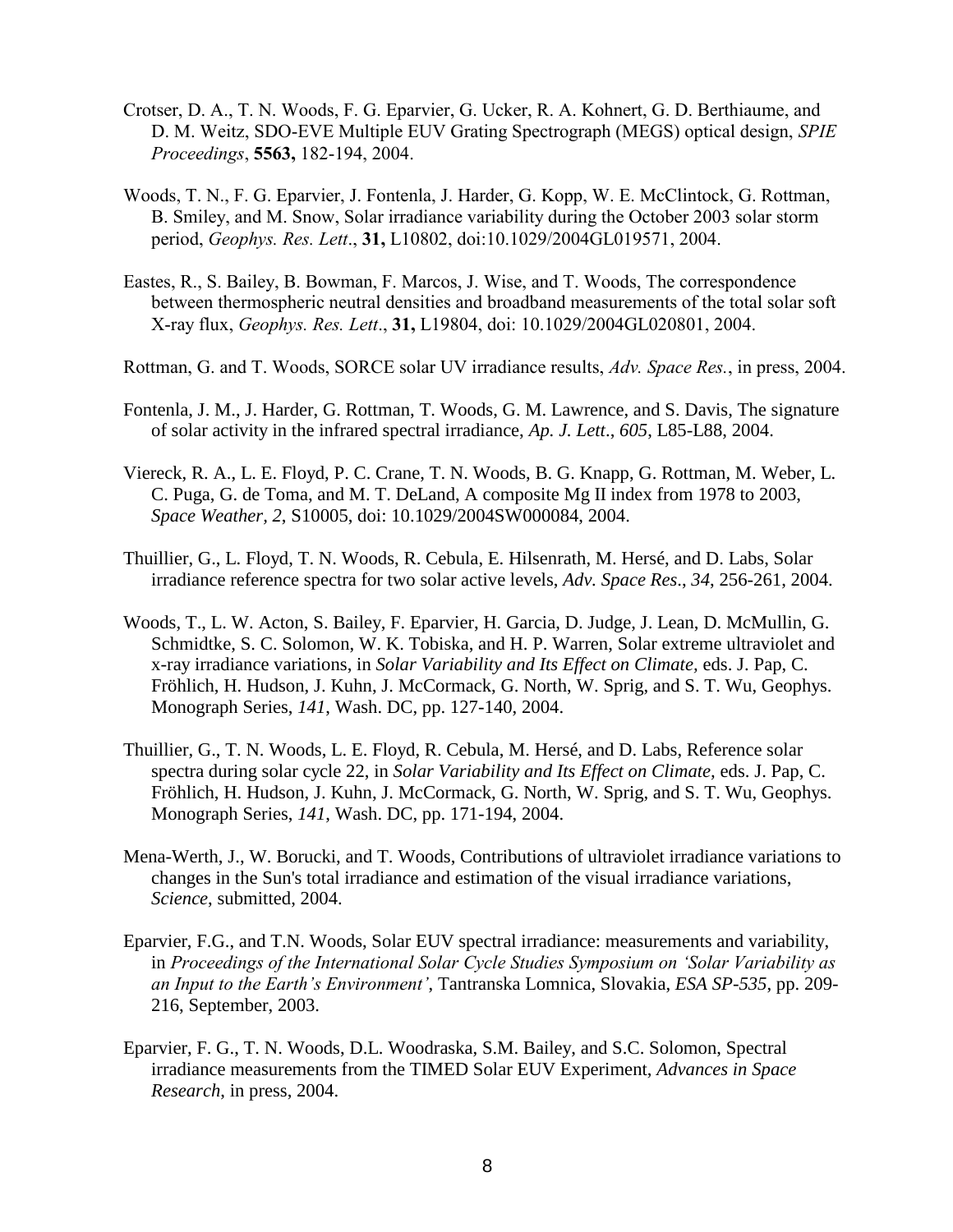- Woods, T. N., S. M. Bailey, W. K. Peterson, H. P. Warren, S. C. Solomon, F. G. Eparvier, H. Garcia, C. W. Carlson, and J. P. McFadden, Solar extreme ultraviolet variability of the Xclass flare on April 21, 2002 and the terrestrial photoelectron response, *Space Weather*, *1 (1)*, 1001, doi:10.1029/2003SW000010, 2003.
- Povich, M. S., J. C. Raymond, G. H. Jones, M. Uzzo, Y.-K. Ko, P. D. Feldman, P. L. Smith, B. G. Marsden, and T. N. Woods, Doubly ionized carbon in the plasma tail of comet Kudo-Fujikawa, *Science*, *302*, 1949-1952, 2003.
- Lawrence, G. M., G. Kopp, G. Rottman, J. Harder, T. Woods, and H. Loui, Calibration of the Total Irradiance Monitor (TIM), *Metrologia*, in press, 2003.
- Drake, V. A., W. E. McClintock, T. N. Woods, and G. J. Rottman, Flight photomulitplier tube performance for the Earth Observing System's SOLSTICE II instruments, *SPIE Proc., 4796*, 107-114, 2003.
- Woods, T. N., F. G. Eparvier, S. C. Solomon, D. L. Woodraska, and S. M. Bailey, Early results from the TIMED Solar EUV Experiment, *Proceedings of* 4 th *TIGER Symposium*, http://www.ipm.fraunhofer.de/english/meetings/workshops/tiger/, 2002.
- Woods, T. and G. Rottman, Future solar irradiance observations from the NASA TIMED and SORCE satellites, in The *Radiometric Calibration of SOHO*, eds.M. C. E. Huber, A. Pauluhn, and R. von Steiger, Internat. Space Sci. Instit., Bern, Switz., p. 347-354, 2002.
- McMullin, D., T. Woods, I. E. Dammasch, D. Judge, P. Lemaire, J. S. Newmark, W. Thompson, W. K. Tobiska, and K. Wilhelm, Irradiance working group report for the SOHO intercalibration workshop, in The *Radiometric Calibration of SOHO*, eds.M. C. E. Huber, A. Pauluhn, and R. von Steiger, Internat. Space Sci. Instit., Bern, Switz., p.135-144, 2002.
- Woods, T. N. and G. J. Rottman, Solar ultraviolet variability over time periods of aeronomic interest, in *Comparative Aeronomy in the Solar System,* eds. M. Mendillo, A. Nagy, and J. Hunter Waite, Jr., Geophys. Monograph Series, *130*, Wash. DC, pp. 221-234, 2002.
- Worden, J. R., T. N. Woods, and K. W. Bowman, Far-ultraviolet intensities and center-to-limb variations of active regions and quiet sun using UARS SOLSTICE irradiance measurements and ground-based spectroheliograms, *Ap. J*., **560**, 1020-1034, 2001.
- Rottman, G., T. Woods, M. Snow, and G. DeToma, The solar cycle variation in ultraviolet irradiance, *Adv. Space Res*., **27**, 1927-1932, 2001.
- Eparvier, F. G., T. N. Woods, G. Ucker, and D. L. Woodraska, TIMED Solar EUV Experiment: pre-flight calibration results for the EUV Grating Spectrograph, *SPIE Proceedings*, *4498*, 91-100, 2001.
- Solomon, S. C., S. M. Bailey, and T. N. Woods, Effect of solar soft X-rays on the lower ionosphere, *Geophys. Res. Lett*., **28**, 2149-2152, 2001.
- Bailey, S. M., T. N. Woods, C. A. Barth, S. C. Solomon, L. R. Canfield, and R. Korde, Correction to "Measurements of the solar soft X-ray irradiance from the Student Nitric Oxide Explorer: first analysis and underflight calibrations", *J. Geophys. Res.*, 15791, 2001.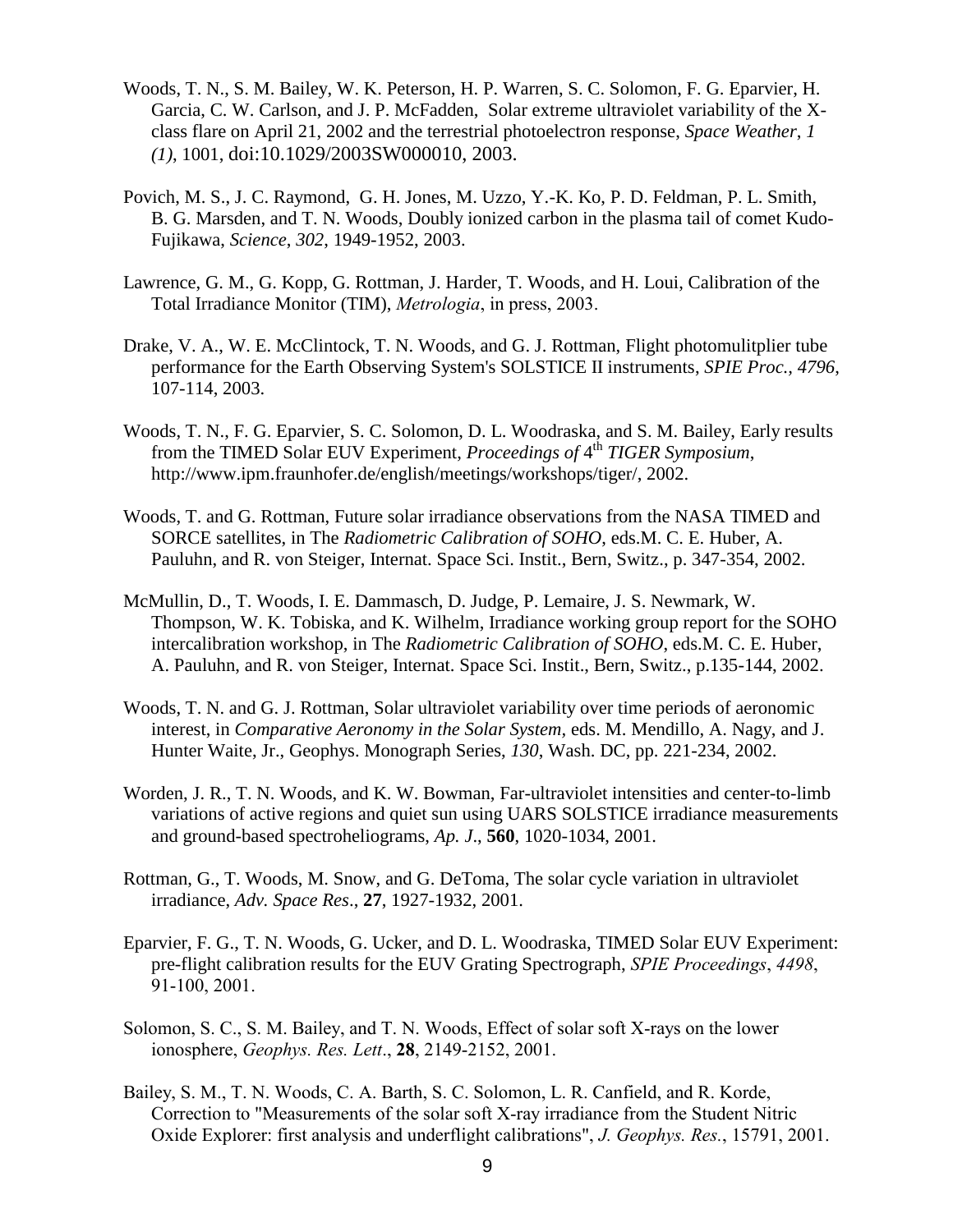- Bailey, S. M., T. N. Woods, C. A. Barth, S. C. Solomon, L. R. Canfield, and R. Korde, Measurements of the solar soft X-ray irradiance from the Student Nitric Oxide Explorer: first analysis and underflight calibrations, *J. Geophys. Res.*, **105**, 27179-27193, 2000.
- Woods, T., G. Rottman, J. Harder, G. Lawrence, B. McClintock, G. Kopp, and C. Pankratz, Overview of the EOS SORCE mission, *SPIE Proceedings*, **4135**, 192-203, 2000.
- Harder, J. W., G. M. Lawrence, G. J. Rottman, and T. N. Woods, Spectral Irradiance Monitor (SIM) for the SORCE mission, *SPIE Proceedings*, **4135**, 204-214, 2000.
- Lawrence, G. M., G. J. Rottman, G. Kopp, J. W. Harder, W. E. McClintock, and T. N. Woods, Total Irradiance Monitor (TIM) for the EOS SORCE mission, *SPIE Proceedings*, **4135**, 215-224, 2000.
- McClintock, W. E., G. J. Rottman, and T. N. Woods, SOLar STellar Irradiance Comparison Experiment II (SOLSTICE II) for the NASA Earth Observing Systems Solar Radiation and Climate Experiment (SORCE) mission, *SPIE Proceedings*, **4135**, 225-234, 2000.
- Drake, V. A., W. E. McClintock, R. A. Kohnert, T. N. Woods, and G. J. Rottman, Photomultiplier tube detector performance and stability for the Earth Observing System's SOLSTICE II instrument, *SPIE Proceedings*, **4139**, 402-411, 2000.
- Woods, T. N., W. K. Tobiska, G. J. Rottman, and J. R. Worden, Improved solar Lyman  $\alpha$ irradiance modeling from 1947 through 1999 based on UARS observations, *J. Geophys. Res*., **105**, 27,195-27,215, 2000.
- Tobiska, W. K., T. Woods, F. Eparvier, R. Viereck, L. Floyd, D. Bouwer, G. Rottman, and O. R. White, The SOLAR2000 empirical solar irradiance model and forecast tool*, J. Atmos. Solar-Terr. Phys*., **62**, 1233-1250, 2000.
- Rottman, G. and T. Woods, Solar UV and EUV irradiance: measurements and results, *International Union of Geodesy and Geophysics 1999 Proceedings*, 2000.
- Harder, J., G. Lawrence, G. Rottman, and T. Woods, The solar Spectral Irradiance Monitor: SIM, *Metrologia*, **37**, 415-418, 2000.
- Lawrence, G. M., G. Rottman, J. Harder, and T. Woods, The solar Total Irradiance Monitor: TIM, *Metrologia*, **37**, 407-410, 2000.
- Woods, T. N., G. J. Rottman, and S. C. Solomon, Solar extreme ultraviolet irradiance measurements from sounding rockets during solar cycle 22, *Physics and Chemistry of the Earth, Part C: Solar-Terrestrial and Planetary Science*, **25**, 393-396, 2000.
- Woods, T. N., S. Bailey, F. Eparvier, G. Lawrence, J. Lean, B. McClintock, R. Roble, G. J. Rottman, S. C. Solomon, W. K. Tobiska , and O. R. White, TIMED Solar EUV Experiment, *Physics and Chemistry of the Earth, Part C: Solar-Terrestrial and Planetary Science*, **25**, 397-399, 2000.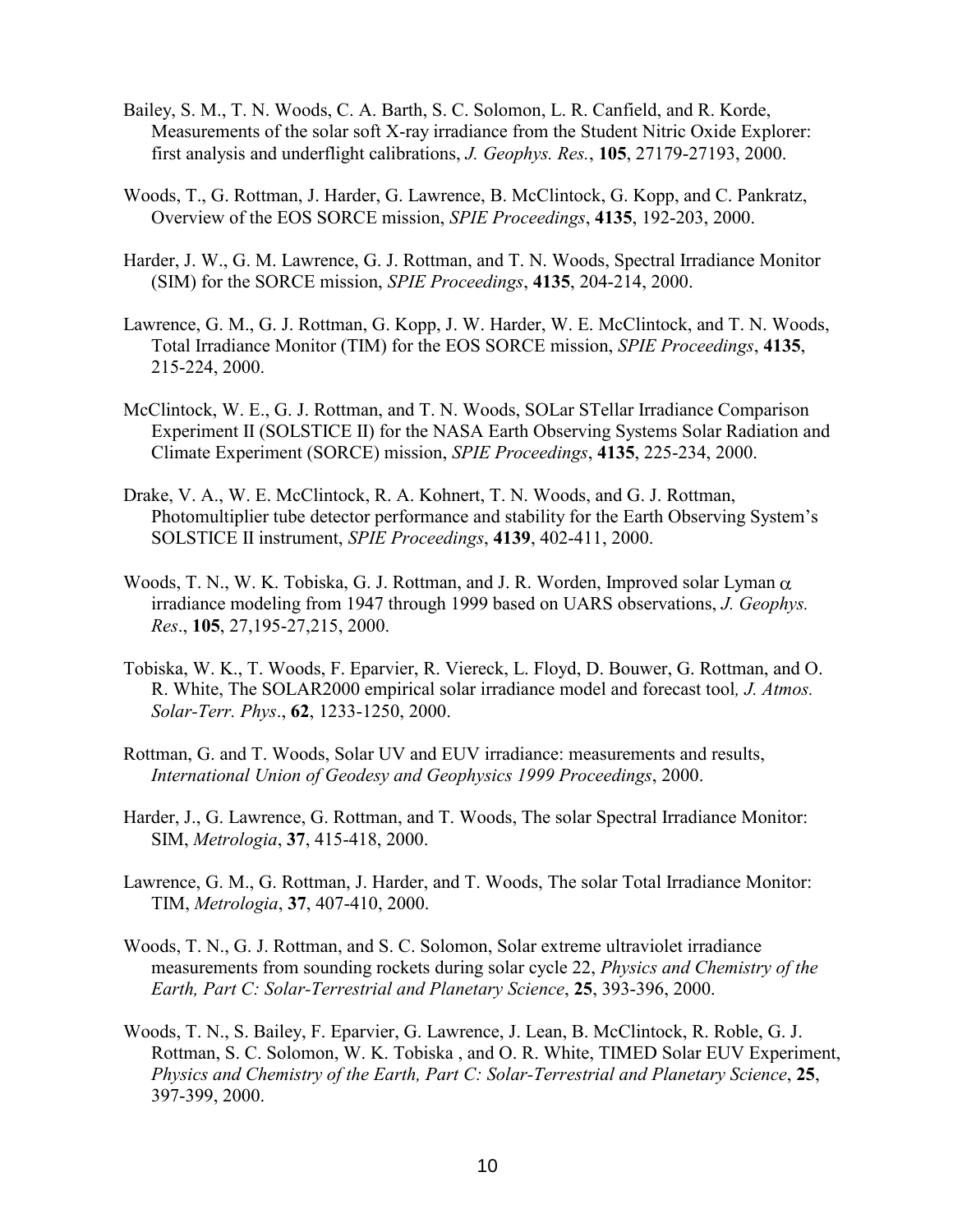- Brekke, P., W. T. Thompson, T. N. Woods, and F. G. Eparvier, The extreme-ultraviolet solar irradiance spectrum observed with the Coronal Diagnostic Spectrometer (CDS) on SOHO, *Astrophys. J.*, **536**, 959-970, 2000.
- Woods, T., E. Rodgers, S. Bailey, F. Eparvier, and G. Ucker, TIMED Solar EUV Experiment: pre-flight calibration results for the XUV Photometer System, *SPIE Proceedings,* **3756**, 255-264, 1999.
- Woods, T. N., P. D. Feldman, and G. J. Rottman, Ultraviolet observations of comet Hale-Bopp (C/1995 O1) by the UARS SOLSTICE, *Icarus*, **144**, 182, 2000.
- Wilhelm, K., T. N. Woods, U. Schühle, W. Curdt, P. Lemaire, and G. J. Rottman, The solar ultraviolet spectrum from 1200 Å to 1560 Å: a radiometric comparison between SUMER/SOHO and SOLSTICE/UARS, *Astron. Astrophys*., **352**, 321-326, 1999.
- Bailey, S. M., T. N. Woods, C. A. Barth, and S. C. Solomon, Measurements of the solar soft x-ray irradiance from the Student Nitric Oxide Explorer, *Geophys. Res. Letters*, **26**, 1255, 1999.
- Bailey, S. M., T. N. Woods, L. R. Canfield, R. Korde, C. A. Barth, S. C. Solomon, and G. J. Rottman, Sounding rocket measurements of the solar soft x-ray irradiance, *Solar Physics*, **186**, 243-257, 1999.
- Worden, J., T. N. Woods, W. M. Neupert, and J.P. Delaboundiniere, Evolution of chromospheric structures: How chromospheric structures contribute to the solar He II 30.4 nanometer irradiance and variability, *Ap. J*., **511**, 965-975, 1999.
- Woods, T., G. Rottman, C. Russell, and B. Knapp, In-flight degradation results for the UARS SOLSTICE instrument, *Metrologia* , **35**, 619-623, 1999.
- Rottman, G., G. Mount, G. Lawrence, T. Woods, J. Harder, and S. Tournois, Solar spectral irradiance measurements: visible to the near infrared, *Metrologia* , **35**, 707-712, 1999.
- Woods, T. N. and G. J. Rottman, In-flight degradation results for the UARS SOLSTICE instrument, *SPIE Proceedings*, **3427**, 457-468, 1998.
- Woods, T. N., F. G. Eparvier, S. M. Bailey, S. C. Solomon, G. J. Rottman, G. M. Lawrence, R. G. Roble, O. R. White, J. Lean, and W. K. Tobiska, TIMED Solar EUV Experiment, *SPIE Proceedings,* **3442**, 180-191, 1998.
- Lawrence, G. M., J. W. Harder, G. J. Rottman, and T. N. Woods, Stability considerations for a solar spectral intensity monitor (SIM), *SPIE Proceedings*, **3427**, 477-485, 1998.
- Drake, V. A., F. G. Eparvier, W. E. McClintock, and T. N. Woods, Microchannel plate performance and life-test results for the TIMED Solar EUV Experiment, *SPIE Proceedings,* **3445**, 603-614, 1998.
- White, O. R., G. de Toma, G. J. Rottman, T. N. Woods, and B. G. Knapp, Effect of spectral resolution on the Mg II index as a measure of solar variability, *Solar Physics*, **177**, 89-103, 1998.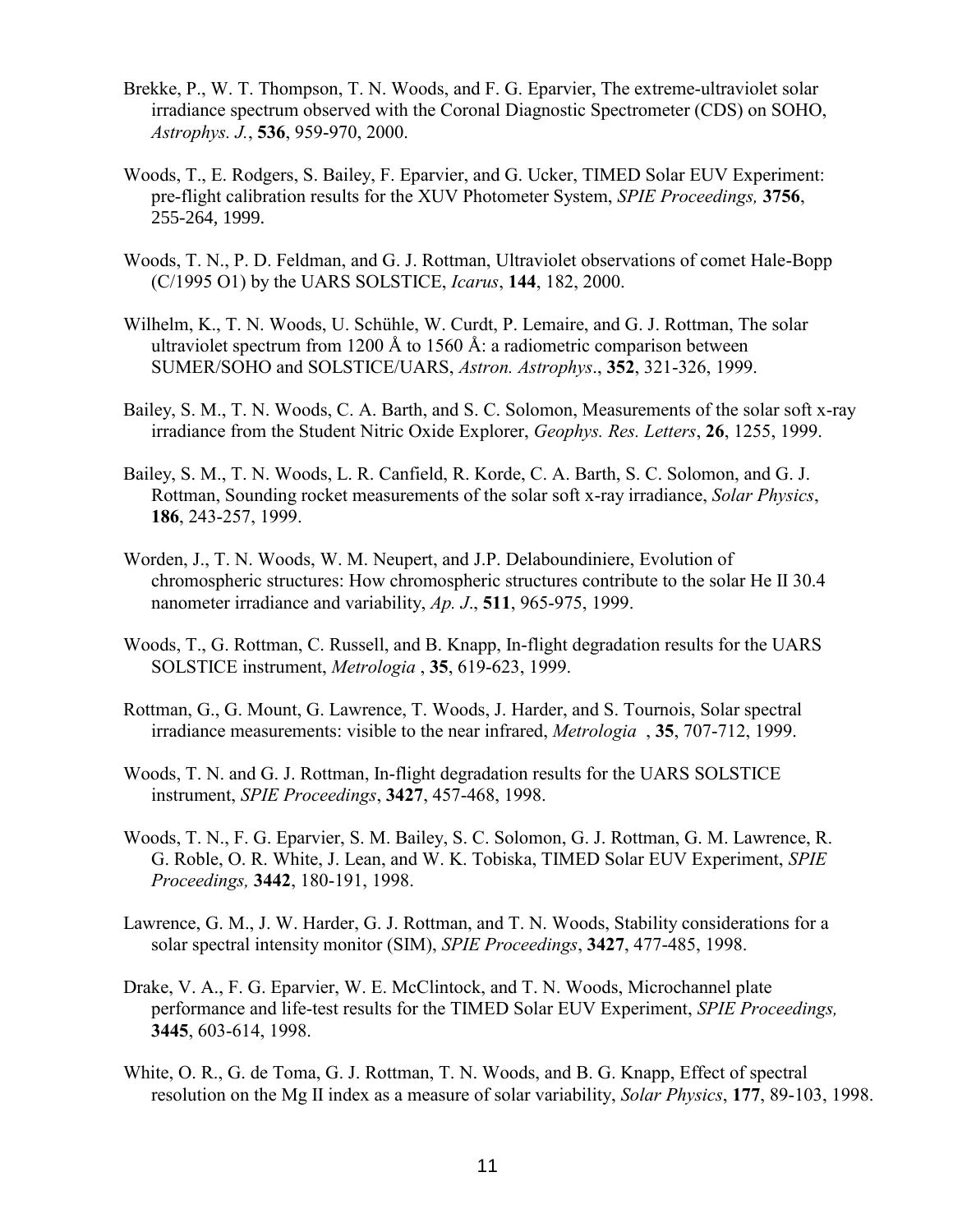- Woods, T. N., G. J. Rottman, S. M. Bailey, S. C. Solomon, and J. Worden, Solar extreme ultraviolet irradiance measurements during solar cycle 22, *Solar Physics*, **177**, 133-146, 1998.
- Peeters, P., P. C. Simon, O. R. White, G.de Toma, G. J. Rottman, T. N. Woods, and B. G. Knapp, Mg II solar index from high resolution GOME data, *Proceedings of ERS-2 Science Workshop*, 1997.
- Lean, J. L., G. J. Rottman, H. L. Kyle, T. N. Woods, J. R. Hickey, and L. C. Puga, Detection and parameterization of variations in solar mid- and near-ultraviolet radiation (200-400 nm), *J. Geophys. Res.*, **102**, D25, 29939-29956, 1997.
- De Toma, G., J. London, L. Chen, G. J. Rottman, T. N. Woods, and L. Froidevaux, Solar cycle changes in ultraviolet irradiance and corresponding changes in mesospheric (45 to 65 km) ozone and temperature, *Proceedings of XVIII Quadrennial Ozone Symposium*, L'Aquila, Italy, Sept. 12-21, 1996.
- De Toma, G., J. London, G. J. Rottman, and T. N. Woods, Night-time ozone measurements using UARS SOLSTICE stellar occultations, *Proceedings of XVIII Quadrennial Ozone Symposium*, L'Aquila, Italy, Sept. 12-21, 1996.
- Worden, J. R., O. R. White, and T. N. Woods, Evolution of chromospheric structures derived from Ca II K spectroheliograms: implications for solar ultraviolet irradiance variability, *Ap. J.*, **496**, 998-1014, 1998.
- Worden, J. R., O. R. White, and T. N. Woods, Solar variability indices derived from Ca II K spectroheliograms, *Solar Physics*, **177**, 255-264, 1998.
- Rottman, G. J., T. N. Woods, and J. London, SOLSTICE measurement of solar ultraviolet irradiance, 120 to 420 nm, *International Radiation Symposium 1996: Current Problems in Atmospheric Radiation*, Deepak Publ., Fairbanks, 1996.
- Woods, T. N. and G. J. Rottman, Solar Lyman- $\alpha$  irradiance measurements during two solar cycles, *J. Geophys. Res.*, **102**, 8769-8779, 1997.
- De Toma, G., O. R. White, B. G. Knapp, G. J. Rottman, and T. N. Woods, Solar Mg II Core-to-Wing Index: Comparison of SBUV2 and SOLSTICE Time Series, *J. Geophys. Res.*, **102**, 2597, 1997.
- Bailey, S. M., C. A. Barth, R. A. Kohnert, A. W. Merkel, E. M. Rodgers, S. C. Solomon, S. D. Straight, J. E. Vian, and T. N. Woods, Science Instrumentation for the Student Nitric Oxide Explorer, *SPIE Proceedings*, **2830**, 264-273, 1996.
- Solomon, S. C., C. A. Barth, P. Axelrad, S. M. Bailey, R. Brown, R. L. Davis, T. E. Holden, R. A. Kohnert, F. W. Lacy, M. T. McGrath, D. C. O'Connor, J. P. Perich, H. L. Reed, M. A. Salada, J. Simpson, J. M. Srinivasan, G. A. Stafford, S. R. Steg, G. A. Tate, J. C. Westfall, N. R. White, P. R. Withnell, and T. N. Woods, The Student Nitric Oxide Explorer, *SPIE Proceedings*, **2810**, 121-132, 1996.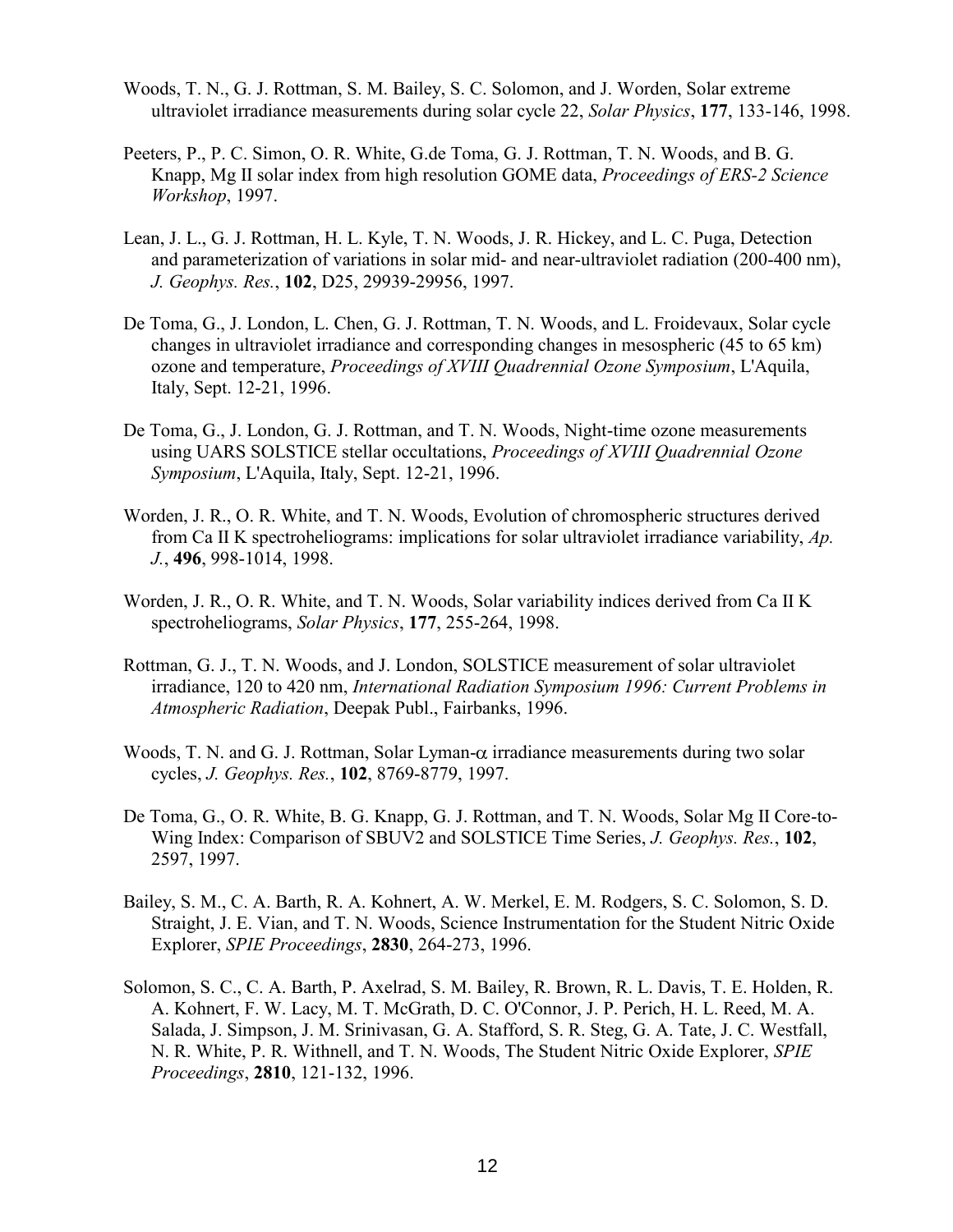- Peeters, P., P. C. Simon, G. Rottman, and T. N. Woods, UARS SOLSTICE Data as a Calibration and Validation of GOME, in *Proceedings of theGOME Geophysical Validation Campaign*, ESA WPP-108, Frascati, Italy, 1996.
- Worden, J., T. N. Woods, G. J. Rottman, G. Schmidtke, H. Tai, H. G. Doll, and S. C. Solomon, Calibration of the San Marco Airglow-Solar Spectrometer Instrument in the extreme ultraviolet, *Optical Eng.*, **35**, 554-563, 1996.
- Woods, T. N., D. K. Prinz, J. London, G. J. Rottman, P. C. Crane, R. P. Cebula, E. Hilsenrath, G. E. Brueckner, M. D. Andrews, O. R. White, M. E. VanHoosier, L. E. Floyd, L. C. Herring, B. G. Knapp, C. K. Pankratz, and P. A. Reiser, Validation of the UARS solar ultraviolet irradiances: Comparison with the ATLAS 1 and 2 measurements, *J. Geophys. Res.*, **101**, 9541-9569, 1996.
- Judge, P. G., T. N. Woods, P. Brekke, and G. J. Rottman, On the failure of standard emission measure analysis for solar extreme-ultraviolet and ultraviolet irradiance spectra, *Ap. J. Letters*, **455**, L85-L88, 1995.
- Lean, J. L., J. T. Mariska, K. T. Strong, H. S. Hudson, L. W. Acton, G. J. Rottman, T. N. Woods, and R. C. Willson, Correlated brightness variations in solar radiative output from the photosphere to the corona, *Geophys. Res. Let.*, **22**, 655-658, 1995.
- Woods, T. N., G. J. Rottman, O. R. White, J. Fontenla, and E. H. Avrett, Solar Ly  $\alpha$  line profile, *Ap. J.*, **442**, 898-906, 1995.
- Rottman, G. J. and T. N. Woods, SOLSTICE technique for measuring long-term solar variability", *SPIE Proceedings*, **2583**, 347-355, 1995.
- Woods, T. N., and G. J. Rottman, Summary of the UARS SOLSTICE Calibrations and Validations, in *Proceedings of the International Workshop on VUV and X-Ray Radiometry for Space-Based Instruments*, pp. 59-62, Physikalisch-Technische Bundesanstalt, Berlin, Germany, 1994.
- Woods, T. N., G. J. Rottman, R. G. Roble, O. R. White, S. C. Solomon, G. M. Lawrence, J. Lean, and W. K. Tobiska, TIMED Solar EUV Experiment, *SPIE Proceedings,* **2266**, 467- 479, 1994.
- Rottman, G. J. and T. N. Woods, UARS Solar Stellar Irradiance Comparison Experiment (SOLSTICE), *SPIE Proceedings,* **2266**, 317-329, 1994.
- Canfield, L. R., R. Vest, T. N. Woods, and R. S. Korde, Silicon photodiodes with integrated thin film filters for selective bandpasses in the extreme ultraviolet, *SPIE Proceedings,* **2282**, 31, 1994.
- Rottman, G. J., T. N. Woods, O. R. White, and J. London, Irradiance observations from the UARS SOLSTICE experiment, *The Sun as a Variable Star*, (ed: J. M. Pap, C. Fröhlich, H. S. Hudson, and S. Solanki), Cambridge Univ. Press, New York, pp. 73-80, 1994.
- Woods, T. N., R. T. Wrigley, G. J. Rottman and R. E. Haring, Scattered light properties of diffraction gratings, *Applied Optics*, **33**, 4273-4285, 1994.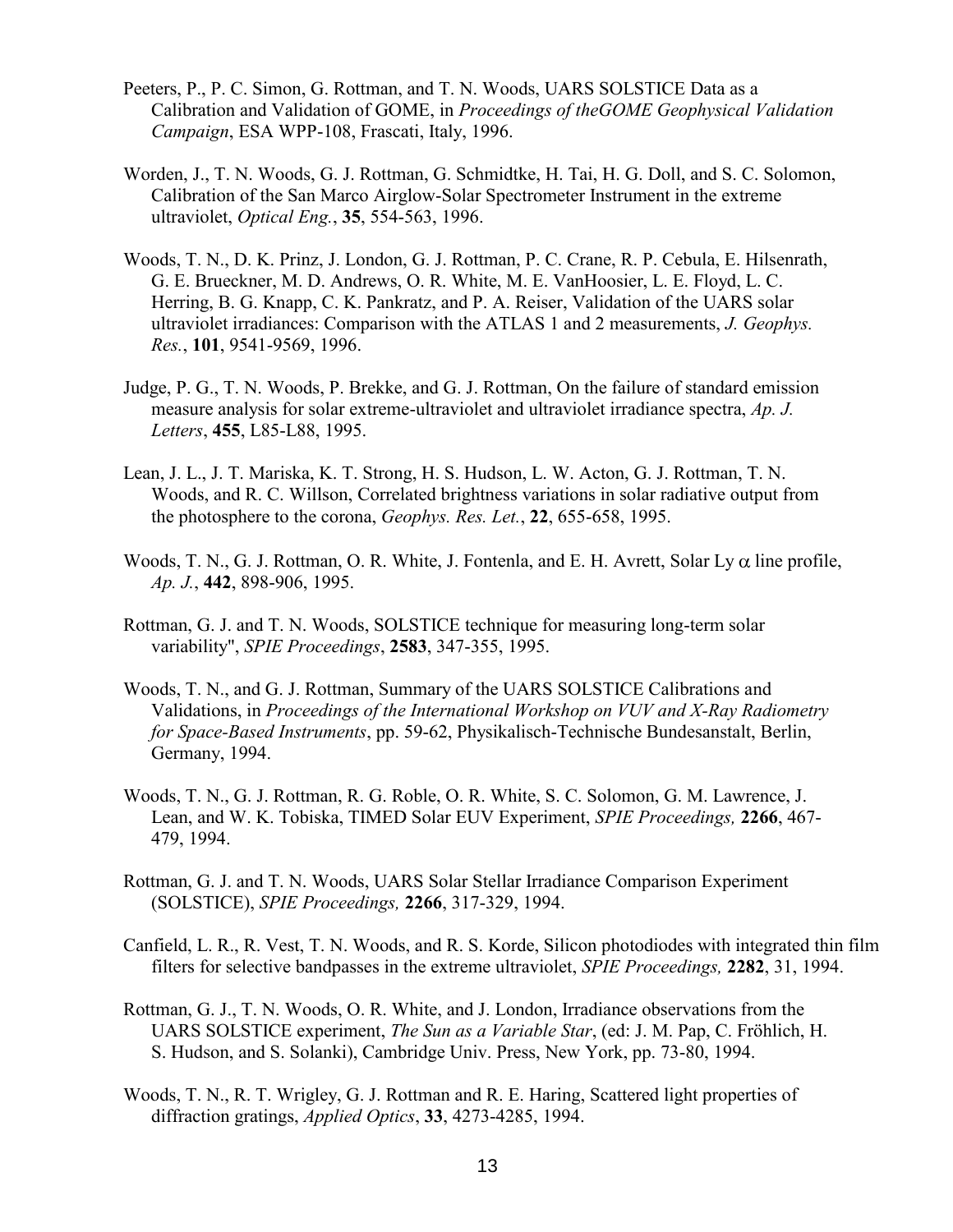- Woods, T. N., G. J. Rottman, S. Bailey, and S. C. Solomon, Vacuum-ultraviolet instrumentation for solar irradiance and thermospheric airglow, *Optical Eng.*, **33**, 438-444, 1994.
- Smith, P. L., J. L. Lean, A. B. Christensen, K. L. Harvey, D. L. Judge, R. L. Moore, M. R. Torr and T. N. Woods, SOURCE: the Solar Ultraviolet Radiation and Correlative Emissions mission, *Metrologia*, **30**, 275-277, 1993.
- White, O. R., G. J. Rottman, T. N. Woods, B. G. Knapp, S. L. Keil, W. C. Livingston, K. F. Tapping, R. F. Donnelly, L. C. Puga, Change in the UV output of the Sun in 1992 and its effect in the thermosphere, *J. Geophys. Res.*, **99**, 369-372, 1994.
- Tobiska, W. K., G. Schmidtke, H. Doll, T. N. Woods, J. Worden, and S. Chakrabarti, Comparisons of San Marco ASSI solar EUV and EUV91 model, *Adv. Space Res.*, 73-84, 1994.
- Hoegy, W. R., W. D. Pesnell, T. N. Woods, and G. J. Rottman, How active was solar cycle 22?, *Geophys. Res. Letters*, **20**, 1335-1338, 1993.
- London, J., G. J. Rottman, T. N. Woods, and F. Wu, Time variations of solar UV irradiance as measured by the SOLSTICE (UARS) instrument, *Geophys. Res. Letters*, **20**, 1315-1318, 1993.
- Rottman, G. J. and T. N. Woods, The SOLSTICE investigation on UARS, *Amer. Institute of Aeronautics and Astronautics Proceedings*, **93-0127**, 1993.
- London, J., G. J. Rottman, and T. N. Woods, Variations of solar ultraviolet irradiance derived form SOLSTICE (UARS) observations, *International Radiation Symposium*, Aug 1992.
- Schmidtke, G., T. N. Woods, J. Worden, H. Doll, S. C. Solomon, and G. J. Rottman, Solar EUV irradiance from the San Marco ASSI: a reference spectrum, *Geophys. Res. Letters*, **19**, 2175-2178, 1992.
- Woods, T. N., S. Bailey, S. C. Solomon, and G. J. Rottman, Far ultraviolet and extreme ultraviolet rocket instrumentation for measuring the solar spectral irradiance and terrestrial airglow, *SPIE Proceedings* , **1745**, 140-148, 1992.
- Rottman, G. J. and T. N. Woods, SOLSTICE II, the SOLar STellar Irradiance Comparison Experiment on EOS, *Guidance and Control: Advances in the Astronautical Sciences*, **78**, ed. Robert D. Culp, 677-691, 1992.
- Rottman, G. J., T. N. Woods, and T. P. Sparn, SOLar STellar Irradiance Comparison Experiment I : 1. instrument design and operation, *J. Geophys. Res*., **98**, 10,667-10,677, 1993.
- Woods, T. N., G. J. Ucker, and G. J. Rottman, SOLar STellar Irradiance Comparison Experiment I : 2. instrument calibration, *J. Geophys. Res*., **98**, 10,679-10,694, 1993.
- Woods, T. , Working group 4 and 5 report for 1991 SOLERS 22 workshop, Proc. of SOLERS 22 Workshop, D. Donnelly (editor), 460-467, 1992.
- Woods, T. N. and G. J. Rottman, Solar EUV irradiance derived from a sounding rocket experiment on 10 November 1988, *J. Geophys. Res*. **95**, 6227-6236, 1990.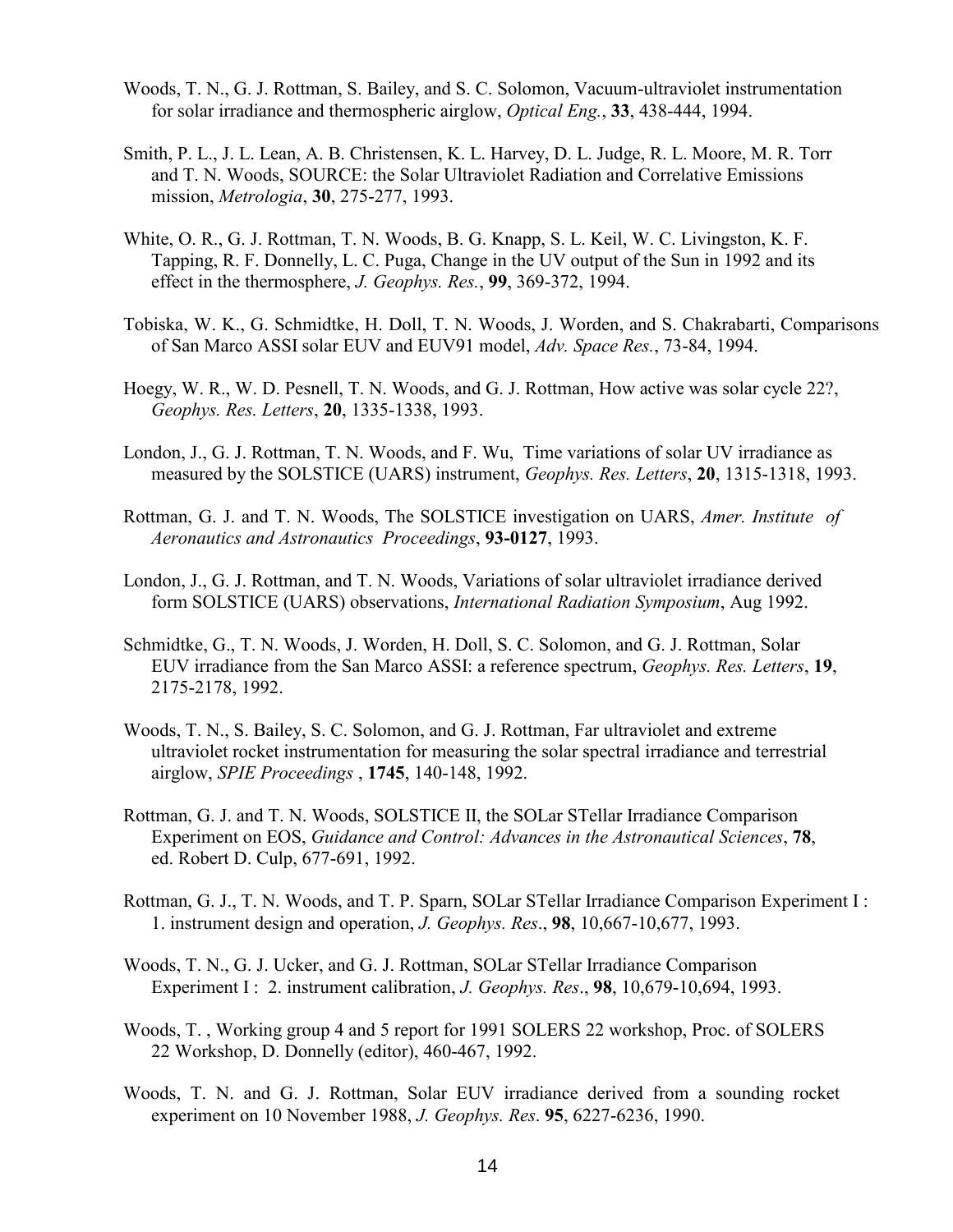- Dymond, K. F., Feldman, P. D., and Woods, T. N., Observations of a Greenstein effect in the OI 1302 emission of comet Halley, *Astrophy. J.* **338**, 1115, 1989.
- Rottman, G. J. and Woods, T. N., In-flight calibration of solar irradiance measurements by direct comparison with stellar observations, *SPIE Proceedings* **924**, 136-143, 1988.
- Woods, T. N., Feldman, P. D., and Dymond, K. F., The atomic carbon distribution in the coma of comet p/Halley, *Astron. & Astrophy.* **187**, 380-384, 1987.
- Feldman, P. D., Festou, M. C., A'Hearn, M. F., Arpigny, C., Butterworth, P. S., Cosmovici, C. B., Danks, Gilmozzi, R., A. C., Jackson, W. M., McFadden, L. A., Patriarchi, P., Schleicher, D. G., Tozzi, G. P., Wallis, M. K., Weaver, H. A., and Woods, T. N., IUE observations of comet p/Halley: evolution of the ultraviolet spectrum between September 1985 and July 1986, *Astron. & Astrophy.* **187**, 325-328, 1987.
- Woods, T. N., Feldman, P. D., and Dymond, K. F., The atomic carbon distribution in the coma of comet Halley, *20th ESLAB Symposium on Exploration of Halley's Comet*, **ESA SP-250**, 431-435, 1986.
- Carruthers, G. R., McCoy, R. P., Woods, T. N., Feldman, P. D., and Opal, C. B., Rocket ultraviolet observations of comet Halley, *33rd Annual Meeting Aerospace: Century XXI*, **AAS-86-275**, 1155-1167, 1986.
- Woods, T. N., Feldman, P. D., Dymond, K. F., and Sahnow, D. J., Rocket ultraviolet spectroscopy of comet Halley: abundance of carbon monoxide and carbon, *Nature* **324**, 436-438, 1986.
- Feldman, P. D., A'Hearn, M. F., Festou, M. C., McFadden, L. A., Weaver, H. A., and Woods, T. N., Is CO<sub>2</sub> responsible for the outbursts of comet Halley?, *Nature* 324, 433-436, 1986.
- Feldman, P. D., Festou, M. C., A'Hearn, M. F., Arpigny, C., Butterworth, P. S., Cosmovici, C. B., Danks, A. C., Jackson, W. M., McFadden, L. A., Gilmozzi, R., Patriarchi, P., Tozzi, G. P., Wallis, M. K., Weaver, H. A., and Woods, T. N., IUE observations of comet Halley: evolution of its UV spectrum between September 1985 and June 1986, New Insights in Astrp., *8 Yrs of UV Astr. with IUE,* 1986.
- Woods, T. N., Feldman, P. D., Dymond, K. F., and Sahnow, D. J., Rocket observation of the ultraviolet spectrum of comet Halley, *Adv. Space Res.* **5 (12)**, 289-292, 1986.
- Woods, T. N., Feldman, P. D., and Bruner, G. H., The absolute flux of six hot stars in the ultraviolet (912-1600 Å), *Astrophy. J.* **292**, 676-686, 1985.
- Woods, T. N., *The Absolute Fluxes of Six Hot Stars in the Ultraviolet (912-1600 Angstroms)*, Johns Hopkins University, dissertation, 1985.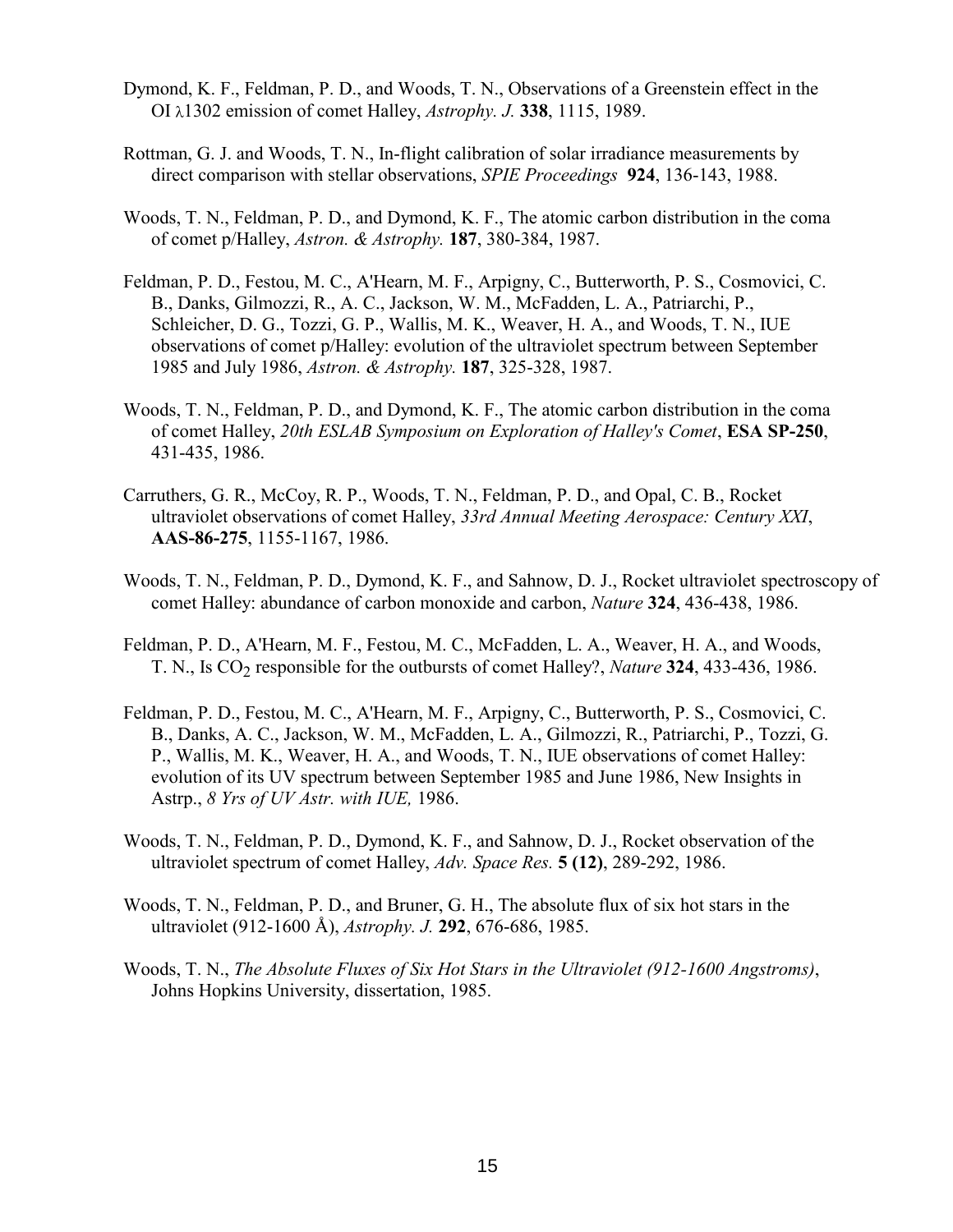## **CONFERENCE OR PUBLIC TALKS : Thomas N. Woods**

- Harder, J. W., R. F. Cahalan, and T. N. Woods, Summary of a Comparative Study on the Trends in Solar Spectral Irradiance in the Ultraviolet, Visible, and Infrared Regions, *International Radiation Symposium*, Berlin, Aug. 2012.
- Nikutowski, B., Ch. Jacobi, R. Brunner, F. Eparvier, Ch. Erhardt, G. Schmidtke, G. Thuillier, and T. Woods, Results from the SolACES instrument onboard the International Space Station (ISS) – Part 1, *COSPAR Meeting*, invited, July 2012.
- Nikutowski, B., Ch. Jacobi, R. Brunner, F. Eparvier, Ch. Erhardt, G. Schmidtke, G. Thuillier, and T. Woods, Results from the SolACES instrument onboard the International Space Station (ISS) – Part 2, *COSPAR Meeting*, July 2012.
- Nikutowski, B., Ch. Jacobi, R. Brunner, F. Eparvier, Ch. Erhardt, G. Schmidtke, G. Thuillier, and T. Woods, Results from the SolACES instrument onboard the International Space Station (ISS) – Part 3, *COSPAR Meeting*, July 2012.
- Woods, T. N., Solar Irradiance Variability: Comparisons of Observations over Solar Cycles 21- 24, *EGU Meeting*, Session CL2.8/AS1.13/ST6.5, Vienna, invited, April 2012
- Pilewskie, P., and T. Woods, Solar Spectral Irradiance and Climate, Session CL2.7, *EGU Meeting*, Vienna, April 2012
- Cahalan, R., P. Pilewskie, and T. Woods, Free Flyer Total and Spectral Solar Irradiance Sensor (TSIS) and Climate Services Mission, *EGU Meeting*, Session CL2.7, Vienna, April 2012
- Woods, T., The Effects of Solar Variability on the Earth's Atmosphere, *AAAS Meeting*, Vancouver, invited, Feb. 2012.
- Didkovsky, L., D. Judge, A. Kosovichev, S. Wieman, and T. Woods, Variability of five-minute solar oscillations in the corona as observed by the Extreme Ultraviolet Spectrophotometer (ESP) Onboard the Solar Dynamics Observatory Extreme Ultraviolet Variability Experiment (SDO/EVE), *SDO Helioseismology Workshop*, Oct. 2011.
- Hudson, H. S., L. Fletcher, A. MacKinnon, and T. Woods, EVE non-detection of Dopplershifted He II 304 Å, *Hinode-5 Science Conference: Exploring the Active Sun*, Oct. 2011.
- Woods, T. N. and G. J. Rottman, Understanding Solar Cycle Ultraviolet Variations with SME and Other Irradiance Measurements, *AGU Fall Meeting*, A44, 2011.
- Peterson, W. K., T. N. Woods, J. M. Fontenla, P. G. Richards, K. Tobiska, S. C. Solomon, and H. P. Warren, Photoelectrons as a Tool to Evaluate Solar EUV and XUV Model Irradiance Spectra, *AGU Fall Meeting*, SH18, 2011.
- Woods, T. N., Solar Irradiance Variations During Solar Cycle 24, *SORCE Science Meeting*, Sept. 2011.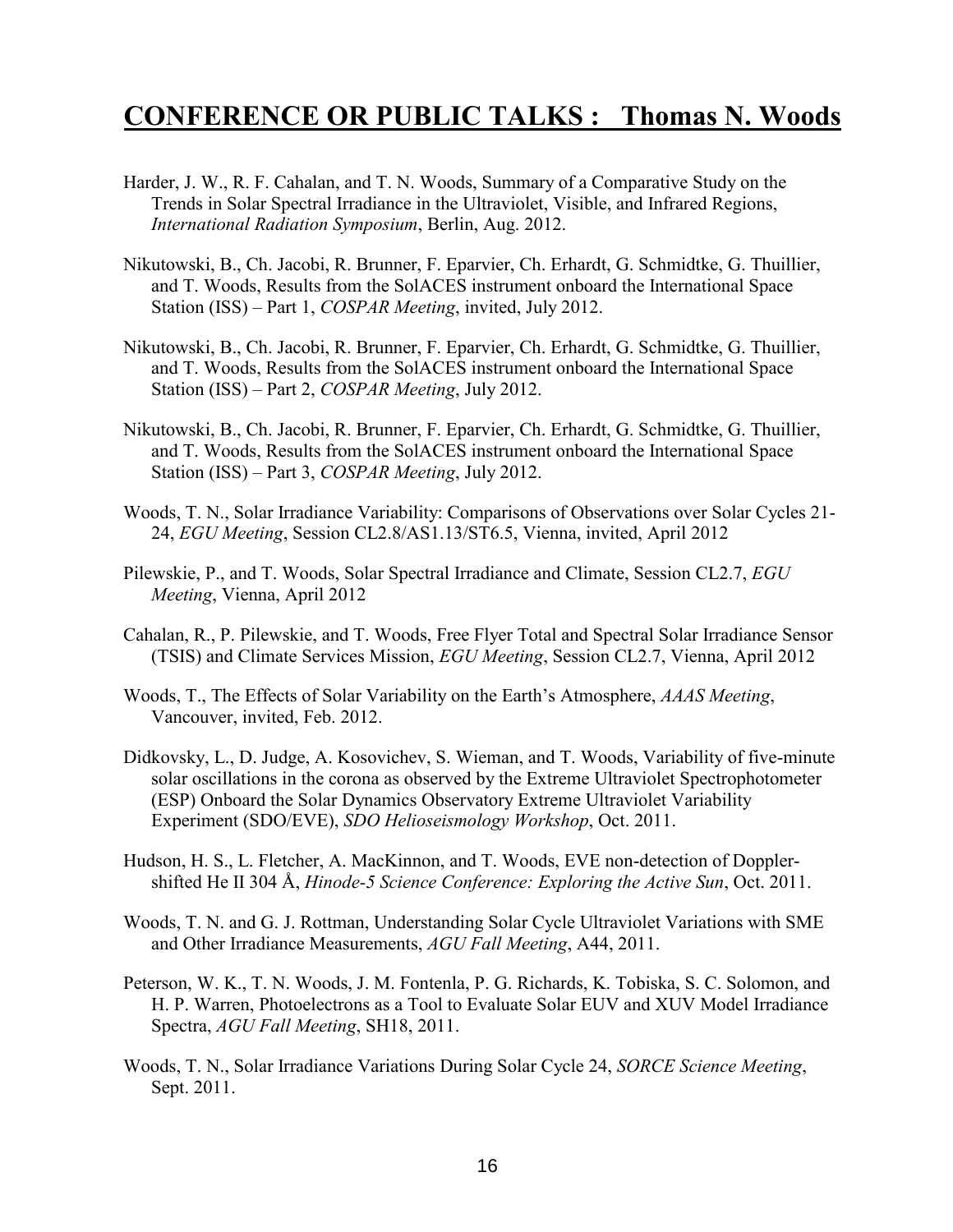- Hock, R. A., T. N. Woods, F. G. Eparvier, A. R. Jones, and L. Didkovsky, First Year of Science Results from Solar Dynamics Observatory (SDO) Extreme ultraviolet Variability Experiment (EVE), *AAS Solar Physics Division Meeting*, June 2011.
- Hudson, H., T. Woods, P. Chamberlin, L. Fletcher, and D. Graham, Doppler Signatures in EVE Spectra, *AAS Solar Physics Division Meeting*, June 2011.
- Didkovsky, L., D. Judge, A. Kosovichev, S. Wieman, and T. Woods, Spectral Irradiance Oscillations Detected by the EVE/ESP and EVE/MEGS Channels during the X2.2 Solar Flare of February 15, 2011, *SDO Science Workshop*, May 2011.
- Didkovsky, L., D. Judge, A. Kosovichev, S. Wieman, and T. Woods; First Detection of Global Five-Minute Solar Oscillations in the Lower Corona Associated with Acoustic p-Modes Using SDO/EVE/ESP, *SDO Science Workshop*, May 2011.
- Eparvier, F., R. Hock, and T. Woods, SDO-EVE Observations of EUV Dimming During Solar Flares, *SDO Science Workshop*, May 2011.
- Hock, R. A., F. Eparvier, T. Woods, and A. R. Jones, Solar flare classification using SDO and the impact on the EUV irradiance, *SDO Science Workshop*, May 2011.
- Jones, A. R., T. Woods, F. Eparvier, D. Woodraska, C. Jeppesen, R. Hock, L. Didkovsky, S. Wieman, and J. Goetz; Developing near real-time space weather products with SDO EVE data, *SDO Science Workshop*, May 2011.
- Woodraska, D., M. Dorey, T. Woods, F. Eparvier, and A. Jones, EVE Data Access, *SDO Science Workshop*, May 2011.
- Woods, T., The 2011 Valentine Storm As Seen by SDO, *SDO Science Workshop*, May 2011.
- Woods, T. N., Red Hot Sun: 2011 Valentine Storm As Seen by the Solar Dynamics Observatory, *Boulder Solar Day (BSD),* (Invited Keynote Talk), March 18, 2011.
- Woods, T. N. and P. C. Chamberlin, Our New Eye on the Sun: Solar Dynamics Observatory, *New Mexico State University seminar series*, (Invited), Feb. 18, 2011.
- Woods, T. N., and SDO EVE Team, First Results from SDO Extreme Ultraviolet Variability Experiment (EVE), *AGU Fall Meeting*, SH13A-01 (Invited), 2010.
- Woods, T. N., Lower Solar Extreme Ultraviolet Irradiances During the Solar Cycle 23/24 Minimum, *AGU Fall Meeting*, SA24A-01 (Invited), 2010.
- Hock, R. A., T. N. Woods, J. A. Klimchuk, and F. G. Eparvier, Modeling the Secondary Flare Irradiance Measured by Solar Dynamic Observatory (SDO) Extreme ultraviolet Variability Experiment (EVE), *AGU Fall Meeting*, SH13A-05, 2010.
- Warren, H. P., J. T. Mariska, G. A. Doschek, and SDO EVE Team, The EVE TeamPhysical Properties of Solar Flares: New Results from EVE/SDO, *AGU Fall Meeting*, SH13A-06, 2010.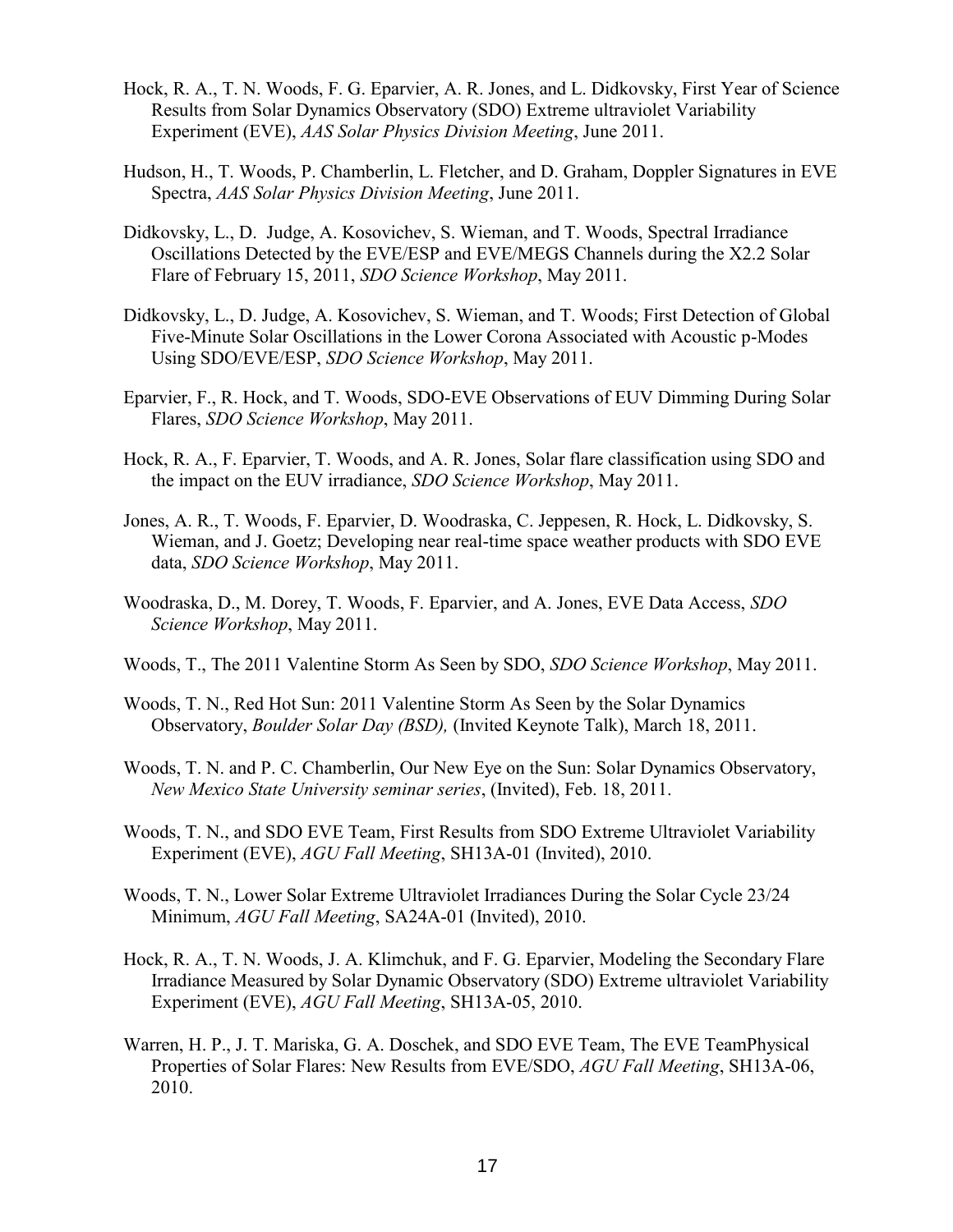- Lin, C. Y., S. M. Bailey, T. N. Woods, F. Eparvier, C. Jeppesen, D. Woodraska, and R. A. Hock, Soft X-ray Energy Detection from Broadband Images by the Solar Aspect Monitor (SAM) on Solar Dynamic Observatory (SDO), *AGU Fall Meeting*, SH11A-1594, 2010.
- Didkovsky, L. V., D. Judge, S. R. Wieman, T. N. Woods, A. Jones, F. Eparvier, D. Woodraska, and P. C. Chamberlin, First Results from the EUV SpectroPhotometer (ESP) on the SDO Extreme Ultraviolet Variability Experiment (EVE), *AGU Fall Meeting*, SH11A-1595, 2010.
- Richard, E. C., J. W. Harder, P. Pilewskie, T. N. Woods, K. Lykke, and S. Brown, Future Longterm Measurements of Solar Spectral Irradiance Variability: Achievements and Lessons from the SORCE SIM, *AGU Fall Meeting*, GC21B-0876, 2010.
- Snow, M. A., W. E. McClintock, T. N. Woods, J. W. Harder, and E. C. Richard, Solar Ultraviolet Irradiance Variability During the Decline of Cycle 23, *AGU Fall Meeting*, GC21B-0878, 2010.
- Ware DeWolfe, A., A. Wilson, D. M. Lindholm, C. K. Pankratz, M. A. Snow, and T. N. Woods, Solar Irradiance Data Products at the LASP Interactive Solar IRradiance Datacenter (LISIRD), *AGU Fall Meeting*, GC21B-0881, 2010.
- Harder, J. W., A. Merkel, J. Fontenla, D. Marsh, and T. N. Woods, Application of Solar Spectral Irradiance Variability in a Earth Atmospheric Model, *AGU Fall Meeting*, GC13E-02, 2010.
- Woodraska, D., M. Dorey, T. N. Woods, F. G. Eparvier, A. Jones, and C. Jeppesen, Data Access for the EUV Variability Experiment on the NASA Solar Dynamics Observatory, *AGU Fall Meeting*, SH22A-03, 2010.
- Chamberlin, P. C., T. N. Woods, C. J. Schrijver, H. P. Warren, R. O. Milligan, S. Christe, and J. W. Brosius, Solar flare impulsive phase observations from SDO and other observatories, *AGU Fall Meeting*, SH23A-1832, 2010.
- Goetz, J., A. R. Jones, T. N. Woods, F. Eparvier, P. C. Chamberlin, and L. V. Didkovsky, A Preliminary comparison of the Flares as seen by SDO-EVE-ESP and GOES XRS, *AGU Fall Meeting*, SH23A-1833, 2010.
- Chamberlin, P. C., T. N. Woods, A. Wilson, and, C. Lindholm, SA24A-03 New measurements and improved modeling of solar flares with SDO EVE, *AGU Fall Meeting*, SH24A-03 (Invited), 2010.
- Eparvier, F. G., T. J. Fuller-Rowell, S. M. Bailey, and SDO EVE Team, Impacts on the Thermosphere of the Short Term Variability of the Solar EUV and XUV Spectral Irradiance Measured by SDO-EVE, *AGU Fall Meeting*, SH24A-05, 2010.
- Peterson, W. K., T. N. Woods, J. M. Fontenla, P. G. Richards, W. Tobiska, S. C. Solomon, and H. P. Warren, Photoelectrons as a tool to evaluate spectral and temporal variations of solar EUV and XUV irradiance models over solar rotation and solar cycle time scales, *AGU Fall Meeting*, SA33B-1766, 2010.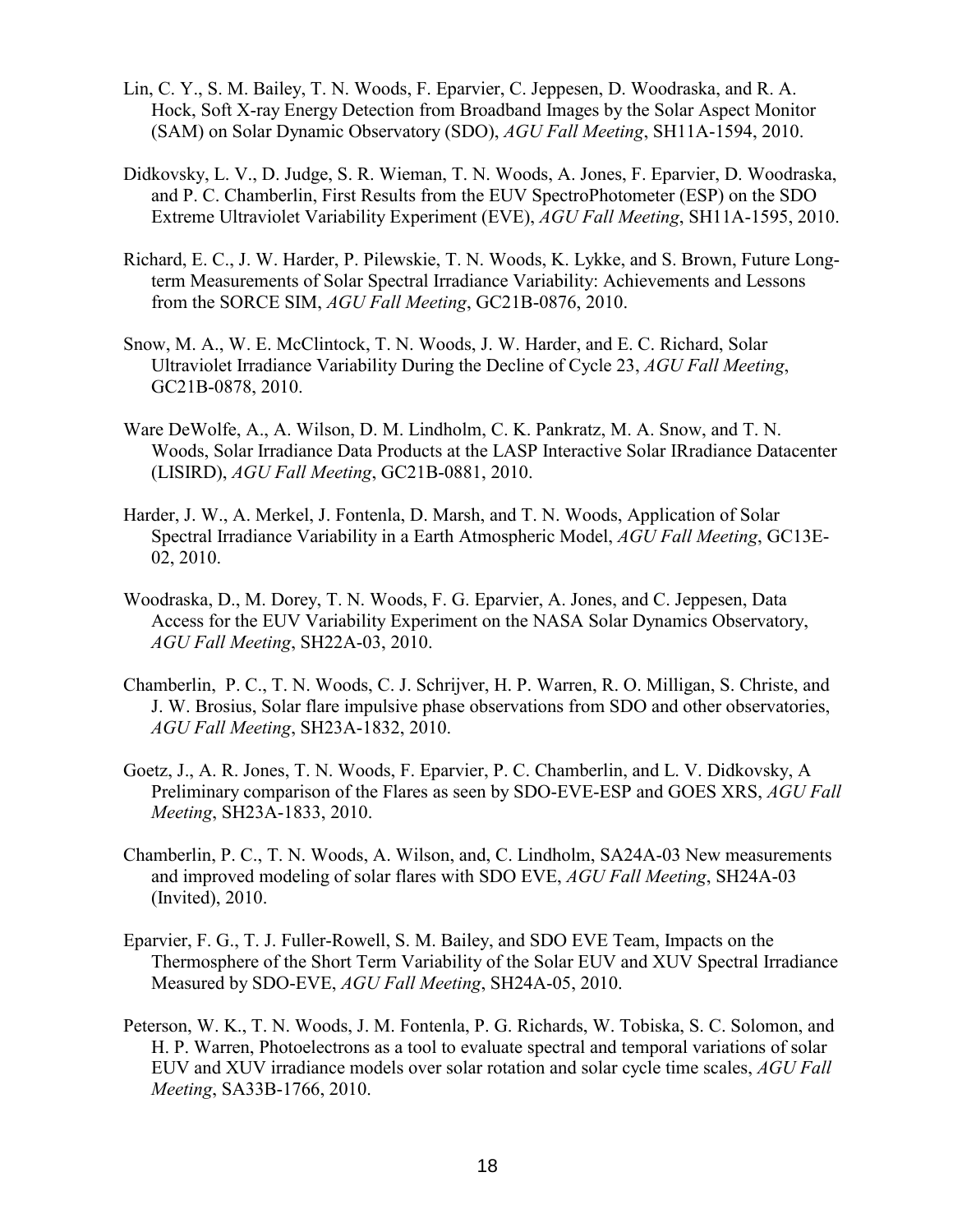- Wilson, A., D. M. Lindholm, A. Ware DeWolfe, T. Smith, C. K. Pankratz, M. Snow, and T. N. Woods, Evolving LISIRD and the LASP Time Series Server to Support Data Identification, Citation, and Provenance, *AGU Fall Meeting*, IN41B-1366, 2010.
- Dolinar, E., M. Snow, G. Holsclaw, G. E. Thomas, and T. N. Woods, Lyman alpha airglow observations from SORCE SOLSTICE, *AGU Fall Meeting*, SA51A-1610, 2010.
- Zhang, S., J. M. Holt, P. J. Erickson, and T. N. Woods, Exospheric temperature variability and the solar EUV control, *AGU Fall Meeting*, SA33B-1771, 2010.
- Woods, T., F. Eparvier, R. Hock, A. Jones, L. Didkovsky, D. Judge, and P. Chamberlin, First Light Results from the SDO Extreme Ultraviolet Variability Experiment (EVE), *COSPAR Meeting*, C12-0002-10, Invited, 2010.
- Woods, T., Lower Solar Extreme Ultraviolet Irradiances During the Solar Cycle 23/24 Minimum, *COSPAR Meeting*, C13-0012-10, Invited, 2010.
- Woods, T., F. Eparvier, R. Hock, A. Jones, L. Didkovsky, D. Judge, and P. Chamberlin, SDO Extreme Ultraviolet Variability Experiment (EVE): Instrument and First Results, *COSPAR Meeting*, E22-0013-10, Invited, 2010.
- Snow, M., T. Woods, and O. R. White, Irradiance observations of solar active longitudes over three solar cycles, *COSPAR Meeting*, C12-0009-10, 2010.
- Peterson, W., P. Richards, P. Chamberlin, T. Woods, S. Bailey, and W. K. Tobiska, Photoelectrons as a tool to evaluate spectral and temporal variations of Solar EUV irradiance models over solar rotation and solar cycle time scales, *COSPAR Meeting*, C12- 0018-10, Invited, 2010.
- Harder, J., J. Fontenla, M. Rast, P. Pilewskie, and T. Woods, Measured and modeled trends in solar spectral irradiance variability in the visible and infrared, *COSPAR Meeting*, A11-0014- 10, Invited, 2010.
- Richard, E., J. Harder, P. Pilewskie, J. Fontenla, T. Woods, S. Brown, and K. Lykke, Long-term measurements of solar spectral irradiance variability: toward the establishment of a climate record, *COSPAR Meeting*, D31-0005-10, Invited, 2010.
- Eparvier, F., T. Woods, P. Chamberlin, D. Woodraska, and R. Hock, TIMED SEE: Eight Years of Solar EUV Spectral Irradiance Measurements, *COSPAR Meeting*, C12-0022-10, 2010.
- Nusinov, A., T. Kazachevskaya, V Katyushina, and T. Woods, Lyman-alpha line as a solar activity index for calculations of solar spectrum in the EUV region, *COSPAR Meeting*, C12- 0024-10, 2010.
- Chamberlin, P., T. Woods, F. Eparvier, R. Hock, L. Didkovsky, and D. Judge, Comparisons of the Flare Irradiance Spectral Model (FISM) to preliminary SDO EVE data, *COSPAR Meeting*, E22-0015-10, 2010.
- Didkovsky, L., D. Judge, S. Wieman, T. Woods, F. Eparvier, and A. Jones, A Comparison of the First Solar EUV Irradiance Measurements from the SDO/EVE EUV Spectrophotometer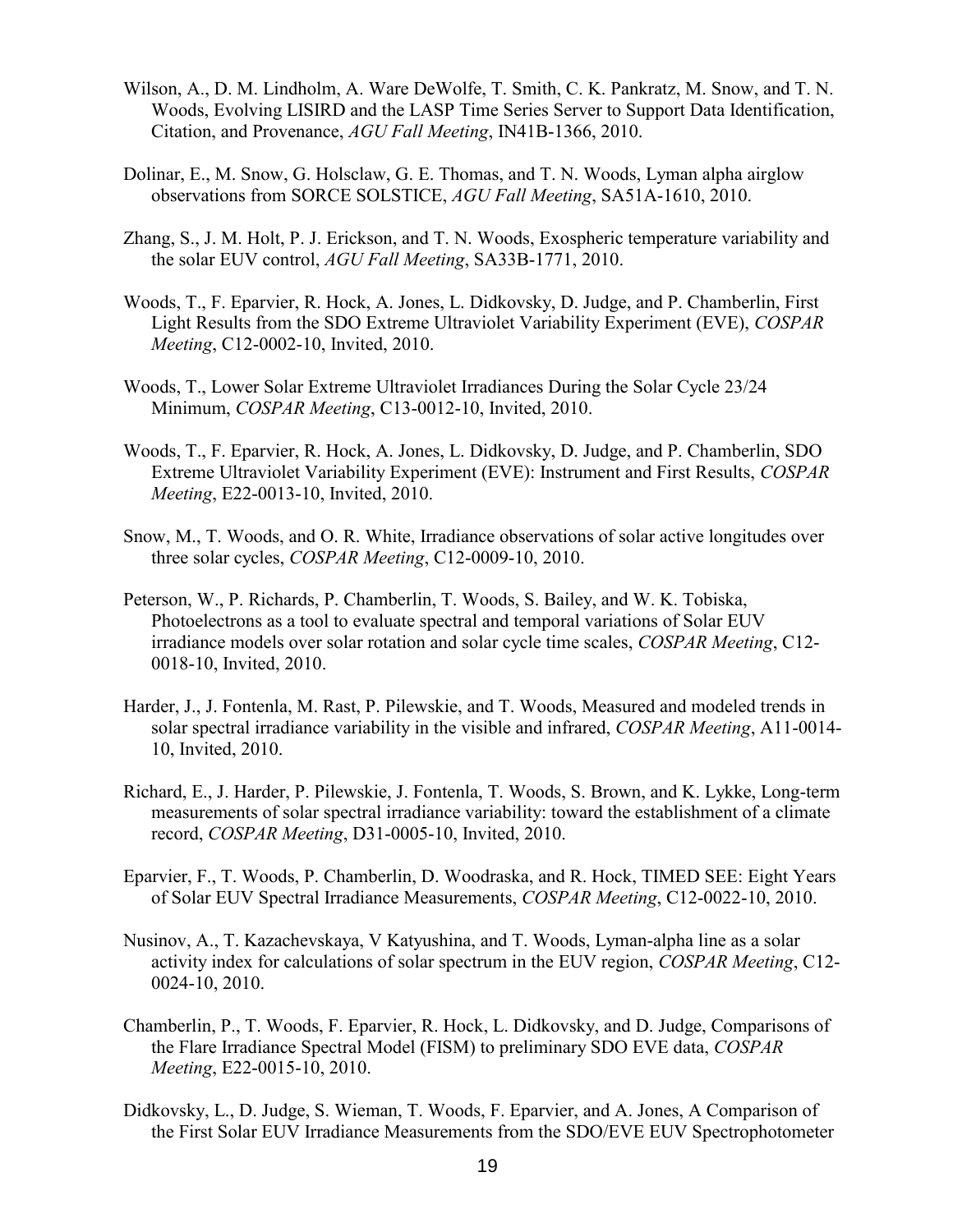(ESP) with the SOHO/CELIAS Solar EUV Monitor (SEM) Absolute Solar EUV Irradiance, *COSPAR Meeting*, E22-0016-10, 2010.

- Eparvier, F., T. Woods, R. Hock, P. Chamberlin, D. Woodraska, and A. Jones, Initial Comparisons between Solar EUV Spectral Irradiance Observations by SDO-EVE MEGS and TIMED-SEE, *COSPAR Meeting*, E22-0017-10, 2010.
- Hock, R., T. Woods, F. Eparvier, and P. Chamberlin, Results from the first SDO Extreme ultraviolet Variability Experiment (EVE) calibration rocket, *COSPAR Meeting*, E22-0030- 10, 2010.
- Fontenla, J. J. Harder, and T. Woods, First Accurate, and Surprising, Observations of Solar Spectral Irradiance by the SIM/SORCE Instrument, *AAS Solar Physics Division Meeting*, 313.04, 2010.
- Woods, T. N., F. Eparvier, R. Hock A. Jones, L. Didkovsky, D. Judge, P. Chamberlin, J. Lean, H. Warren, and J. Mariska, SDO Extreme Ultraviolet Variability Experiment (EVE): Instrument and First Light, *AAS Solar Physics Division Meeting*, 308.02, 2010, **Invited.**
- Eparvier, F., T. N. Woods, D. L. Woodraska, D. Judge, and L. Didkovsky, The Solar Dynamics Observatory (SDO) EUV Variability Experiment (EVE): Data Products and Data Access, *AAS Solar Physics Division Meeting*, 402.01, 2010.
- Hock, R., T. N. Woods, and F. G. Eparvier, Center-to-limb Variations from SDO Extreme Ultraviolet Variability Experiment (EVE), *AAS Solar Physics Division Meeting*, 402.02, 2010.
- Solomon, S. C., L. Qian, and T. N. Woods, Solar Forcing of the Thermosphere-Ionosphere System from Maximum to Minimum, *AGU Fall Meeting*, SA43B-01, 2009.
- Chamberlin, P. C., T. N. Woods, and L. Qian, A Comparison of Solar EUV Irradiance Reference Spectra and Their Affect on the Earth's Thermosphere and Ionosphere, *AGU Fall Meeting*, SA43B-03, 2009.
- DeWolfe, A. W., A. Wilson, D.M. Lindholm, C.K. Pankratz, M. Snow, and T.N. Woods, Accessing Solar Irradiance Data Products From the LASP Interactive Solar IRradiance Datacenter (LISIRD), *AGU Fall Meeting*, SH33B-1506, 2009.
- Wilson, A., D.M. Lindholm, A. Ware DeWolfe, C. Lindholm, C.K. Pankratz, M. Snow, and T.N. Woods, LISIRD 2: Applying Standards and Open Source Software in Exploring and Serving Scientific Data, *AGU Fall Meeting*, IN41A-1122, 2009.
- Peterson, W. K., E. Stavros, T. Woods, P. Richards, S. Bailey, S.C. Solomon, and P.C. Chamberlin, Uncertainties in EUV and XUV ionospheric heating over solar cycle 23, *AGU Fall Meeting*, SA51B-1226, 2009.
- Woods, T. N., Review of Recent Solar Irradiance Variations, SOHO-23 Workshop: Understanding a Peculiar Solar Minimum, September, 2009 [Invited].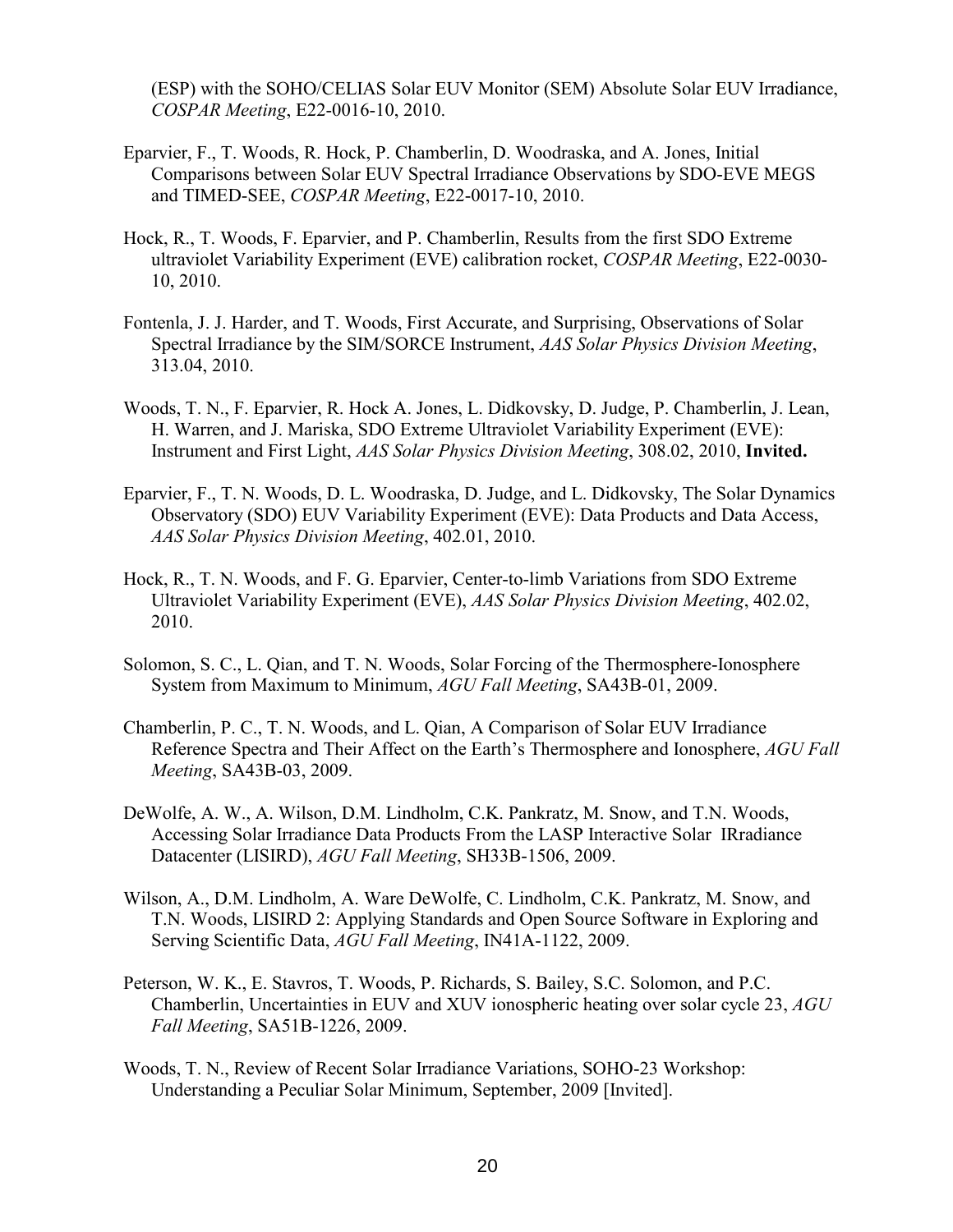- Woods, T. N., P. C. Chamberlin, J. W. Harder, R. A. Hock, M. Snow, F. G. Eparvier, J. Fontenla, W. E. McClintock, and E. C. Richard, Solar Irradiance Reference Spectra for 2008 Minimum: Is this Minimum Lower?, *MOCA-09 / IAMAS*, July Meeting, M03.12/27202, 2009.
- Harder, J., Fontenal, J., P. Pilewskie, E. Richard, and T. Woods, Trends in Solar Spectral Irradiance Variability in the Visible and Infrared, *MOCA-09 / IAMAS*, July Meeting, M03.10/27202, 2009.
- Pilewskie, P., G. Kopp, E. Richard, J. Harder, J. Fontenla, and T. Woods, TSIS: The Total and Spectral Solar Irradiance Sensor, *MOCA-09 / IAMAS*, July Meeting, M03.4/27102, 2009.
- Snow, M., W. E. McClintock, and T. N. Woods, The SOLSTICE Composite Mg II Index Dataset, *MOCA-09 / IAMAS*, July Meeting, M03.4/27417, 2009.
- Lindholm, D., C. K. Pankratz, B. G. Knapp, J. Fontenla, J. W. Harder, W. E. McClintock, G. Kopp, M. Snow, and T. N. Woods, SORCE Solar Irradiance Data Products, *MOCA-09 / IAMAS*, July Meeting, M03.2/27417, 2009.
- Woods, T. N., Solar Irradiance A User's Guide, *NASA Heliophysics School,* Lecture, July 26, 2009 (Invited).
- Chamberlin, P. C., F. G. Eparvier, A. R. Jones, and T. N. Woods, Next Generation X-Ray Sensors (XRS) for the NOAA GOES-R Series Satellites, *SPIE*, Summer Meeting, 2009.
- Woods, T. N., Solar Irradiance: Recent Results and Future Research Plans, *AAS SPD*, June Meeting, Parker Lecture 34.01, 2009 (Invited).
- Didkovsky, L. V., D. Judge, T. Woods, S. Wieman, and A. Jones, Extreme Ultraviolet Spectrophotometer: Algorithms and Calibrations, *AAS SPD*, June Meeting, Poster 17.12, 2009.
- Chamberlin, P. C., T. N. Woods, F. G. Eparvier, D. Judge, and L. Didkovsky, Observing Changes in the Solar EUV Spectral Irradiance, *AAS SPD*, June Meeting, Oral Talk 35.03, 2009.
- Snow, M., W. E. McClintock, and T. N. Woods, Changes in Solar Minimum Irradiance in the Middle and Far Ultraviolet on Solar Cycle Timescales, *AAS SPD*, June Meeting, Poster 11.12, 2009.
- Woods, T. N., F. G. Eparvier, and P. C. Chamberlin, Solar Ultraviolet Irradiance Variability During the NASA TIMED Mission, *European Geophys. Union*, Spring Meeting, ST14/NH9.6, 2009.
- Chamberlin, P. C., T. N. Woods, G. Lu, Z. Sternovsky, and P. Withers, Using the Flare Irradiance Spectral Model (FISM) to study the response of the Earth, Mars and Moon to Solar Flares, *European Geophys. Union*, Spring Meeting, ST14/NH9.6, 2009.
- Eparvier, F. G., T. N. Woods, P. C. Chamberlin, D. Judge, L. Didkovsky, and J. Lean, The EUV Variability Experiment (EVE) on the NASA Solar Dynamics Observatory (SDO): The Next Generation of Solar EUV Spectral Irradiance Measurements, *European Geophys. Union*, Spring Meeting, ST14/NH9.6, 2009.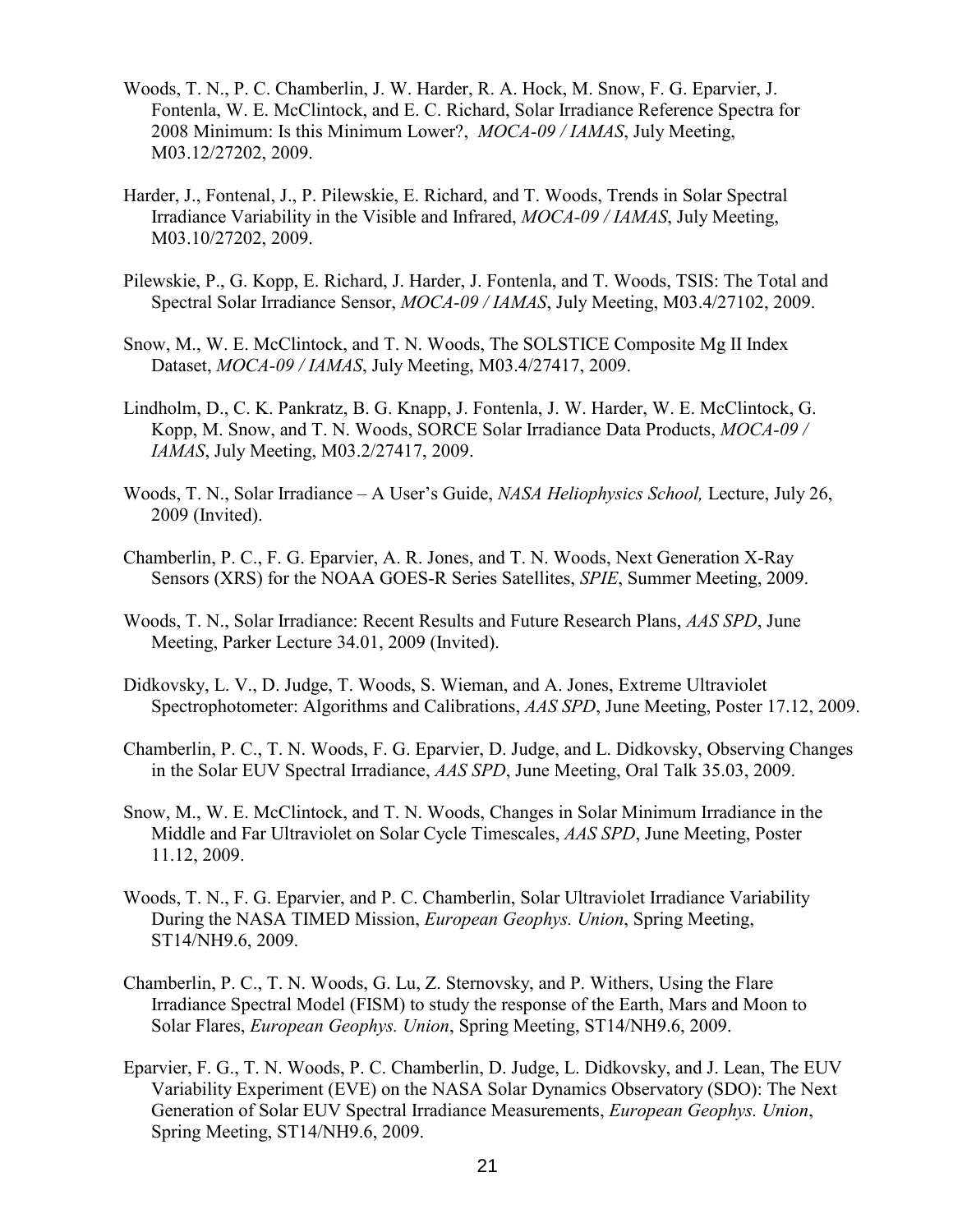- Woodraska, D. L., T. N. Woods, and F. G. Eparvier, Comparison of TIMED Satellite Drag with the Solar EUV Experiment Measurements, *European Geophys. Union*, Spring Meeting, ST14/NH9.6, 2009.
- Jones, A., F. Epariver, T. Woods, L. Didkovsky, D. Jones, and S. Wieman, A Comparison of the SOHO-SEM and TIMED-SEE Solar EUV Irradiance Data, *European Geophys. Union*, Spring Meeting, ST14/NH9.6, 2009.
- Harder, J., M. Snow, G. Kopp, J. Fontenla, B. McClintock, P. Pilewskie, E. Richard, and T. Woods, The Solar Radiation and Climate Experiment (SORCE): Measuring the Sun's influence on climate from space, *European Geophys. Union*, Spring Meeting, CL24, 2009.
- Woods, T, P Chamberlin, M Snow, and J Harder, Solar Irradiance Reference Spectra (SIRS) for IHY2007 Whole Heliosphere Interval (WHI), *Am. Geophys. Union*, Fall Meeting, SH23A-1627, 2008.
- Peterson, W, E Stavros, P Richards, P Chamberlin, and T Woods, Photoelectrons Escaping the Ionosphere During the WHI: An Alternative Method to Validate the Temporal and Spectral Variation of the Solar Irradiance in the 1-50 nm Range, *Am. Geophys. Union*, Fall Meeting, SH23A-1626, 2008.
- Harder, J W, J Fontenla, P Pilewskie, E Richard, and T Woods, Solar Spectral Variability as measured by the SORCE SIM Instrument, *Am. Geophys. Union*, Fall Meeting, SH23A-1630, 2008.
- Snow, M, W E McClintock, and T N Woods, Changes in the Solar Minimum Irradiance in the Middle and Far Ultraviolet on Solar Cycle Timescales, *Am. Geophys. Union*, Fall Meeting, SH23A-1628, 2008.
- Chamberlin, P C, T N Woods, J W Harder, R A Hock, and M Snow, The Extreme Ultraviolet Contributions to the Solar Irradiance Reference Spectrum (SIRS), *Am. Geophys. Union*, Fall Meeting, SH21C-04, 2008.
- Thompson, B, S E Gibson, S McIntosh, T Fuller-Rowell, A B Galvin, J U Kozyra, G Petrie, P Schroeder, L Strachan, D F Webb, and T Woods, The Whole Heliosphere Interval: Campaign Summaries and Early Results, *Am. Geophys. Union*, Fall Meeting, SH21C-01, 2008.
- Lindholm, D M, C K Pankratz, B G Knapp, R Meisner, J Fontenla, J W Harder, W E McClintock, G Kopp, M Snow, T N Woods, SORCE Solar Irradiance Data Products, *Am. Geophys. Union*, Fall Meeting, SM11B-1623, 2008.
- Sparn, T, P Pilewskie, J Harder, G Kopp, E Richard, J Fontenla, and T Woods, TSIS: The Total Solar Irradiance Sensor, *Am. Geophys. Union*, Fall Meeting, A51F-0165, 2008.
- Richard, E C, J W Harder, G M Lawrence, P Pilewskie, G Kopp, T Sparn, T Woods, S Brown, K Lykke, and A Smith, SI-Traceable Solar Spectral Irradiance Measurements: The NPOESS TSIS Spectral Irradiance Monitor, *Am. Geophys. Union*, Fall Meeting, GC23A-0745, 2008.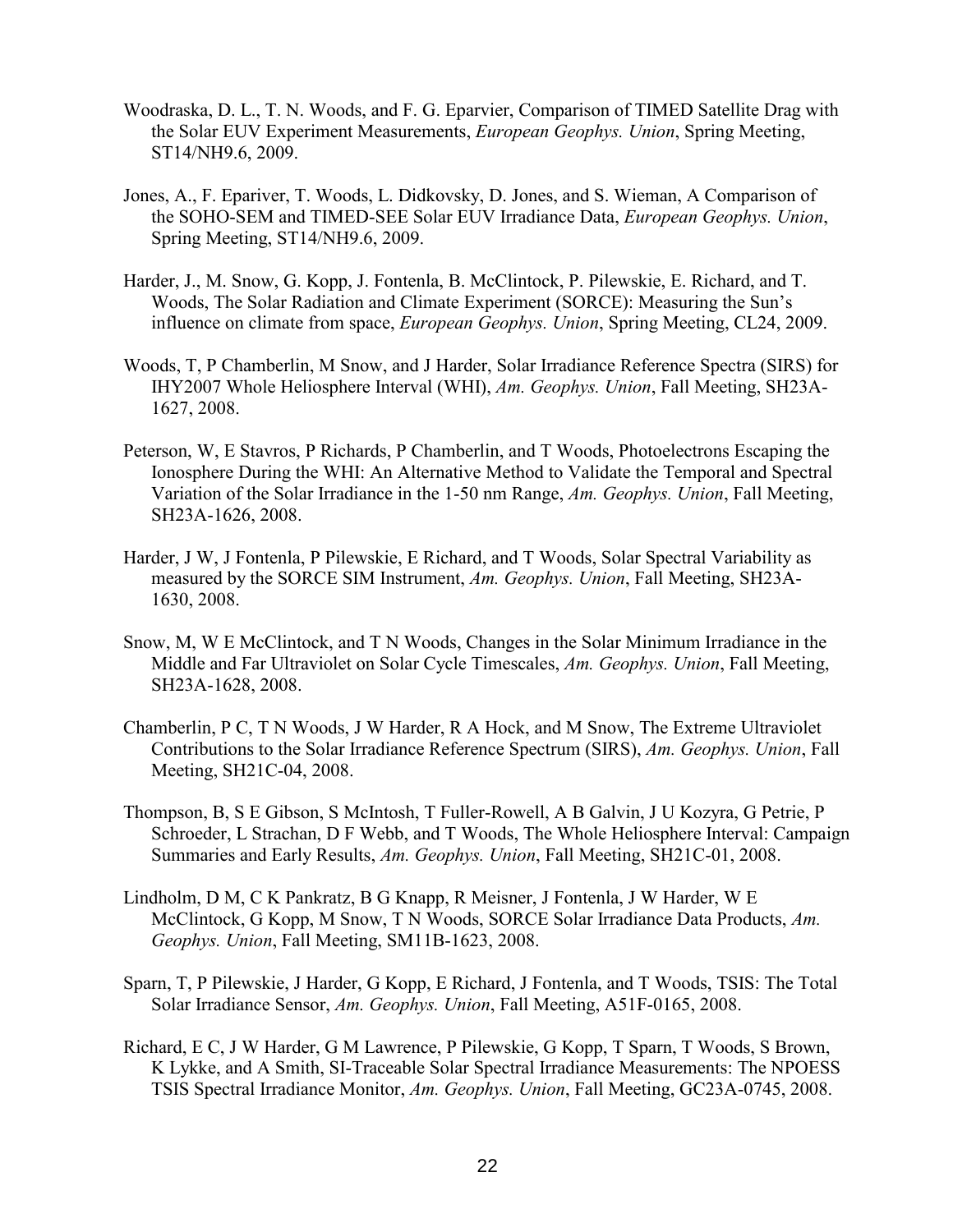- Wilson, A, C K Pankratz, D M Lindholm, M Snow, B Knapp, D Woodraska, B Templeman, T Woods, F Eparvier, J Fontenla, J Harder, and M Bill, LISIRD: Where to go for Solar Irradiance Data, *Am. Geophys. Union*, Fall Meeting, IN12A-08, 2008.
- Eastes, R W, D N Anderson, W E McClintock, \*A Aksnes, L Andersson, A G Burns, S A Budzien, M V Codrescu, R E Daniell, K F Dymond, S L England, F J Eparvier, J E Harvey, T J Immel, A Krywonos, M R Lankton, J D Lumpe, A D Richmond, D W Rusch, O H Siegmund, S C Solomon, D J Strickland, and T N Woods, Low Latitude Ionosphere Measurements by the Global-scale Observations of the Limb and Disk (GOLD) Mission, *Am. Geophys. Union*, Fall Meeting, SA33A-1621, 2008.
- Woods, T. N., Solar Irradiance Research at LASP: Recent Results and Applications for Climate Change and Space Weather Studies, NCAR-HAO Colloquium, Boulder, Sep. 3, 2008 [Invited].
- Woods, T. , P. Chamberlin, J. Harder, and M. Snow, Solar Irradiance Reference Spectra (SIRS) for the IHY2007 Whole Heliosphere Interval (WHI), WHI Data Workshop, Boulder, CO, 2008.
- Peterson, W. K., Erica Stavros, P.G. Richards, P.C. Chamberlin, and T.N. Woods, Photoelectrons escaping the ionosphere during the WHI: An alternative method to determine the temporal variation of the solar irradiance in the 1-50 nm range, *Whole Hemisphere Interval (WHI) Workshop*, Boulder, CO, Aug. 2008.
- Woods, T. N., Improved Solar Soft X-ray Irradiance Algorithm for Broad Band Photometers using CHIANTI Spectral Models, *COSPAR Meeting*, Montreal, Canada, C12-0004-08, July, 2008.
- Rodgers, E., S. Bailey, H. Warren, T. Woods, and F. Eparvier, Solar Flare Soft X-ray Irradiance and its Impact on the Earth's Upper Atmosphere, *COSPAR Meeting*, Montreal, Canada, C12-0009-08, July, 2008.
- Snow, M., W. McClintock, and T. Woods, Solar spectral irradiance variability in the ultraviolet from SORCE and UARS SOLSTICE, *COSPAR Meeting*, Montreal, Canada, C12-0006-08, July, 2008.
- Pryor, W., E. Quemerais, M. Snow, and T. Woods, Lyman-alpha observations of Comet Holmes from SORCE and SOHO SWAN, *COSPAR Meeting*, Montreal, Canada, D13-0020- 08, July, 2008.
- Chamberlin, P., T. Woods, and F. Eparvier, The Flare Irradiance Spectral Model (FISM) and its Contributions to Studies of the Ionosphere and Thermosphere, *COSPAR Meeting*, Montreal, Canada, C12-0008-08, July, 2008.
- Eparvier, F G., and T. N. Woods, Using solar ultraviolet irradiance modeling techniques to understand and correct for ultraviolet instrument degradation, *Am. Geophys. Union*, Spring Meeting, SP54A-02, 2008.
- Chamberlin, P., C. T. N. Woods, and F. G. Eparvier, Solar extreme ultraviolet irradiance during solar cycle minimum, *Am. Geophys. Union*, Spring Meeting, SH51A-04, 2008.
- Eastes, R. W., A. G. Burns, W. McClintock, A. Aksnes, D. Anderson, L. Andersson, S. A. Budzien, M. Codrescu, R. E. Daniell, S. England, K. Dymond, F. Eparvier, J. Harvey, T.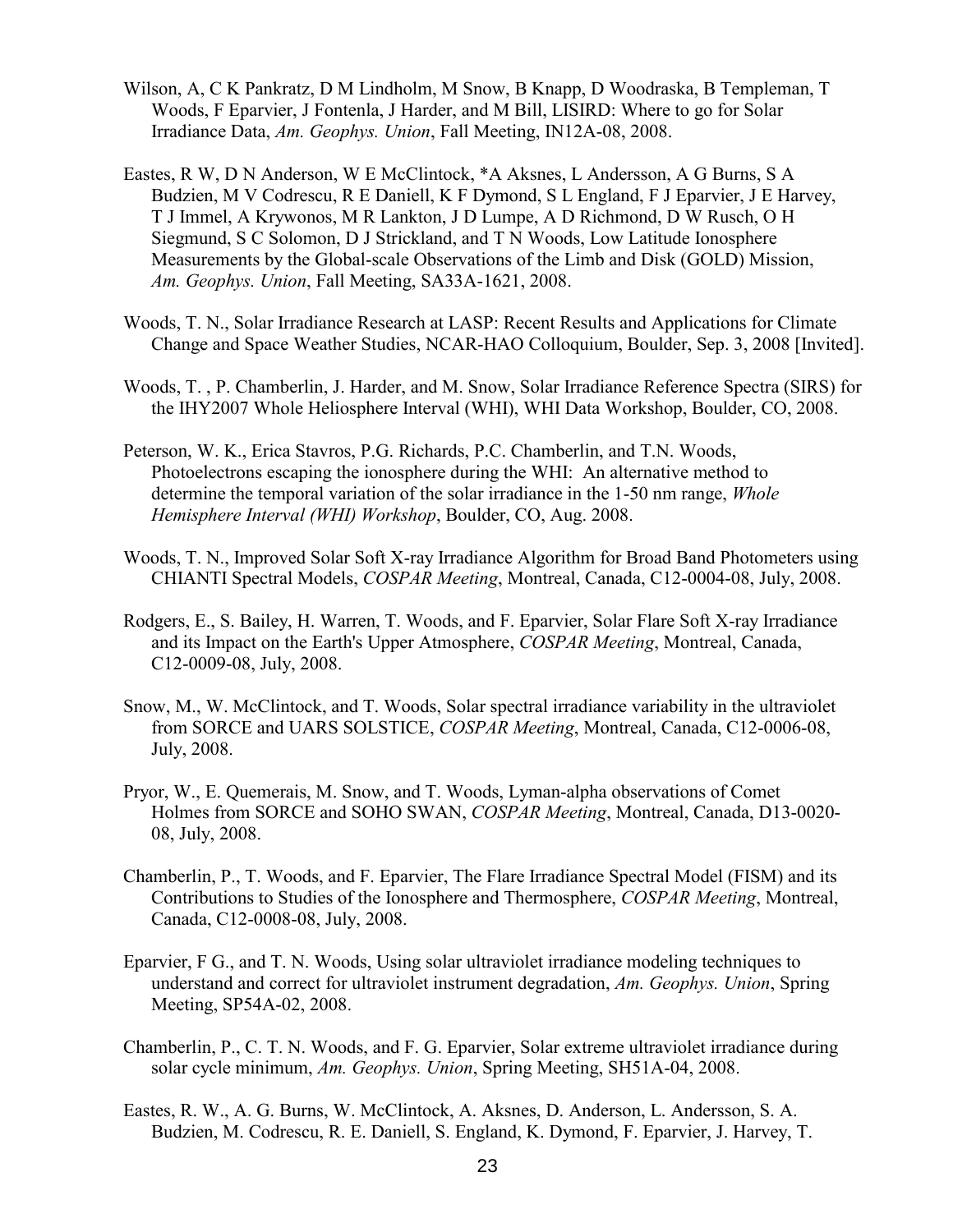Immel, A. Krywonos, M. Lankton, J. Lumpe, A. D. Richmond, D. Rusch, O. Siegmund, S. C. Solomon, D. Strickland, and T. Woods, Global-scale Observations of the Limb and Disk: a key mission for understanding thermosphere-ionosphere forcing, *Am. Geophys. Union*, Spring Meeting, SM43A-03, 2008.

- Woods, T. N., "The Hot (and Cold) Story of Climate Change", IEEE Keynote Speech, Boulder, CO, May 2, 2008. (INVITED)
- Woods, T. N., SDO EUV Variability: Science and Instrument Overview, SDO Science Workshop, March 2008.
- Woods, T. N., "Solar Research at LASP: Aerospace Engineering Applications", CU AES K. W. Wood Colloquium, Boulder, CO, Feb. 29, 2008. (INVITED)
- Woods, T, N., "Maunder Minimum: How the cold period in the 1600s was influenced by solar activity", LASP Public Lecture, Boulder, CO, March 4, 2008. (INVITED)
- Woods, T. N., Lessons Learned from Making Previous Solar Reference Spectra, Solar Reference Spectrum Workshop, Santa Fe, NM, Feb. 4, 2008.
- Woods, T. N., "What We've Learned from SORCE Solar Cycle Maximum to Minimum", SORCE Science Workshop Keynote Talk, Santa Fe, NM, Feb. 5-7, 2008. (INVITED)
- Woods, T. N., XUV Photometer System (XPS): Improved Solar Irradiance Algorithm Using CHIANTI Spectral Models, SORCE Science Workshop, Feb. 2008.
- Woods, T. N., "SORCE Mission: Improving the solar irradiance climate record", NASA HQ Alan Stern Science Colloquium, Jan. 22, 2008. (INVITED)
- Mlynczak, M., F. Martin-Torres, J. Kozyra, J. Russell, and T. Woods, Long and short-term variations in the energy balance of the thermosphere from TIMED and SORCE, *European Geophys. Union*, Spring Meeting, 2008.
- Lindholm, D. M., C. K. Pankratz, B. G. Knapp, R. Meisner, J. Fontenla, H. W. Harder, W. E. McClintock, G. Kopp, M. Snow, and T. N. Woods, SORCE solar irradiance data products, *Am. Geophys. Union*, Fall Meeting, SH13A-1105, 2007.
- Mlynczak, M., F. Martin-Torres, E. E. Remsberg, B. T. Marshall, R. E. Thompson, J. Russell, L. L. Gordley, and T. Woods*,* Energy balance in the thermosphere from TIMED and SORCE data, *Am. Geophys. Union*, Fall Meeting, SA33C-03, 2007.
- Kozyra, J. U., G. Crowley, R. A. Doe, M. G. Mlynczak, L. J. Paxton, W. R. Skinner, S. C. Solomon, E. Talaat, T. N. Woods, Q. Wu, and J. Yee, Overview of TIMED CEDAR observations showing the MLTI system response to changing drivers from solar maximum to solar minimum, *Am. Geophys. Union*, Fall Meeting, SA33C-01, 2007.
- Pankratz, C. K., D. M. Linholm, M. Snow, B. Knapp, D. Woodraska, B. Templeman, T. N. Woods, F. G. Eparvier, J. Fontenla, J. Harder, and W. E. McClintock, The LASP Interactive Solar IRradiance Datacenter (LISIRD), *Am. Geophys. Union*, Fall Meeting, IN22A-08, 2007.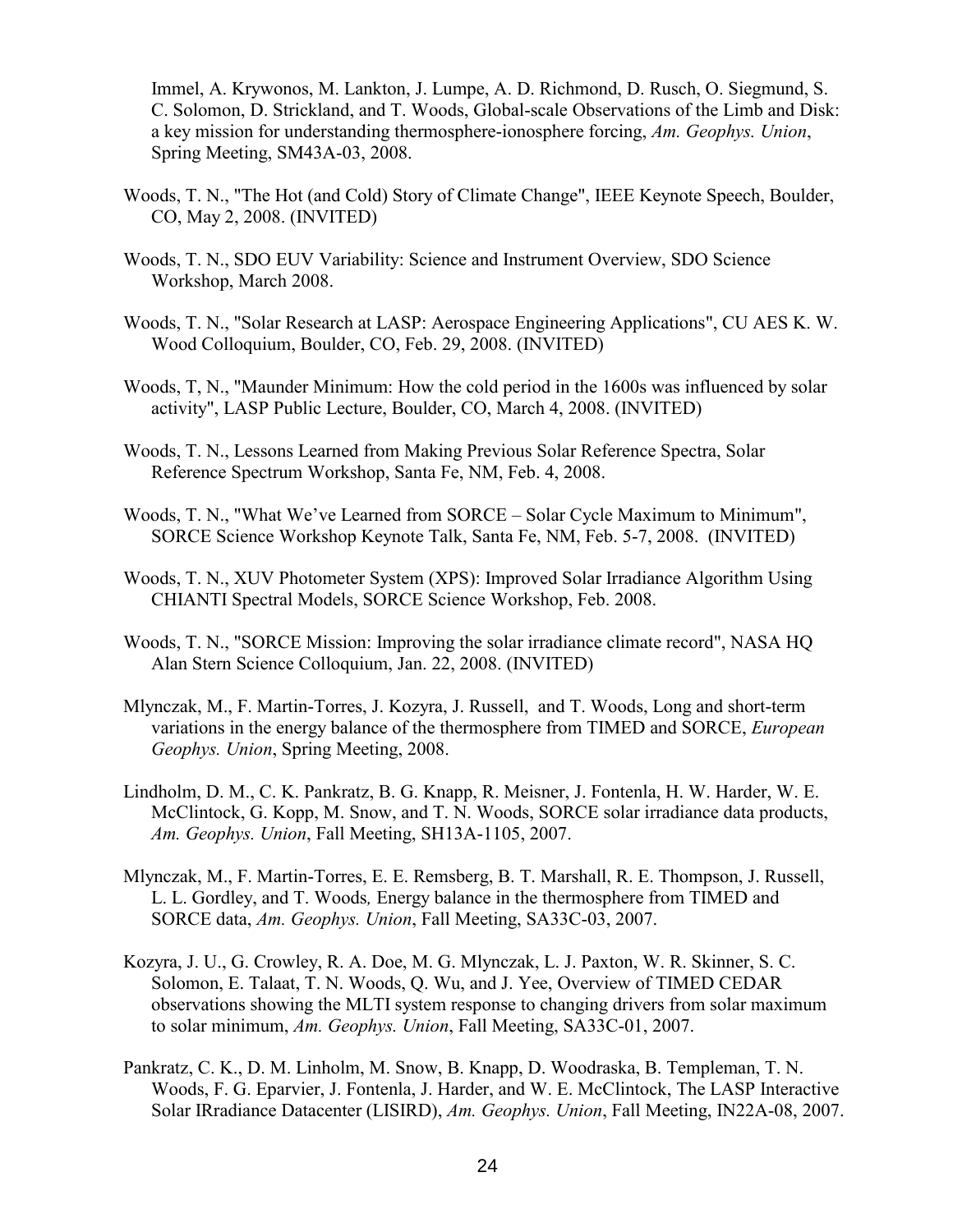- Richard, E. C., J. W. Harder, J. Fontenla, P. Pilewskie, G. Kopp, and T. N. Woods, Solar spectral irradiance variability in the near infrared and correlations to the variability of total solar irradiance during the declining phase of solar cycle 23, *Am. Geophys. Union*, Fall Meeting, GC31B-0349, 2007.
- Harder, J. W., E. Richard, J. Fontenla, P. Pilewskie, G. Kopp, and T. Woods, Spectral decomposition of the TSI record using the SORCE TIM and SIM instruments, *Am. Geophys. Union*, Fall Meeting, GC31B-0348, 2007.
- Fontenla, J., P. Pilewskie, J. Harder, M. Snow, E. Richard, and T. Woods, Variation of atmospheric heating rates derived from SORCE solar spectra and the SRPM model, *Am. Geophys. Union*, Fall Meeting, GC31B-0343, 2007.
- Floyd, L., T. Woods, and M. Deland, Solar cycle dependence of solar UV irradiance, *Am. Geophys. Union*, Fall Meeting, GC31B-0344, 2007.
- Woods, T. N., Solar Extreme Ultraviolet Irradiance Measurements and Models Planned for the Solar Dynamics Observatory, Living With a Star Workshop, Sep. 2007.
- Woods, T. N., Improved solar XUV irradiance results from TIMED Solar EUV Experiment (SEE), TIMED Ionosphere-Thermosphere-Magnetosphere Workshop, Sep. 2007.
- Snow, M., G. Holsclaw, W. E. McClintock, and T. Woods, Absolute ultraviolet irradiance of the Moon from SORCE SOLSTICE, *SPIE*, Summer Meeting, 2007.
- Chamberlin, P. C., R. A. Hock, D. A. Crotser, F. G. Eparvier, M. Furst, M. A. Triplett, D. Woodraska, and T. N. Woods, EUV Variability Experiment (EVE) Multiple EUV Grating Spectrographs (MEGS) radiometric calibrations and results, *SPIE*, Summer Meeting, 2007.
- Triplett, M. A., D. A. Crotser, T. N. Woods, F. G. Eparvier, P. C. Chamberlin, G. D. Berthiaume, D. M. Weitz, and R. E. Vest, SDO EVE CCD and thin foil filter characterization and selection, *SPIE*, Summer Meeting, 2007.
- Crotser, D. A., T. N. Woods, F. G. Eparvier, M. A. Triplett, and D. L. Woodraska, SDO-EVE EUV spectrograph optical design and performance, *SPIE*, Summer Meeting, 2007.
- Didkovsky, L., D. Judge, S. Wieman, T. Woods, P. Chamberlin, A. Jones, F. Eparvier, M. Triplett, D. Woodraska, D. McMullin, M. Furst, and R. Vest, SDO EVE ESP radiometric calibration and results, *SPIE*, Summer Meeting, 2007.
- Westhoff, R. C., M. K. Rose, J. A. Gregory, G. D.Berthiaume, J. F. Seely, T. N. Woods, and G. Ucker, Radiation-Hard, Charge-Coupled Devices for the Extreme Ultraviolet Variability Experiment, *SPIE*, Summer Meeting, 2007.
- Woods, T. N., J. Harder, G. Kopp, and B. McClintock, Solar Irradiance Variability Results from NASA's SORCE Mission, IUGG XXIV General Assembly, Paper MS020-002, INVITED, July 2007.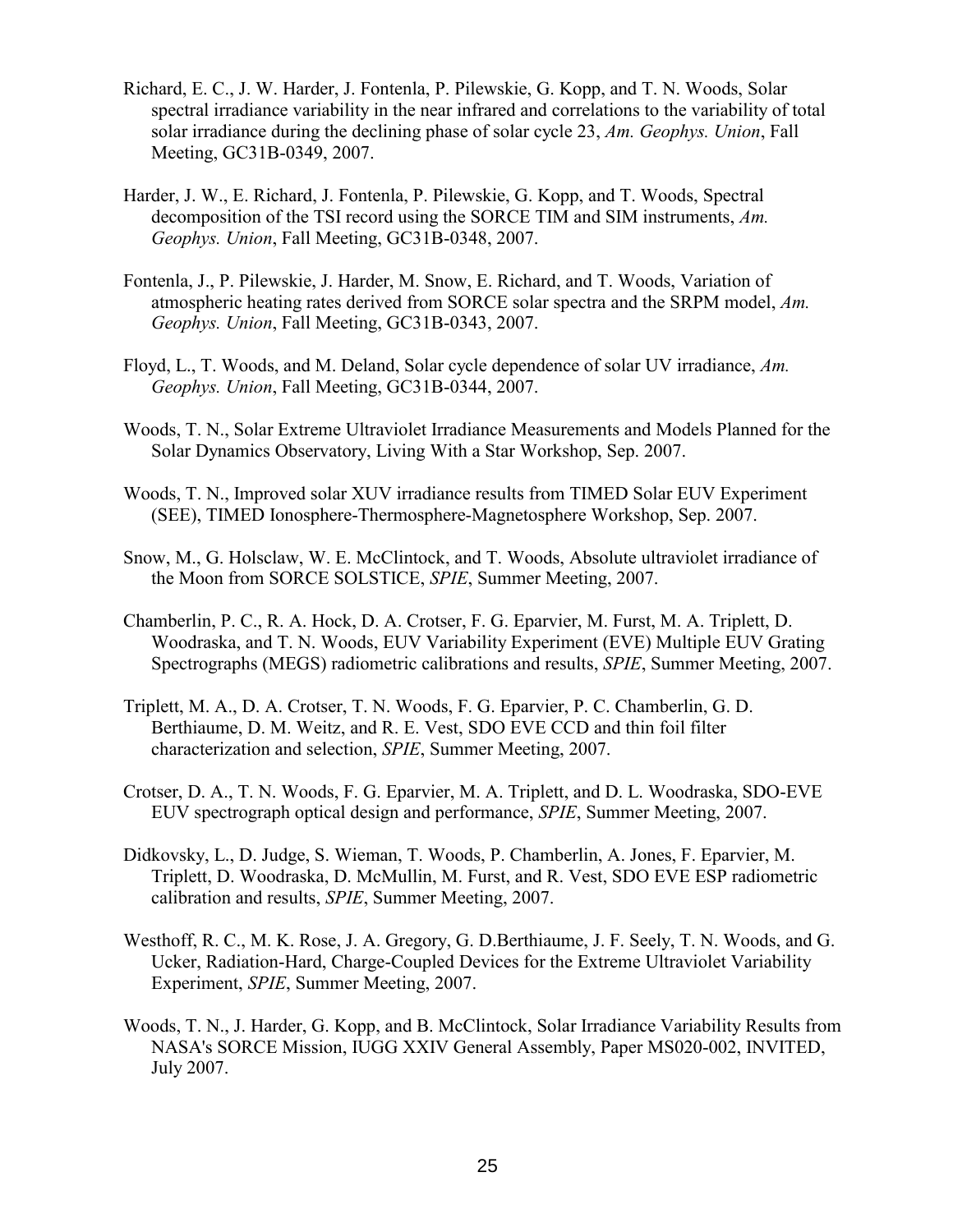- Mlynczak, M., F. Martin-Torres, B. Marshall, R. Thompson, J. Williams, T. Turpin, D. Kratz, J. Russell, T. Woods, L. Gordley, Solar cycle influence on the infrared energy budget of the thermosphere, *European Geophys. Union*, Spring Meeting, 2007.
- Withers, P., J. Wroten, M. Mendillo, P. Chamberlin, and T. Woods, Modeling the effects of solar flares on the ionosphere of Mars, *European Geophys. Union*, Spring Meeting, 2007.
- Woods, T. N., P. Chamberlin, F. Eparvier, W. McClintock, and M. Snow, Solar Cycle Variation of the Solar Ultraviolet Irradiance: Recent Observations from SORCE and TIMED, *Am. Geophys. Union*, Fall Meeting, SA23A-03, 2006.
- Rodgers, E., S. M. Bailey, H. H. Warren, T. N. Woods, and F. G. Eparvier, Thermospheric Nitric Oxide Density Enhancement due to Solar Flares, *Am. Geophys. Union*, Fall Meeting, SA13A-0266, 2006.
- Smith, D. C., E. R. Talaat, J. Yee, T. Woods, R. G. Roble, and G. Crowley, Examination of Cadence of Solar Soft X-ray Flux on the Ionosphere and Thermosphere, *Am. Geophys. Union*, Fall Meeting, SA13B-0273, 2006.
- Lumpe, J. D., L. Floyd, M. Snow, and T. Woods, Thermospheric Remote Sensing by Occultation: Comparison of SUSIM and SOLSTICE O<sub>2</sub> Measurements, *Am. Geophys. Union*, Fall Meeting, SA13B-0275, 2006.
- Wang, X., Q. Sun, R. Eastes, S. Bailey, B. Reinisch, C. Valladares, and T. Woods, The Shortterm Relationship of Ionospheric Electron Density with Solar Irradiance and Geomagnetic Activity in Daily Observations, *Am. Geophys. Union*, Fall Meeting, SA33B-0271, 2006.
- Snow, M. D. Woodraska, W. E. McClintock, T. N. Woods, and G. Kopp, Solar Irradiance Data for Space Weather from SORCE and TIMED-SEE, *Am. Geophys. Union*, Fall Meeting, SA53A-1352, 2006.
- Chamberlin, P. C., T. N. Woods, and F. G. Eparvier, The Flare Irradiance Spectral Model (FISM) as an Operational Space Weather Product, *Am. Geophys. Union*, Fall Meeting, SA53A-1353, 2006.
- McClintock, W., M. Lankton, R. Eastes, A. Aksens, D. Anderson, L. Andersson, M. Codrescu, A. Burns, R. Daniell, F. Eparvier, J. Harvey, A. Krywonos, J. Lumpe, G. Prolss, T. Woods, A. Richmond, D. Rusch, S. Solomon, and D. Strickland, Global-scale Observations of the Limb and Disk (GOLD): Mission Implementation, *Am. Geophys. Union*, Fall Meeting, SA41B-1413, 2006.
- Eastes, R., W. McClintock, A. Aksnes, D. Anderson, L. Andersson, A. Burns, M. Codrescu, R. Daniell, F. Eparvier, J. Harvey, A. Krywonos, J. Lumpe, G Prölss, A. Richmond, D. Rusch, S. Solomon, D. Strickland, and T. Woods, Global-scale Observations of the Limb and Disk (GOLD): Science Objectives, *Am. Geophys. Union*, Fall Meeting, SA43A-06, 2006.
- Eastes, R., W. McClintock, L. Andersson, W. McClintock, A. Aksnes, D. Anderson, A. Burns, M. Codrescu, R. Daniell, F. Eparvier, J. Harvey, A. Krywonos, M. Lankton, J. Lumpe, G Prölss, A. Richmond, D. Rusch, S. Solomon, D. Strickland, and T. Woods, Global-scale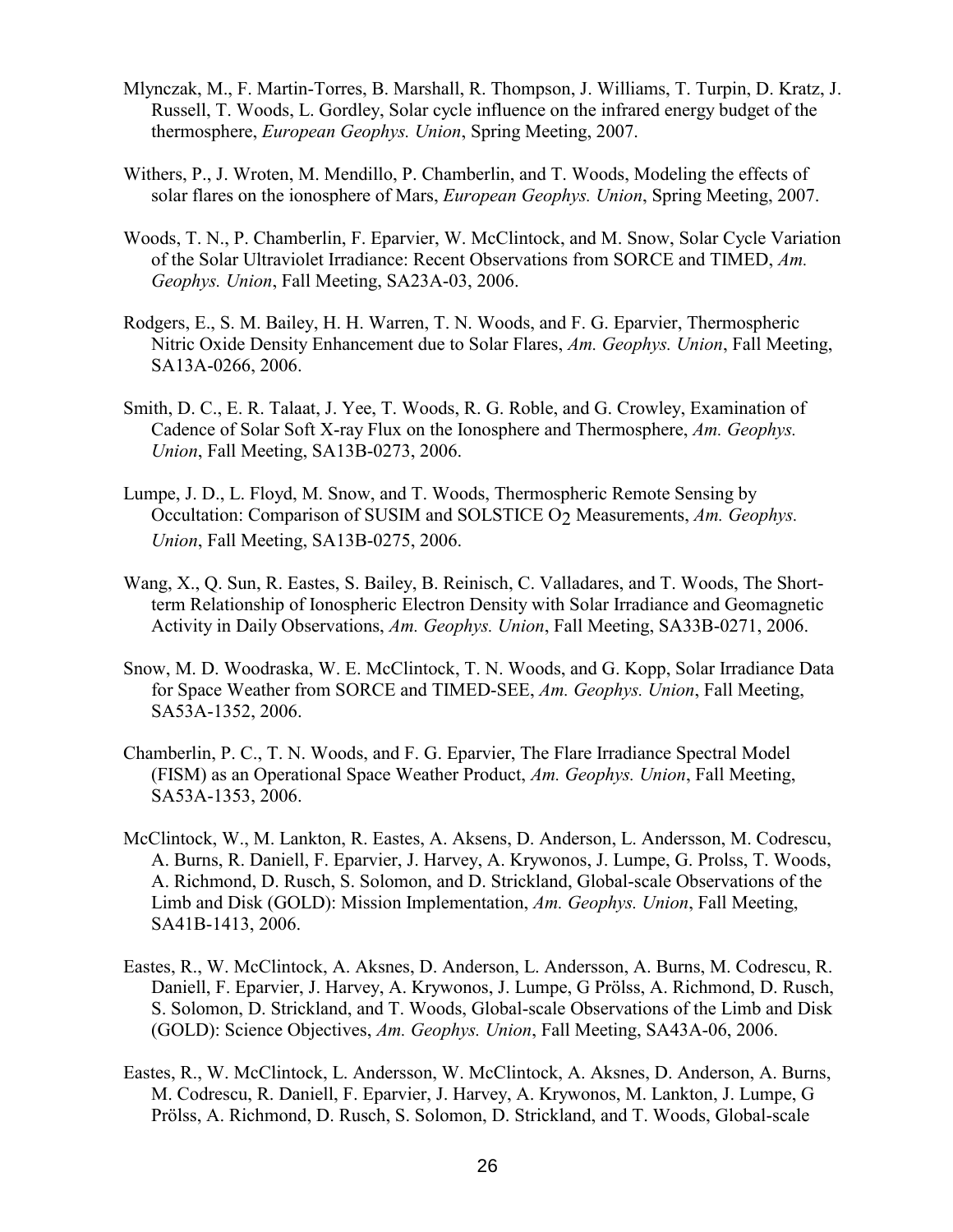Observations of the Limb and Disk (GOLD): Continuous, Global-scale Ultraviolet Observations of Earth, *Am. Geophys. Union*, Fall Meeting, SA33A-0337, 2006.

Woods, T. N., Overview of LASP's Solar Influence Group, LASP Seminar, INVITED, 4 May 2006.

- Woods, T. N., Recent advances in observations and modeling of solar ultraviolet and x-ray spectral irradiance, *COSPAR* / TIGER-6, Beijing, China, INVITED, July, 2006.
- Chamberlin, P., T. N. Woods, and F. G. Eparvier, New flare model using recent measurements of the solar ultraviolet irradiance, *COSPAR* / TIGER-6, Beijing, China, July, 2006.
- Peterson, W. K., P. C. Chamberlin, T. N. Woods, and P. Richards, Variations of the solar flux in the 1 to 50 nm range over a solar rotation inferred from observations of photoelectrons with energies from 0.01 to 1 keV from the FAST satellite, *COSPAR* / TIGER-6, Beijing, China, July, 2006.
- Woods, T. N., Satellite Measurements of Solar Irradiance, *Boulder Solar Alliance's Solar Day*, INVITED, 21 March 2006.
- Woodraska, D., Woods, T., and Eparvier, F., Comparison of TIMED satellite drag with Solar EUV Experiment (SEE) measurements, *AIAA/AAS*, AIAA-2006-6169, 2006.
- Richard, E. C., J W Harder, G Kopp, and T N Woods, The TSIS Sensors: Results and Instrument Analysis for the SORCE SIM Instrument, *Am. Geophy. Union*, Fall Meeting, SM51C-05, 2005.
- DeLand, M. T., R P Cebula, L E Floyd, and T N Woods, Maintaining the Solar UV Database in the 21st Century, *Am. Geophy. Union*, Fall Meeting, SM43B-1220, 2005.
- Pankratz, C. K., B G Knapp, J M Fontenla, G J Rottman, T N Woods, J W Harder, G Kopp, W E McClintock, and M Snow, SORCE Solar Irradiance Data Products, *Am. Geophy. Union*, Fall Meeting, SM43B-1219, 2005.
- Eparvier, F. G., D L Woodraska, A Poppe, and T N Woods, Solar occultation measurements of the thermosphere by the TIMED Solar EUV Experiment (SEE), *Am. Geophy. Union*, Fall Meeting, SA43A-1084, 2005.
- Harder, J. W., J Fontenla, G Kopp, E Richard, and T Woods, The spectral composition of TSI as measured by the SORCE SIM solar spectral radiometer, *Am. Geophy. Union*, Fall Meeting, SH41A-1113, 2005.
- Chamberlin, P. C., T. N. Woods, and F. G. Eparvier, Comparisons of the New Flare Irradiance Spectral Model (FISM) to Current Solar Ultraviolet Irradiance Measurements, *Am. Geophy. Union*, Fall Meeting, SA34A-08, 2005.
- Woods, T. N. and G. Kopp, Contributions of the Solar Ultraviolet Irradiance to the Total Solar Irradiance During Large Flares, *Am. Geophy. Union*, Fall Meeting, SA33A-07, 2005.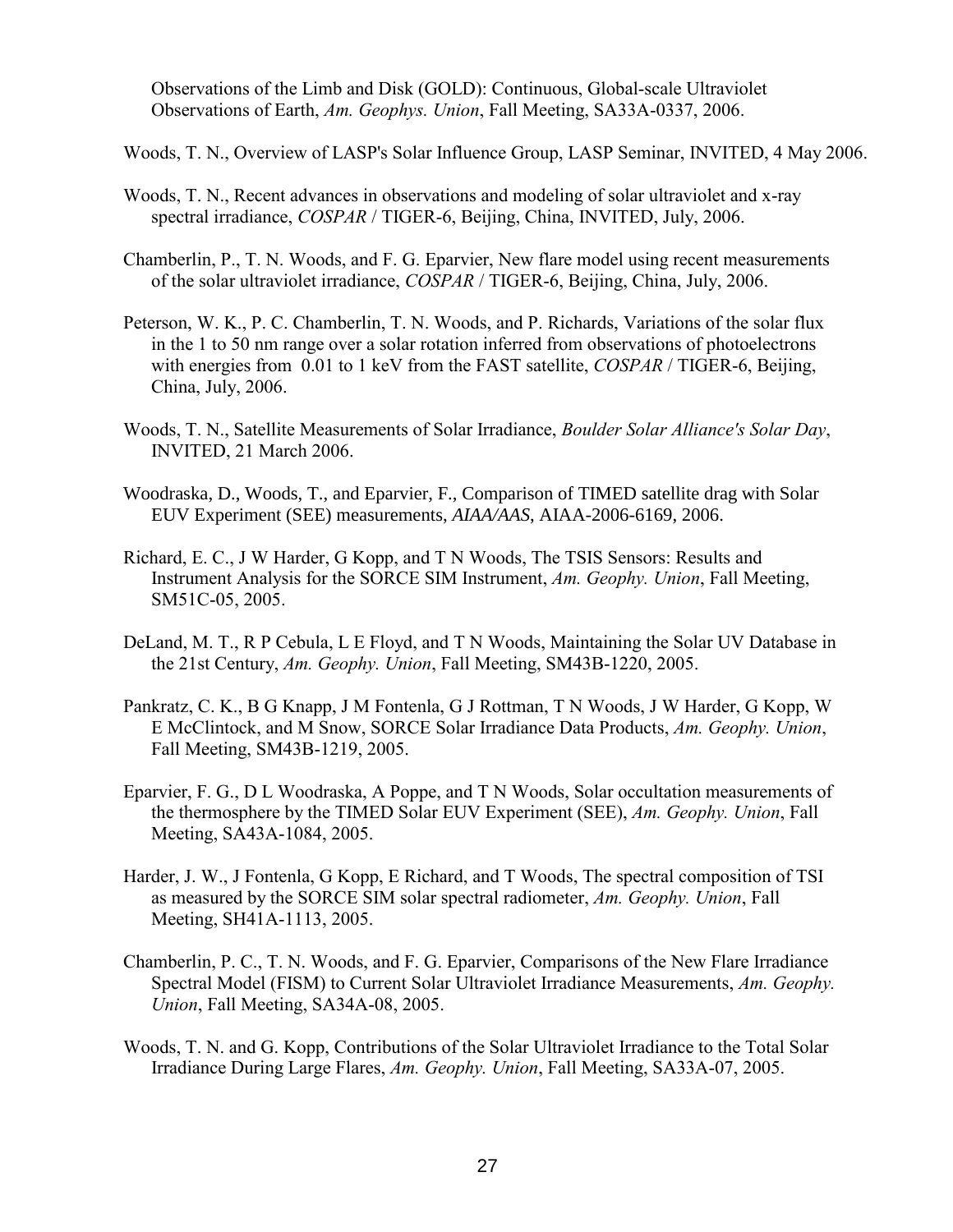- Snow, M., T N Woods, F G Eparvier, J Fontenla, J Harder, W E McClintock, C Pankratz, E Richard, A Windnagel, and D Woodraska, The LASP Interactive Solar IRradiance Datacenter (LISIRD), *Am. Geophy. Union*, Fall Meeting, IN33B-1180, 2005.
- Yee, J., A Christensen, J Russell IIIT Killeen, T Woods, J Kozyra, A Smith, D Fritts, J Forbes, H Mayr, S Solomon, E Talaat, L Paxton, and M Mlynczak, NASA Thermosphere Ionosphere Mesosphere Energetics and Dynamics (TIMED) Mission: Significant Findings and Evolving Research, *Am. Geophy. Union*, Fall Meeting, SA32A-01, 2005.
- Wang, X., R Eastes, B W Reinisch, S Bailey, C Valladares, and T Woods, Differences Between the Response of the Equatorial TEC and foF2 to Solar Soft X-ray Irradiances, *Am. Geophy. Union*, Fall Meeting, SA23A-0305, 2005.
- Woods, T., Solar Ultraviolet Irradiance Variations and the Impact of Solar Flares on the Earth's Atmosphere, *NCAR Summer Colloquium on Space Weather*, INVITED, 7 June 2005.
- Woods, T., Solar Irradiance Variability and Its Influence on Earth, *NCAR ASP Seminar Series*, INVITED, 18 May 2005.
- Woods, T. N., F. G. Eparvier, and W. McClintock, Recent Measurements of the Solar Ultraviolet Irradiance Variability and Application for Planetary Atmospheric Research, *Am. Geophy. Union*, Spring Meeting, SA31A-02, INVITED, 2005.
- Pankratz, C. K., B. G. Knapp, J. M. Fontenla, G. J. Rottman, T. N. Woods, J. W. Harder, G. Kopp, W. E. McClintock, and M. Snow, SORCE Solar Irradiance Data Products, *Am. Geophy. Union*, Spring Meeting, SH51B-03, 2005.
- Woodraska, D. L., T. N. Woods, and F. G. Eparvier, Science Data Processing of the Solar EUV Irradiance for the SDO EVE Instrument, *Am. Geophy. Union*, Spring Meeting, SH51B-02, 2005.
- Rodgers, E. M., S. M. Bailey, T. N. Woods, and F. G. Eparvier, Soft X-ray Irradiance during a Solar Flare, *Am. Geophy. Union*, Spring Meeting, SA41A-04, 2005.
- Viereck, R., T. Woods, and R. Eparvier, Measuring and Modeling Solar EUV Flux for Thermospheric and Ionospheric Modeling, *Am. Geophy. Union*, Spring Meeting, SP33A-05, 2005.
- Yee, J., E. R. Talaat, T. Woods, F. Eparvier, and S. C. Solomon, Ionization frequencies calculated using TIMED/SEE observations, *Am. Geophy. Union*, Spring Meeting, SA31A-03, 2005.
- Kopp, G., M. Snow, W. McClintock, and T. Woods, A Comparison of Total Solar Irradiance to the Mg II Index Based on SORCE Measurements, *Am. Geophy. Union*, Spring Meeting, SH23B-04, 2005.
- Snow, M., W. McClintock, T. Woods, and G. Rottman, The Magnesium II Index at High Spectral and Temporal Resolution, *Am. Geophy. Union*, Spring Meeting, SA23A-14, 2005.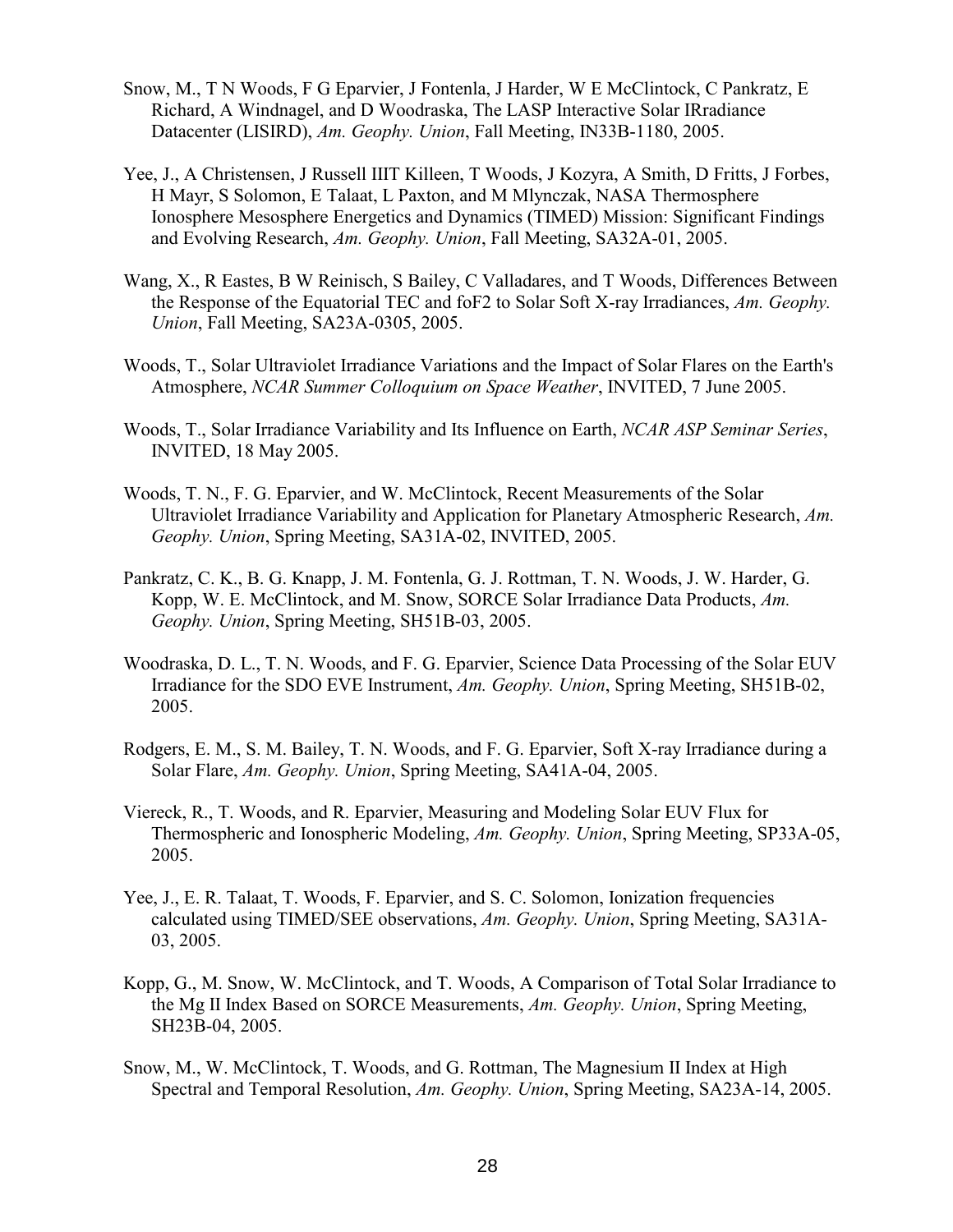- Eparvier, F. G., T. N. Woods, D. Judge, A. R. Jones, and D. L. Woodraska, SDO-EVE: Providing Solar EUV Irradiance Measurements for LWS, *Am. Geophy. Union*, Spring Meeting, SA23A-13, 2005.
- Chamberlin, P. C., T. N. Woods, and F. G. Eparvier, First Results from the Flare Irradiance Spectral Model (FISM): a Model of Solar Vacuum Ultraviolet Irradiance Over Time Scales from Flares to Solar Cycles, *Am. Geophy. Union*, Spring Meeting, SA23A-12, 2005.
- Woods, T. N., F. G. Eparvier, and P. Chamberlin, Solar ultraviolet variaiblity during the TIMED mission, *Am. Geophy. Union*, Fall Meeting, SA06, INVITED, 2004.
- Chamberlin, P., T. N. Woods, and F. G. Eparvier, Flare Irradiance Spectral Model (FISM): a model of solar vacuum ultraviolet irradiance over time scales from flares to solar cycles, *Am. Geophy. Union*, Fall Meeting, SA04, 2004.
- Lu, G., A. D. Richmond, D. S. Evans, J. U. Kozyra, T. N. Woods, S. C. Solomon, and R. Skoug, Global energy partition during superstorms, *Am. Geophy. Union*, Fall Meeting, SA07, 2004.
- Woods, T., Variation of the Bright Solar Lyman-Alpha Emission: Estimation of the UV Decrease During the Maunder Minimum, *SORCE Workshop: Decadal Variability in the Sun and Climate*, Meredith, NH, 27-29 Oct 2004.
- Woods, T., Variability of the Solar XUV Irradiance from the SORCE XPS, *SORCE Workshop: Decadal Variability in the Sun and Climate*, Meredith, NH, 27-29 Oct 2004, INVITED.
- Eparvier, F. G., and T. N. Woods, Calibration of the solar EUV spectral irradiance instruments aboard the TIMED and SDO satellites, *COSPAR-TIGER Symposium*, C1.2-0007-04, INVITED, 2004.
- Woods, T. N. and F. G. Eparvier, Solar ultraviolet variability during the TIMED mission, *COSPAR-TIGER Symposium*, C1.2-0004-04, 2004.
- Schmidtke, G., F. G. Eparvier, S. Solomon, W. K. Tobiska, and T. N. Woods, Introduction to the TIGER (Thermospheric/Ionospheric Geospheric Research) Program, *COSPAR-TIGER Symposium*, C1.2-0001-04, 2004.
- Rottman, G., T. Woods, and W. McClintock, SORCE Solar UV Irrradiance Results, *COSPAR-TIGER Symposium*, C1.2-0002-04, INVITED, 2004.
- Bailey, S., T. Woods, E. Rodgers, S. Solomon, and F. Eparvier, Observations of the solar soft X-ray irradiance by the Student Nitric Oxide Explorer (SNOE), *COSPAR-TIGER Symposium*, C1.2-0003-04, INVITED, 2004.
- Harder, J., J. Fontenla, S. Davis, G. Rottman, T. Woods, and O. White, Solar irradiance variations in the visible and infrared - observations and model calculations, *COSPAR Meeting*, D2.1/C2.2/E3.1-0010-04, 2004.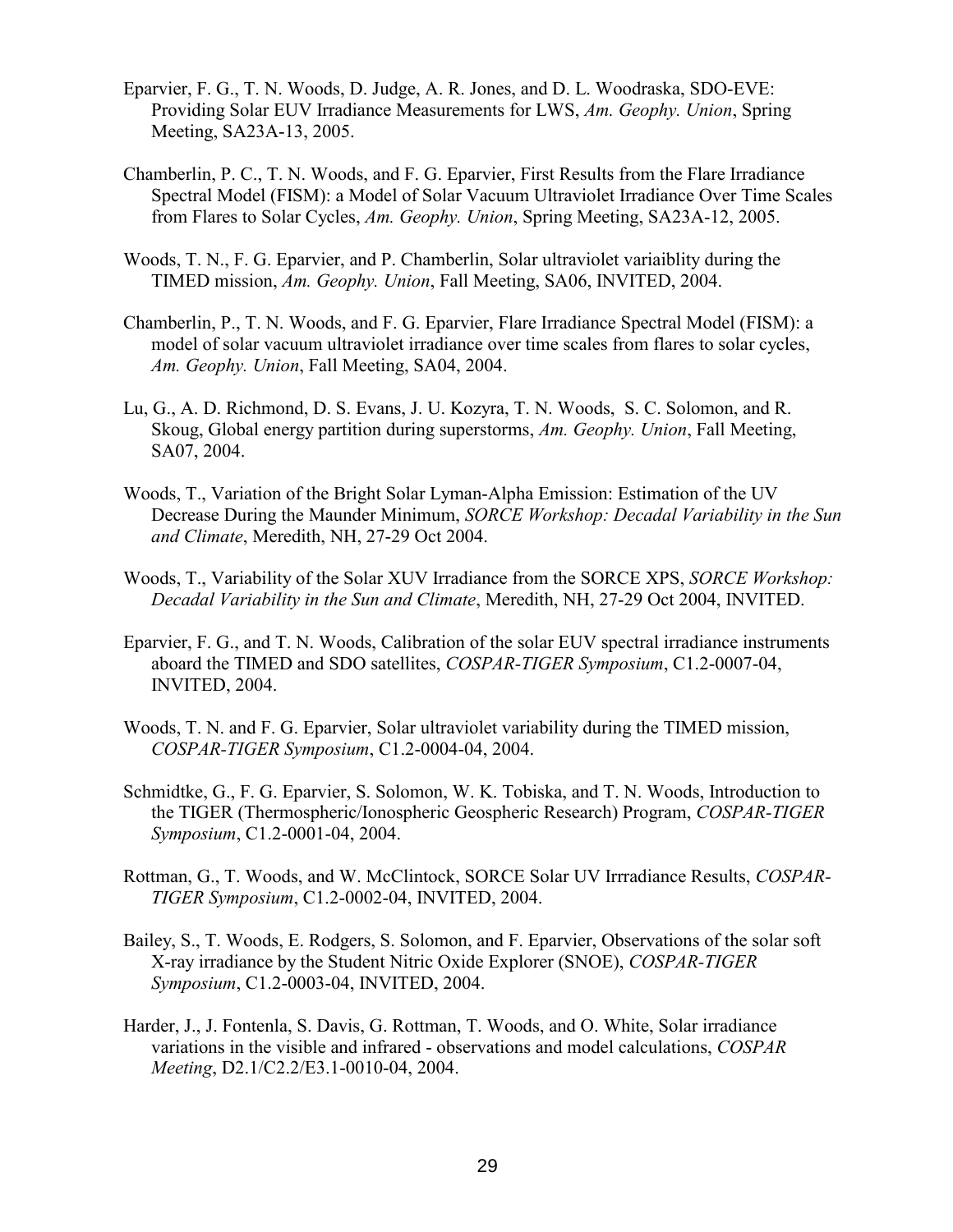- Rottman, G., T. Woods, G. Kopp, W. McClintock, M. Snow, J. Fontenla, and J. Harder, Irradiance observations of the October 28, 2003 X-17 flare, *Am. Geophy. Union*, Spring Meeting, SA51A-08, INVITED, 2004.
- Tsurutani, B. T., D. L. Judge, A. R. Jones, F. L. Guarniere, G. A. Zambon, P. Gangopadhyay, M. Harmon, J. Nuttall, D. E. Shemansky, A. Mannucci, G. Iijima, G. Hajj, T. N. Woods, L. Floyd, R. R. Meier, J. Huba, S. C. Solomon, S. Mende, T. J. Immel, J. U. Kozyra, and J. Pap, The extreme solar flares of October 28th and November 4th, 2003 and resultant extreme ionospheric effects , *Am. Geophy. Union*, Spring Meeting, SH43B-03, 2004.
- Solomon, S. C., G. Lu, L. Aian, A. D. Richmond, and T. N. Woods, , Modeling the thermosphere/ionosphere response to large solar flares and geomagnetic storms *Am. Geophy. Union*, Spring Meeting, SH44A-03, 2004.
- Yee, J., E. R. Talaat, J. U. Kozyra, L. J. Paxton, A. Christensen, J. M. Russell, M. G. Mlynczak, S. Solomon, T. Killeen, G. Crowley, R. Heelis, C. H. Jackman, T. Woods, R. Roble, Q. Wu, J. Thayer, J. Foster, C Hackert, Atmospheric effects of the October-November 2003 storms, *Am. Geophy. Union*, Spring Meeting, SH44A-01, 2004.
- Qian, L., S. C. Solomon, R. G. Roble, F. A. Marcos, and T. N. Woods, ,Modeling of thermospheric density variations using solar EUV measurements *Am. Geophy. Union*, Spring Meeting, SA53A-06, 2004.
- Snow, M., W. McClintock, G. Rottman, and T. N. Woods, ,Solar flares in the UV from SORCE SOLSTICE, *Am. Geophy. Union*, Spring Meeting, SH51A-04, 2004.
- Wang, X., R. Eastes, S. Bailey, C. Valladares, T. Woods, Dependence of daytime equatorial electron densities on the solar soft x-ray flux, *Am. Geophy. Union*, Spring Meeting, SA51A-08, 2004.
- Eparvier, F. G., Woods, T. N., G. Rottman, A. Jones, D. Judge, J. Lean, J. Mariska, D. McMullin, H. Warren, G. Berthiaume, S. Bailey, T. Fuller-Rowell, R. Viereck, J. Sojka, and K. Tobiska, The SDO EUV Variability Experiment (EVE): Research to operations, GOES May 2004 Workshop, 2004.
- Rottman, G., T. Woods, J. Harder, G. Kopp, W. McClintock, J. Fontenla, M. Snow, and B. Smiley, The Solar Radiation and Climate Experiment (SORCE), LWS March 2004 Workshop,, 2004.
- Woods, T. N., F. Eparvier, G. Rottman, A. Jones, D. Judge, J. Lean, J. Mariska, D. McMullin, H. Warren, G. Berthiaume, S. Bailey, T. Fuller-Rowell, R. Viereck, J. Sojka, and K. Tobiska, The EUV Variability Experiment (EVE) aboard the Solar Dynamics Observatory (SDO), LWS March 2004 Workshop, INVITED, 2004.
- Rodgers, E. M., S. M. Bailey, T. N. Woods and F. G. Eparvier, Solar flare soft x-ray irradiance and its impact on the Earth's upper atmosphere, *Living With a Star March 2004 Workshop*, 2004.
- Eparvier, F. G., T. N. Woods, G. J. Rottman, L. E. Floyd, W. E. McClintock, and M. Snow, Meausurements of solar FUV spectral irradiance: TIMED-SEE results compared with UARS and SORCE, *Am. Geophy. Union*, Fall Meeting, SA41B-0426, 2003.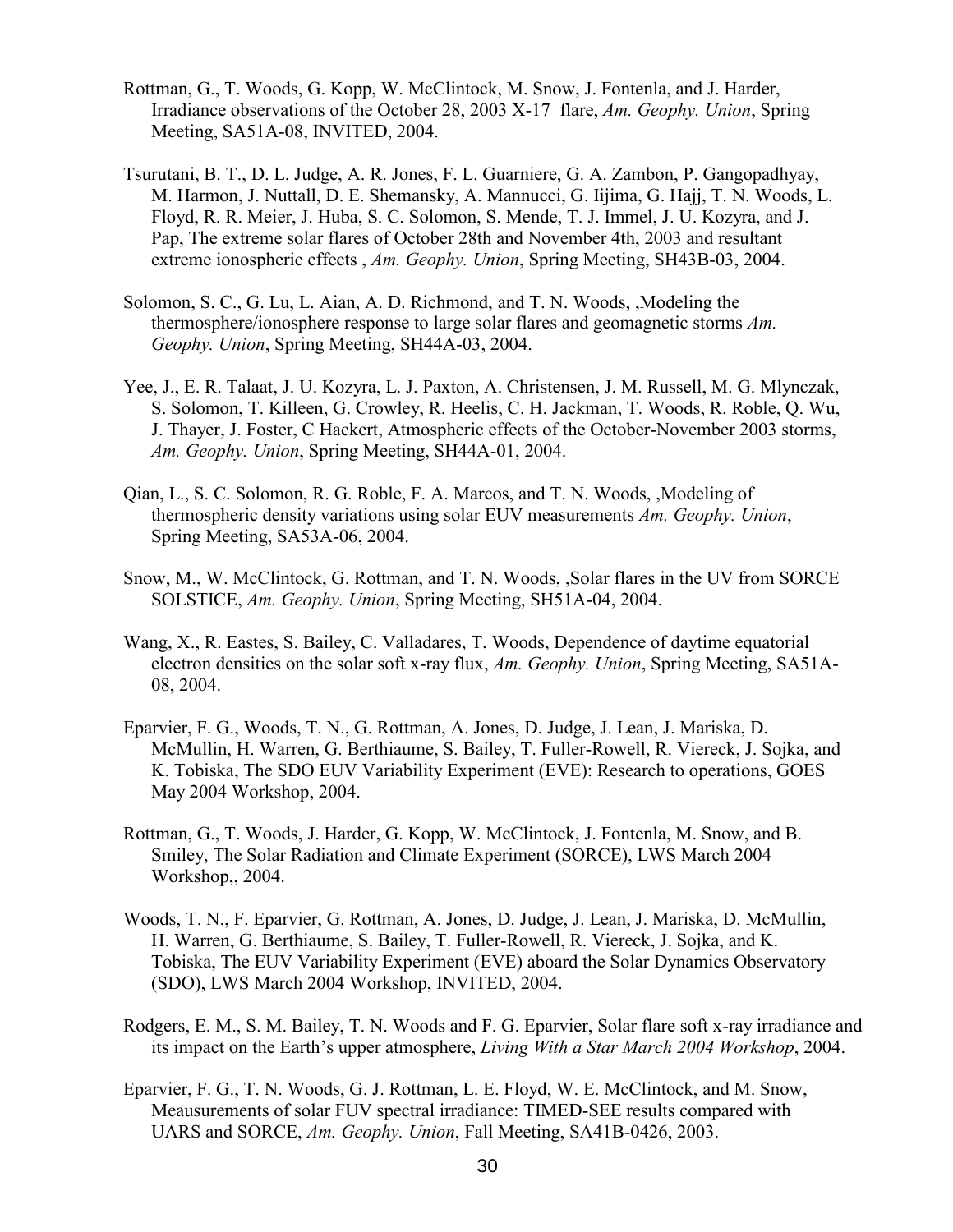- Woods, T., F. Eparvier, and D. Woodraska, Solar ultraviolet variability during the TIMED mission, *Am. Geophy. Union*, Fall Meeting, SA31B-02, 2003.
- Lean, J. L., D. J. Strickland, R. R. Meier, A. B. Christensen, T. N. Woods, F. Eparvier, D. McMullin and D. L. Judge, Comparisons of solar EUV irradiance variations from measurements, models and GUVI terrestrial far ultraviolet dayglow observations, *Am. Geophy. Union*, Fall Meeting, SA31B-03, 2003.
- McClintock, W. E., M. Snow, G. J. Rottman, and T. N. Woods, Solar ultraviolet spectral irradiance: Early results from the SOLar STellar Irradiance Climate Experiment spacecraft, *Am. Geophy. Union*, Fall Meeting, SH12A-1155, 2003.
- Snow, M., W. E. McClintock, G. Rottman, and T. N. Woods, Solar magnesium II observations from the SORCE SOLSTICE, *Am. Geophy. Union*, Fall Meeting, SH12A-1156, 2003.
- Rottman, G. J., T. N. Woods, G. M. Lawrence, J. W. Harder, W. E. McClintock, Greg A. Kopp, and Robert F. Cahalan, SORCE, the Solar Radiation and Climate Experiment, *IUGG*, MI01/03A/C29-003, Sapporo, Japan,, 2003.
- Woods, T. N. and G. J. Rottman, Variations of the bright solar Lyman-a emission, *IUGG*, MI01/03A/C29-004, Sapporo, Japan, *INVITED*, 2003.
- Rottman, G. J,., T. N. Woods, W. McClintock, and M. Snow, Solar cycle variations of solar ultraviolet irradiance, *IUGG*, JSM05/04A/C28-001, Sapporo, Japan, 2003.
- Lean,J. L., J. T. Mariska, H. P. Warren, T. Woods, F. Eparvier, D. McMullin, D. Judge, J. Newmark, and R. Viereck, Magnetic modulation of solar 304 Å irradiance, AAS Solar Phys. Div. Mtg, June 2003.
- Woods, T. N., F. G. Eparvier, D. Woodraska, S. M. Bailey, and S. C. Solomon, Solar EUV irradiance variability results from the TIMED Solar EUV Experiment, *Am. Geophy. Union* , **83**,**(47)**, SA61A-06 *INVITED*, 2002.
- Woods, T. N., F. G. Eparvier, G. J. Rottman, D. L. Judge,D. R. McMullin, J. L. Lean, J. T. Mariska, H. P. Warren, G. D. Berthiaume, S. M. Bailey, R. A. Viereck, W. K. Tobiska, T. J. Fuller-Rowell, and J. J. Sojka, Overview of the SDO Extreme ultraviolet Variability Experiment (EVE), *Am. Geophy. Union* , **83**,**(47)**, SH21C-02 *INVITED*, 2002.
- Eparvier, F. G., T. N. Woods, S. M. Bailey, W. K. Peterson, H. P. Warren, S. C. Solomon, H. Garcia, C. W. Carlson, and J. P. McFadden, Extreme ultraviolet variability of the large solar flare on April 21, 2002 and the terrestrial photoelectron response, *Am. Geophy. Union* , **83**,**(47)**, SA21B-0431, 2002.
- Eastes, R. W., S. M. Bailey, S. A. Budzien, K. F. Dymond, R. P. McCoy, A. C. Nicholas, S. E. Thonnard, and T. N. Woods, Correlation between the thermospheric temperature derived from ARGOS observations of  $N_2$  Lyman-Birge-Hopfield emission and solar soft X-ray observations from SNOE, *Am. Geophy. Union* , **83**,**(47)**, SA52A-0378, 2002.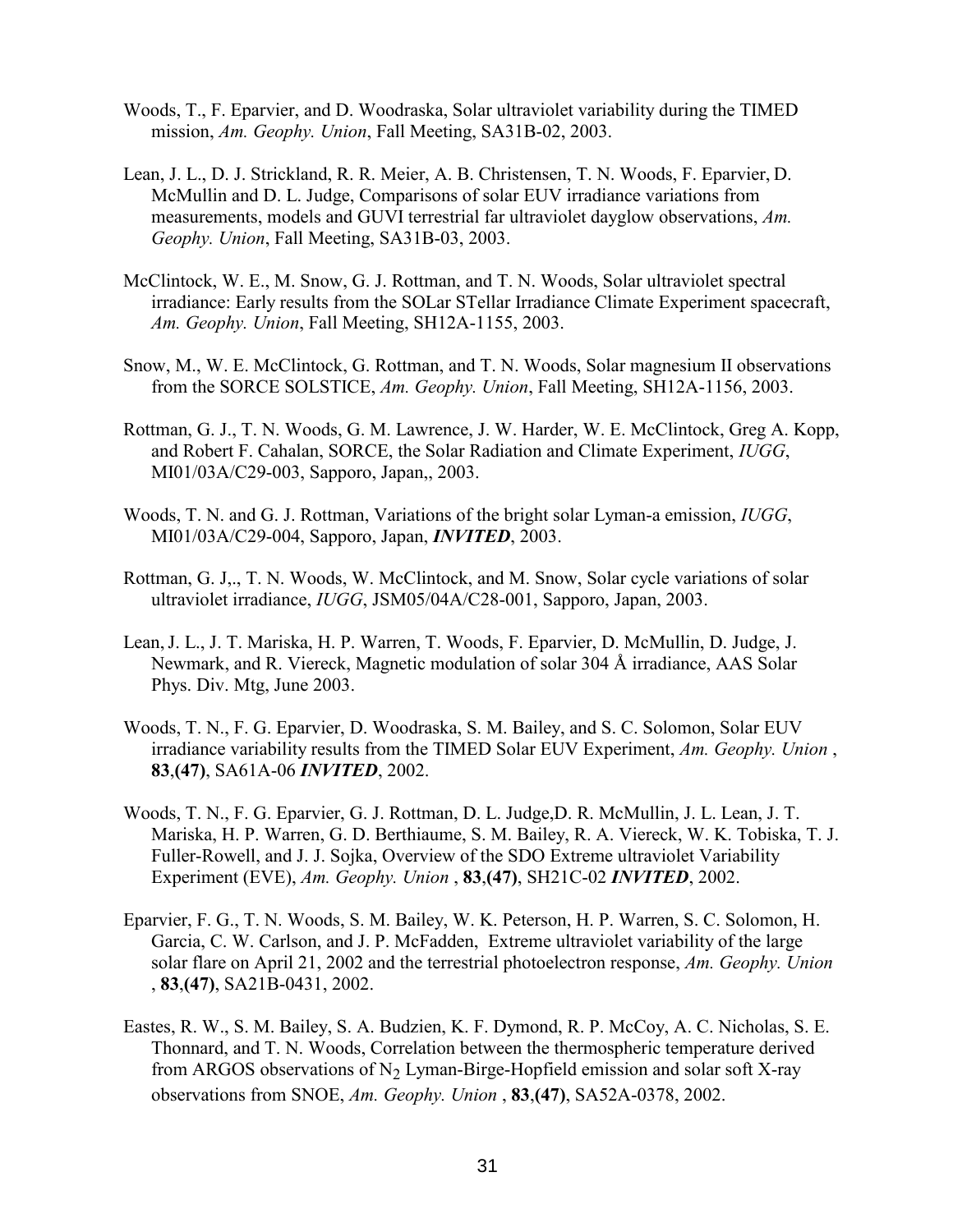- Kopp, G., G. Lawrence, G. Rottman, and T. Woods, Phase sensitive detection for the SORCE Total Irradiance Monitor, *Am. Geophy. Union* , **83**,**(47)**, SH52A-0496, 2002.
- Woods, T. N., F. G. Eparvier, D. Woodraska, G. J. Rottman, S. C. Solomon, R. Roble, G. de Toma, J. Lean, W. K. Tobiska, and S. M. Bailey, Early results from the TIMED Solar EUV Experiment (SEE), *Am. Geophy. Union* , **83**, S242, 2002.
- Eparvier, F. G., T. N. Woods, D. Woodraska, J. Cadieux, and R. Keenan, TIMED SEE EUV Grating Spectrograph: Early results, calibration, and validation efforts, *Am. Geophy. Union* , **83**, S242, 2002.
- Bailey, S. M., T. N. Woods, S. C. Solomon, and F. G. Eparvier, TIMED/SEE and SNOE/SXP observations of the solar soft X-ray irradiance, *Am. Geophy. Union* , **83**, S243, 2002.
- Solomon, S. C., S. M. Bailey, A. B. Christensen, F. G. Eparvier, G. R. Gladstone, L. J. Paxton, B. C. Wolven, and T. N. Woods, New solar extreme-ultraviolet and soft X-ray measurements: Model comparisons with thermosphere and ionosphere observations, *Am. Geophy. Union* , **83**, S244, 2002.
- Eastes, R., S. Bailey, F. Marcos, J. Wise, and T. Woods, Correlation between coincident solar soft X-ray flux and satellite drag measurements, *Am. Geophy. Union* , **83**, S230, 2002.
- Woods, T., Early results from the TIMED SEE, LASP Seminar, February, 2002.
- Woods, T., S. C. Solomon, and S. M. Bailey, Solar EUV and X-ray irradiance: Recent results and new prospects, *Am. Geophy. Union* , Fall, 2001.
- Viereck, R., L. Floyd, M. Weber, Tom Woods, G. de Toma, L. Puga, M. Deland, O. R. White, and B. Knapp, The MgII core-to-wing ratio: An update of the multi-satellite composite index, *Am. Geophy. Union* , Fall, 2001.
- Tobiska, W. K., K. Schatten, W. Pryor, D. Bouwer, T. Detman, T. Woods, C. Pankratz, F. Eparvier, R. Viereck, and L. Puga, Forecast solar variability on multiple time scales, *Am. Geophy. Union* , Fall, 2001.
- Woods, T. , G. Rottman, J. Harder, G. Lawrence, B. McClintock, G. Kopp, and C. Pankratz, Overview of the EOS SORCE mission, *SPIE*, San Diego, August, 2000.
- Harder, J. W., G. M. Lawrence, G. J. Rottman, and T. N. Woods, Spectral Irradiance Monitor (SIM) for the SORCE mission, *SPIE*, San Diego, August, 2000.
- G. M. Lawrence, G. J. Rottman, G. Kopp, J. W. Harder, W. E. McClintock, and T. N. Woods, Total Irradiance Monitor (TIM) for the EOS SORCE mission, *SPIE*, San Diego, August, 2000.
- W. E. McClintock, G. J. Rottman, and T. N. Woods, SOLar STellar Irradiance Comparison Experiment II (SOLSTICE II) for the NASA Earth Observing Systems Solar Radiation and Climate Experiment (SORCE) mission, *SPIE*, San Diego, August 2000.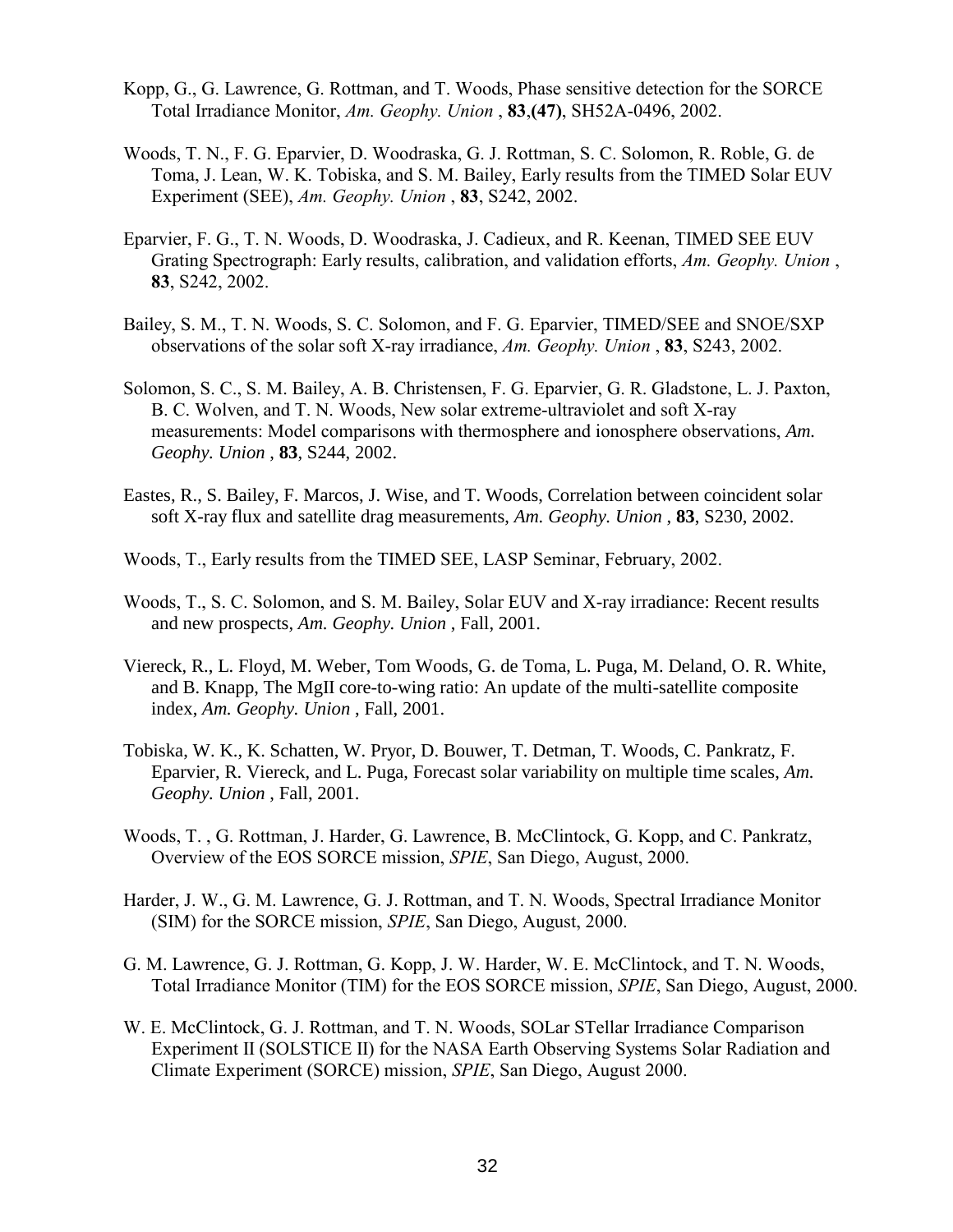- V. A. Drake, W. E. McClintock, R. A. Kohnert, T. N. Woods, and G. J. Rottman, Photomultiplier tube detector performance and stability for the Earth Observing System's SOLSTICE II instrument, *SPIE*, San Diego, August, 2000.
- Rottman, G. J. and T. N. Woods, Long-term variations in solar ultraviolet irradiance, *Am. Geophy. Union* , **81**, S138, 2000.
- Woods, T. N., G. J. Rottman, and W. K. Tobiska, Long-term solar Lyman alpha irradiance measurements, *Am. Geophy. Union* , **81**, S147, 2000.
- Bailey, S. M., T. N. Woods, C. A. Barth, and S. C. Solomon, Validation and analysis of 1.5 years of solar soft X-ray irradiance measurements from the SNOE satellite, *Am. Geophy. Union* , **81**, S332, 2000.
- Tobiska, W. K., T. N. Woods, F. G. Eparvier, and S.D. Bouwer, Validation of the E10.7 proxy produced by SOLAR2000, COSPAR Session C1.1, 2000.
- Tobiska, W. K., S. D. Bouwer, R. Viereck, and T. N. Woods, Nowcasting by SOLAR2000 using recent solar irradiance observations, COSPAR Session E2.3, 2000.
- Hassler, D. M., F. Auchere, D. Slater, and T. Woods, SwRI/LASP sounding rocket intercalibration with SOHO/EIT, Am. Astron. Soc., 194, #108.03, 1999.
- Rottman, G. and T. Woods, Solar UV and EUV irradiance measurements and results, *International Union of Geodesy and Geophysics*, Birmingham, UK, p. A.84, 1999.
- Woods, T. N., F. E. Eparvier, G. J. Rottman, S. C. Solomon, S. M. Bailey, R. Roble, O. R. White, J. Lean, and W. K. Tobiska, Solar extreme ultraviolet measurements from the NASA TIMED satellite, *International Union of Geodesy and Geophysics*, Birmingham, UK, p. A.86, 1999.
- Rottman, G., T. Woods G. de Toma, J. London, M. Snow, C. Russell, B. Knapp, and O. R. White, Solar ultraviolet irradiance: UARS SOLSTICE observations*, International Union of Geodesy and Geophysics*, Birmingham, UK, p. A.86, 1999.
- Woods, T. N., G. J. Rottman, G. de Toma, J. London, and O. R. White, Solar ultraviolet irradiance variations from UARS SOLSTICE, *International Union of Geodesy and Geophysics*, Birmingham, UK, p. B.150, 1999.
- De Toma, G., O. R. White, K. L. Harvey, G. J. Rottman, and T. N. Woods, Evolution of solar magnetic fields in 1996-1998, *Am. Astron. Soc*., 194, #92.02, 1999.
- Bailey, S. M., C. Barth, T. N. Woods, and S. C. Solomon, Simultaneous measurements of solar soft x-ray irradiance and thermospheric nitric oxide from the SNOE satellite, *Am. Geophy. Union* , **80**, 1999.
- Woods, T. N. and G. J. Rottman, In-flight degradation results for the UARS SOLSTICE instrument, *SPIE 43rd Annual Meeting Technical Program,* San Diego, p. 23, 1998.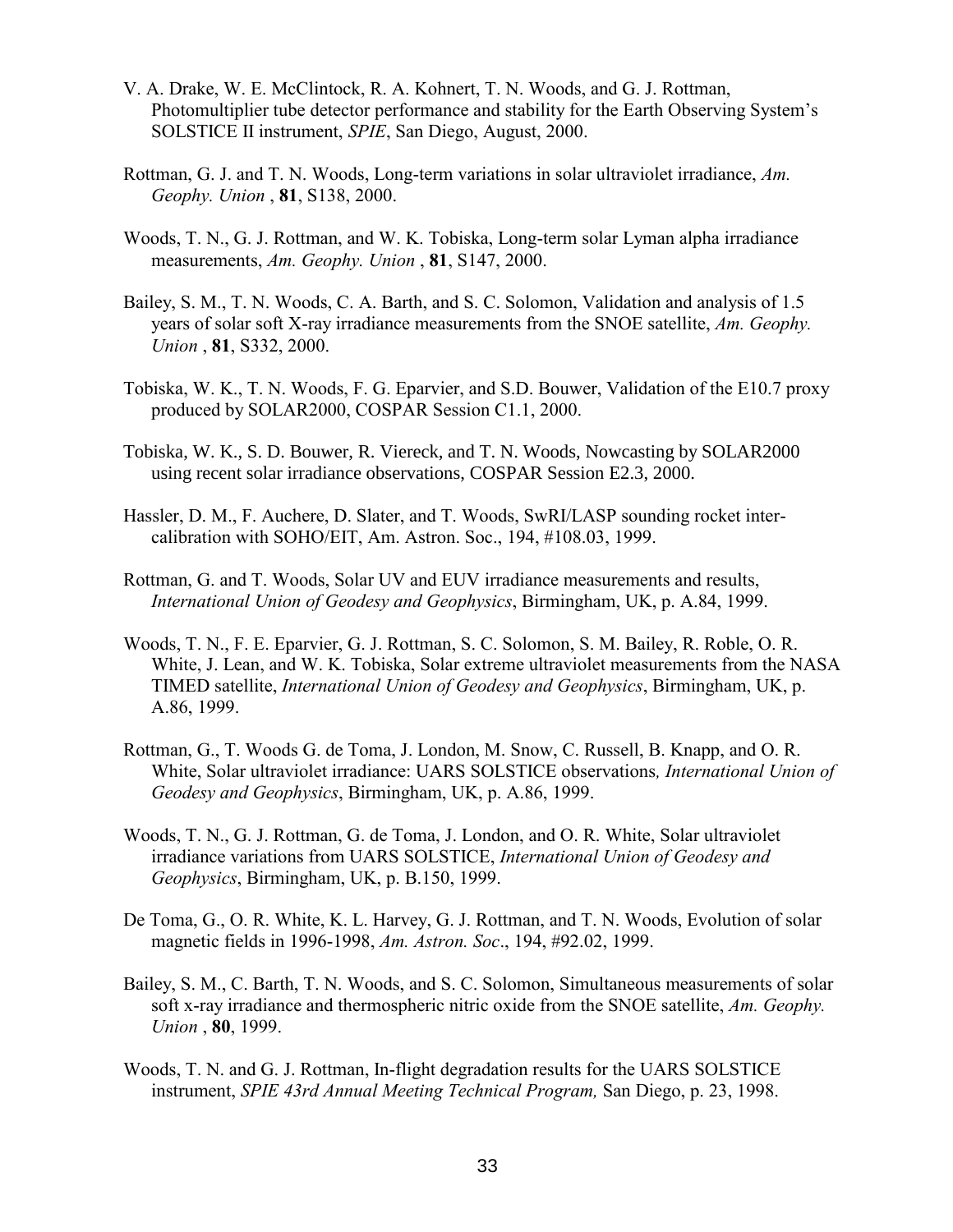- Woods, T. N., F. G. Eparvier, S. M. Bailey, S. C. Solomon, G. J. Rottman, G. M. Lawrence, R. G. Roble, O. R. White, J. Lean, and W. K. Tobiska, TIMED Solar EUV Experiment, *SPIE 43rd Annual Meeting Technical Program,* San Diego, p. 55, 1998.
- Lawrence, G. M., J. W. Harder, G. J. Rottman, and T. N. Woods, Stability considerations for a solar spectral intensity monitor (SIM), *SPIE 43rd Annual Meeting Technical Program,* San Diego, p. 23, 1998.
- Drake, V. A., F. G. Eparvier, W. E. McClintock, and T. N. Woods, Microchannel plate performance and life-test results for the TIMED Solar EUV Experiment, *SPIE 43rd Annual Meeting Technical Program,* San Diego, p. 61, 1998.
- Solomon, S. C., C. A. Barth, S. M. Bailey, and T. N. Woods, Early results from the Student Nitric Oxide Explorer, *Am. Geophy. Union* , **79 (17)**, 1998.
- Hill, S. M., S. C. Solomon, S. M. Bailey, T. N. Woods, and D. D. Cleary, Rocket observations of N2(LBH) emissions in the far-ultraviolet dayglow, *Am. Geophy. Union* , **79 (17)**, 1998.
- Brekke, P., W. T. Thompson, T. N. Woods, and F. G. Eparvier, The EUV solar irradiance spectrum observed with the Coronal Diagnostic Spectrometer (CDS) on SOHO, Annales Geophysicae, **16**, 1998.
- Woods, T., G. Rottman, C. Russell, and B. Knapp, In-flight degradation results for the UARS SOLSTICE instrument, *NEWRAD'97* , 1997.
- Lawrence, G. M., G. Rottman, G. Mount, and T. Woods, An Electrical substitution radiometer (ESR) for solar spectroscopy, *NEWRAD'97* , 1997.
- Solomon, S. C., C. A. Barth, S. M. Bailey, and T. N. Woods, Scientific objectives of the Student Nitric Oxide Explorer, *Am. Geophy. Union* , **78**, 1997.
- Bailey, S. M., S. C. Solomon, and T. N. Woods, Thermospheric neutral composition measured by attenuation of solar EUV irradiance, *Am. Geophy. Union* , **78**, 1997.
- Eparvier, F. G., S. M. Bailey, T. N. Woods, G. J. Rottman, S. C. Solomon, G. M. Lawrence, R. G. Roble, O. R. White, J. Lean, and W. K. Tobiska, Solar minimum spectral irradiance from the soft X-rays to the FUV, *Am. Geophy. Union* , **78**, 1997.
- Bailey, S. M., S. C. Solomon, and T. N. Woods, Simultaneous observations of the NI 149.3 nm emission and the solar EUV irradiance, *Am. Geophy. Union* , **77**, 1996.
- Worden, J., T. Woods, G. Rottman, Accurately parameterizing solar UV irradiance variability, *Am. Geophy. Union* , **76 (46)**, F445, 1995.
- Bailey, S. M., S. C. Solomon and T. N. Woods, Thermospheric composition from attenuation profiles of solar EUV irradiance, *Am. Geophy. Union*, **76 (46)**, F445, 1995.
- Solomon, S. C., S. M. Bailey, and T. N. Woods, Analysis of rocket observations of farultraviolet atomic oxygen airglow, *Am. Geophy. Union*, **76 (46)**, F445, 1995.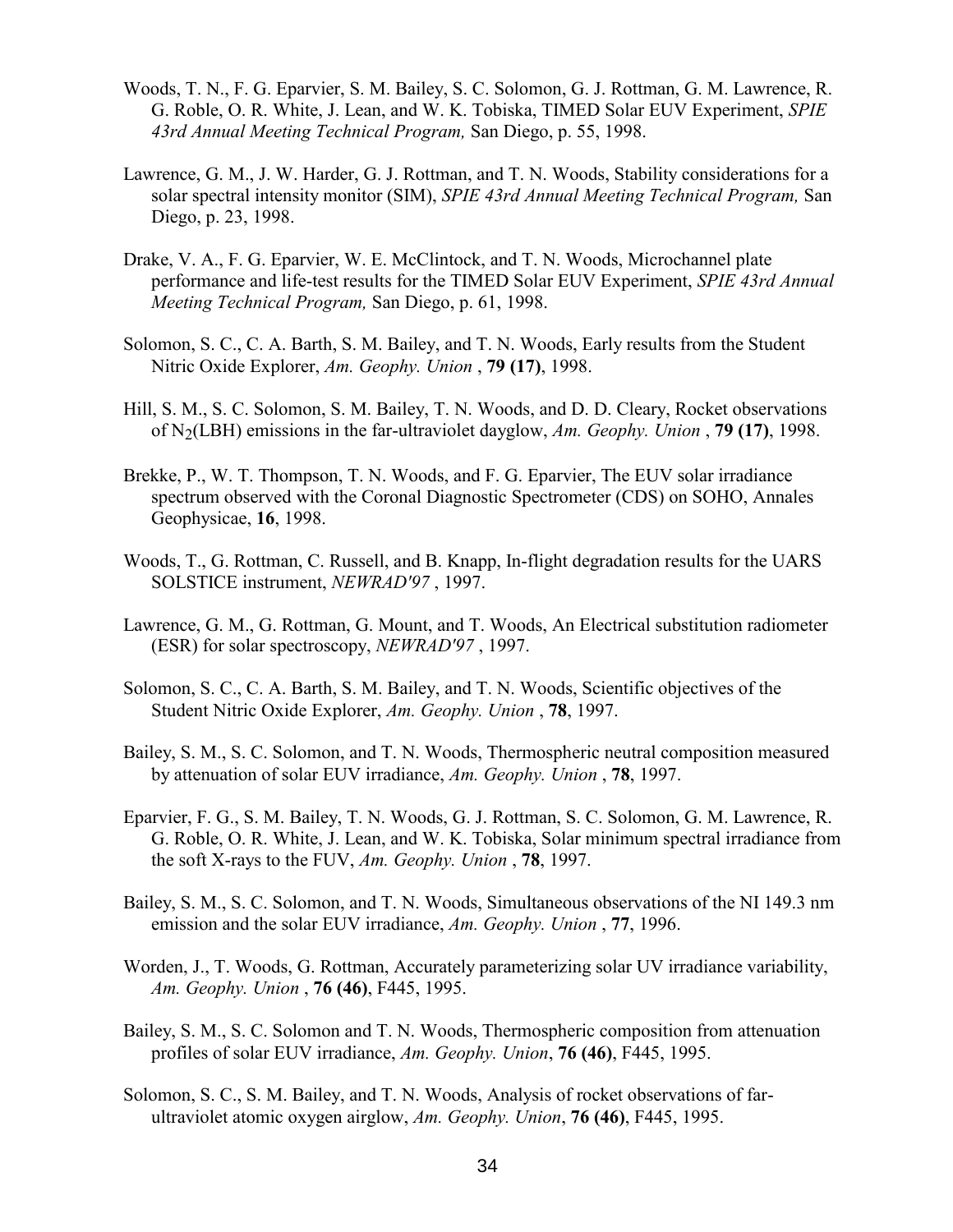- Woods, T. N., G. J. Rottman, J. R. Worden, and S. Solomon, Review of recent EUV irradiance measurements, *Am. Geophy. Union*, **76 (17)**, 240, 1995.
- Worden, J., P. Judge, T. N. Woods, O. R. White, and G. J. Rottman, Accurately modelling the variability of the solar transition region irradiance, *Am. Geophy. Union*, **76 (17)**, 240, 1995.
- Rottman, G. J., T. N. Woods, and O. R. White, Variability of solar ultraviolet irradiance observed by SOLSTICE, *Am. Geophy. Union*, **76 (17)**, 57, 1995.
- Bailey, S. M., S. C. Solomon, T. N. Woods, and R. Gladstone, Response of the far UV dayglow to solar and thermospheric variations, *IUGG Meeting,* Boulder, 1995.
- Rottman, G. J. and T. N. Woods, Solar ultraviolet irradiance: variation from maximum to minimum of solar cycle 22, *IUGG Meeting,* Boulder, 1995.
- Bailey, S. M., S. C. Solomon, and T. N. Woods, Simultaneous measurements of the  $N_2$  LBH airglow and the solar EUV and soft x-ray irradiance, *Am. Geophy. Union*, **75 (44)**, 508, 1994.
- Woods, T. N., G. J. Rottman, J. Worden, O. R. White, S. Bailey, and S. Solomon, Recent solar vacuum ultraviolet (VUV) irradiance measurements, *Am. Geophy. Union*, **75 (16)**, 283, 1994.
- Rottman, G. J. and T. N. Woods, Solar ultraviolet irradiance, solar cycles 21 and 22, *Am. Geophy. Union,* **75 (16)**, 282, 1994.
- Woods, T. N., S. Bailey, S. Solomon, G. Rottman, and J. Worden, Recent solar EUV irradiance measurements, *Front Range Am. Geophy. Union*, p. 16, Feb. 14-15, 1994.
- Bailey, S., T. N. Woods, C. A. Barth, G. J. Rottman, and S. C. Solomon, Solar soft x-ray flux measured from a sounding rocket, *Front Range Am. Geophy. Union*, p. 5, Feb. 14-15, 1994.
- Judge, P., G. Rottman, R. Roble, V. Tisone, and T. N. Woods, Solar EUV variability measurements from lunar observations with EUVE, *Front Range Am. Geophy. Union*, p. 9, Feb. 14-15, 1994.
- Rottman, G. J., T. N. Woods and O. R. White, UARS SOLSTICE observation of solar ultraviolet irradiance, October 1991 through September 1992, *Am. Geophy. Union*, **74 (43),** 125, 1993.
- Bailey, S. M., S. C. Solomon, and T. N. Woods, Recent rocket measurements of the FUV airglow and EUV solar irradiance, *Am. Geophy. Union*, **74 (43)**, 460, 1993.
- Woods, T. N, J. Worden, G. J. Rottman, S. C. Solomon and G. Schmidtke, Observed variability of the solar EUV irradiance, *The Sun as a Variable Star,* IAU #143, Boulder, 198, 1993.
- Solomon, S. C., S. M. Bailey, and T. N Woods, Thermospheric airglow response to the solar ultraviolet irradiance, *The Sun as a Variable Star,* IAU #143, Boulder, 183, 1993.
- Rottman, G. J., T. N. Woods, O. R. White, and J. London, Irradiance observations from the UARS/SOLSTICE experiment, *The Sun as a Variable Star,* IAU #143, Boulder, 58, 1993.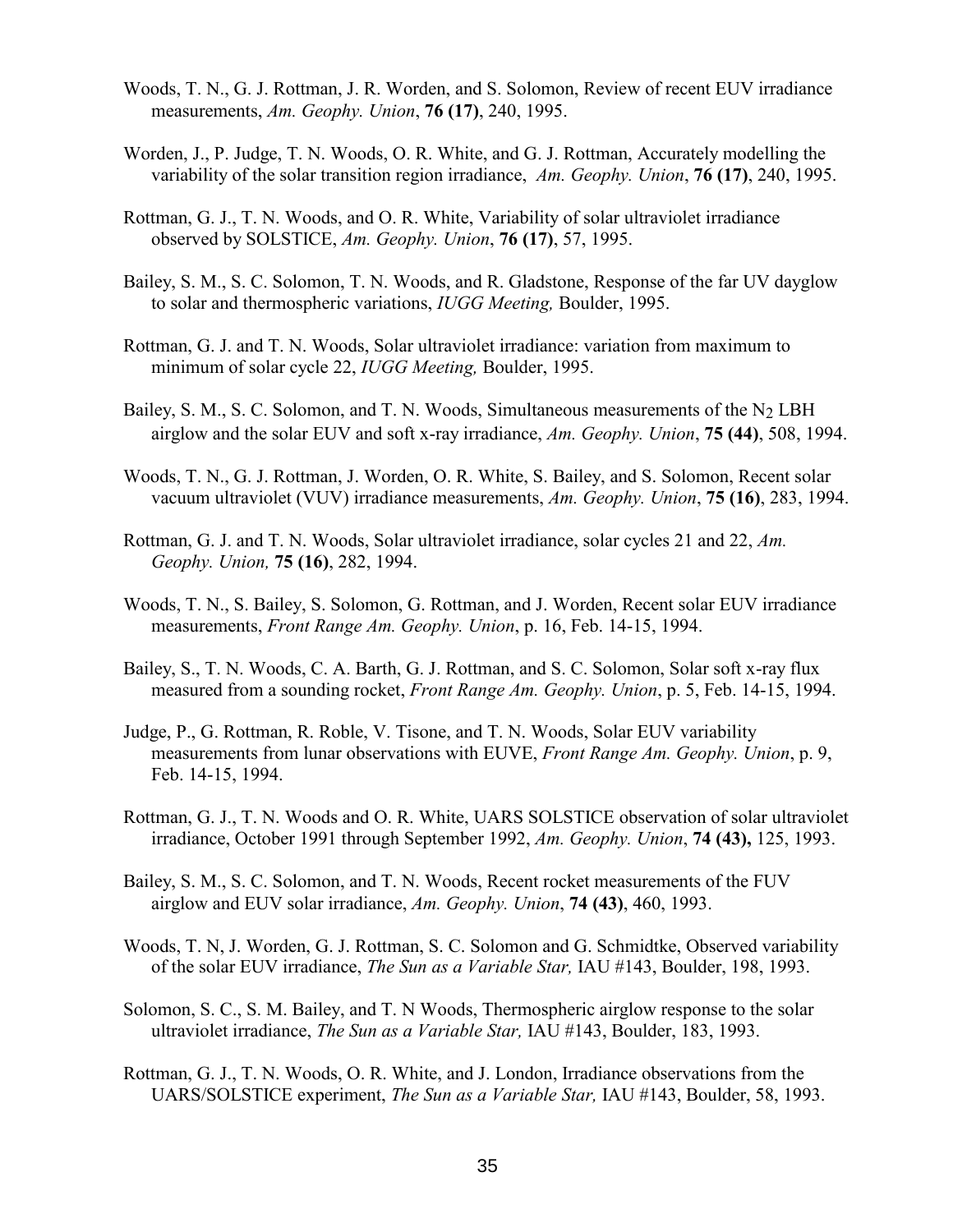- Woods, T. N, and G. J. Rottman, Measurements of the solar ultraviolet irradiance made by the UARS SOLSTICE in 1992 and 1993, *Annales Geophysicae*, 1993.
- Rottman, G. J., and T. N. Woods, The UARS SOLSTICE: Measurement of the solar ultraviolet irradiance and its variation since October 1991, *Annales Geophysicae*, 1993.
- Woods, T., G. Rottman, G. Ucker, and C. Pankratz, Overview of UARS SOLSTICE Calibrations, Ninth Workshop on the Vacuum Ultraviolet Calibration of Space Experiments, Boulder, CO, March 10-11, 1993.
- Pankratz, C., T. Woods and G. Rottman, UARS SOLSTICE in-flight stellar calibrations, Ninth Workshop on the Vacuum Ultraviolet Calibration of Space Experiments, Boulder, CO, March 10-11, 1993.
- Ucker, G., T. Woods, G. Rottman, and J. Holberg, Comparison of stellar FUV reference spectra, Ninth Workshop on the Vacuum Ultraviolet Calibration of Space Experiments, Boulder, CO, March 10-11, 1993.
- Wrigley, R. and T. Woods, Scattered light properties of reflective diffraction gratings, Ninth Workshop on the Vacuum Ultraviolet Calibration of Space Experiments, Boulder, CO, March 10-11, 1993.
- Bailey, S. and T. Woods, Calibration of multiple diffraction orders at SURF-II, Ninth Workshop on the Vacuum Ultraviolet Calibration of Space Experiments, Boulder, CO, March 10-11, 1993.
- Worden, J. and T. Woods, Calibration of the San Marco ASSI EUV and UV spectrometers, Ninth Workshop on the Vacuum Ultraviolet Calibration of Space Experiments, Boulder, CO, March 10-11, 1993.
- Woods, T. N., G. J. Rottman, and O. R. White, UARS SOLSTICE instrument: 1. in-flight calibrations and validation progress, *Am. Geophy. Union*, **73 (43),** 106, 1992.
- Rottman, G. J., T. N. Woods, and O. R. White, UARS SOLSTICE instrument: 2. measurement of solar UV irradiance and its variability, *Am. Geophy. Union*, **73 (43),** 105, 1992.
- White, O. R., G. J. Rottman, and T. N. Woods, UARS SOLSTICE instrument: 3. state of the Sun during the UARS mission, Oct '91 to Dec '92, *Am. Geophy. Union*, **73 (43),** 105, 1992.
- Worden, J, T. N. Woods, G. J. Rottman, S. C. Solomon, G. Schmidtke, Observed solar cycle variability of the solar EUV irradiance, *Am. Geophy. Union*, **73 (43),** 436, 1992.
- Woods, T. N., G. Schmidtke, J. Worden, H. Doll, S. C. Solomon, K. Tobiska, and G. J. Rottman, Recent results of solar EUV irradiance research, STEP Symposium / COSPAR Colloquium, p. 35, Aug 1992.
- Bailey, S., T. N. Woods, S. C. Solomon, and G. J. Rottman, The Solar EUV irradiance comparison experiment, *EOS Transactions, Am. Geophy. Union*, **73 (14),** 225, 1992.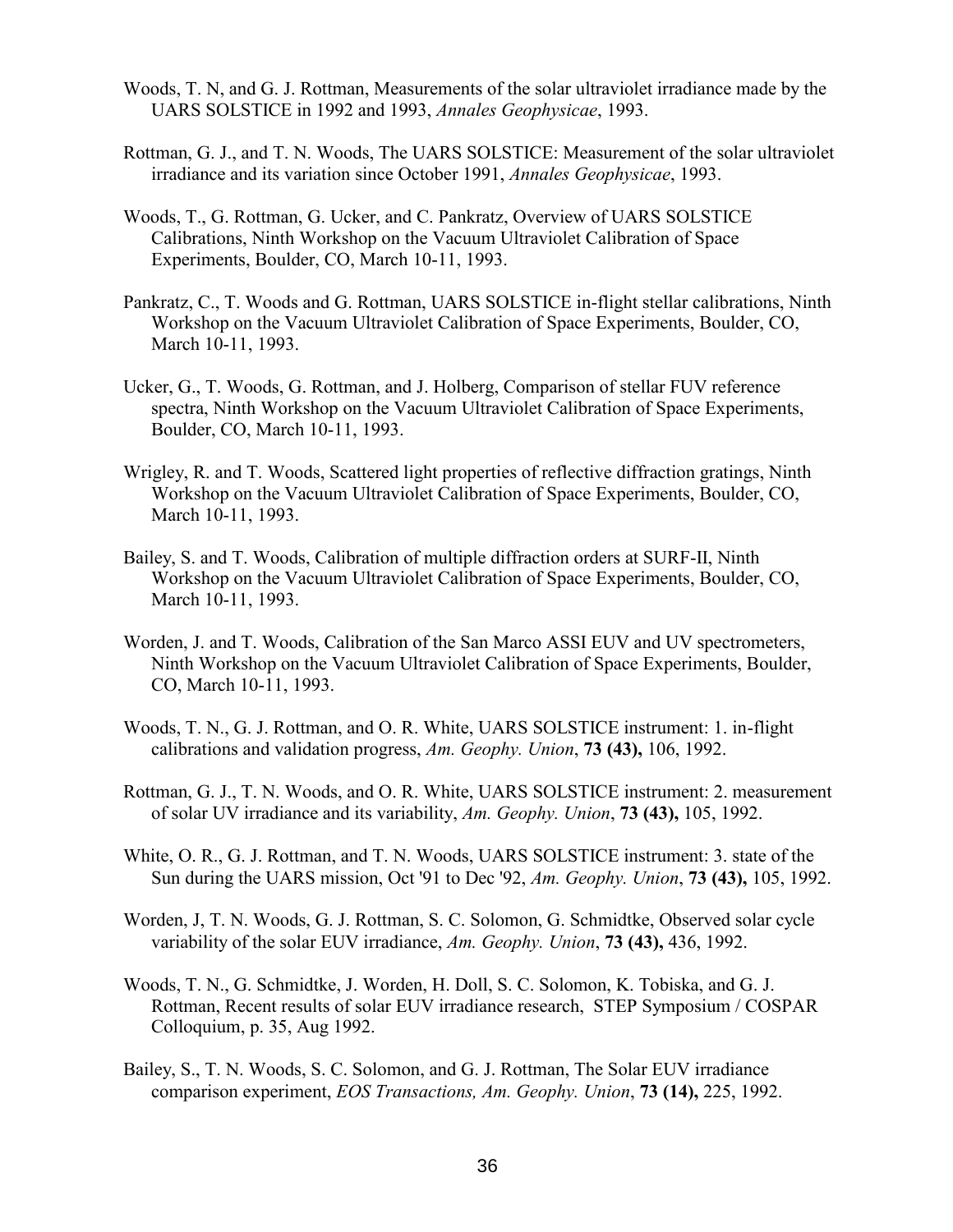- Rottman, G. J. and T. N. Woods, Solar ultraviolet irradiance measured by the UARS SOLSTICE beginning in October 1991, *EOS Transactions, Am. Geophy. Union* , **73 (14),**  225, 1992.
- Schmidtke, H. Doll, C. Wita, T. Woods, J. Worden, S. C. Solomon, and G. J. Rottman, Solar EUV irradiance variability measured by the San Marco ASSI, *Annales Geophysicae*, **10 (III)**, C-369, 1992.
- Woods, T. N. and G. J. Rottman, Preliminary solar UV spectral irradiance results from UARS SOLSTICE, *Annales Geophysicae*, **10 (III)**, C-369, 1992.
- Woods, T. N. and G. J. Rottman, Preliminary Solar UV irradiance results from UARS SOLSTICE, European Geophysical Society Meeting, April 1992.
- Schmidtke, G., T. Woods, H. Doll, S. C. Solomon, J. Worden, C. Wita, and G. Rottman, Solar EUV irradiance variability measured by the San Marco ASSI: calibrations and results, IAGA, 1991.
- Woods, T. N. and G. J. Rottman, The SOLar STellar Irradiance Comparison Experiment, *EOS Transactions, Am. Geophy. Union*, **72 (17),** 223, 1991.
- Woods, T. N. and G. J. Rottman, The SOLar STellar Irradiance Comparison Experiment, *Am. Astr. Soc. Solar Physics Div.* Twenty-First Meeting Bull., 68, 1991.
- Woods, T. N, Review of recent and future solar EUV spectral irradiance measurements (INVITED), *EOS Transactions, Am. Geophy. Union*, **71 (43)**, 1484, 1990.
- Woods, T. N. and G. J. Rottman, Comparison of solar EUV absorption profiles derived from recent sounding rocket measurements to those using the MSIS atmospheric model and laboratory cross sections, COSPAR XXVIII, Symposium on Solar-Terrestrial Physics, Session 1.2, Paper P10, 1990.
- Woods, T. N. and G. J. Rottman, Observed solar EUV spectral irradiance during solar cycle 22, *EOS Transactions, Am. Geophy. Union*, **70 (43)**, 1259, 1989.
- Woods, T. N., Feldman, P. D., and Dymond, K. F., Electron impact processes in the coma of comet Halley, *Bull. Am. Astr. Soc.,* **19 (3)**, 881, 1987.
- Dymond, K. F., Feldman, P. D., and Woods, T. N., Ultraviolet spectroscopy of comet Halley, *Bull. Am. Astr. Soc.,* **19 (3)**, 880, 1987.
- Woods, T., Feldman, P., Dymond, K., and Sahnow, D., Two-dimensional intensified array detector for the UV, *Proc. of Eighth Workshop on the Vacuum UV Radiometric Calibration of Space Experiments*, Boulder, II-2, 10 pages, 1987.
- Woods, T. N., Feldman, P. D., and Dymond, K. F., Rocket ultraviolet spectroscopy of comet Halley: velocity of oxygen in the coma, *Bull. Am. Astr. Soc.,* **18 (3)**, 795, 1986.